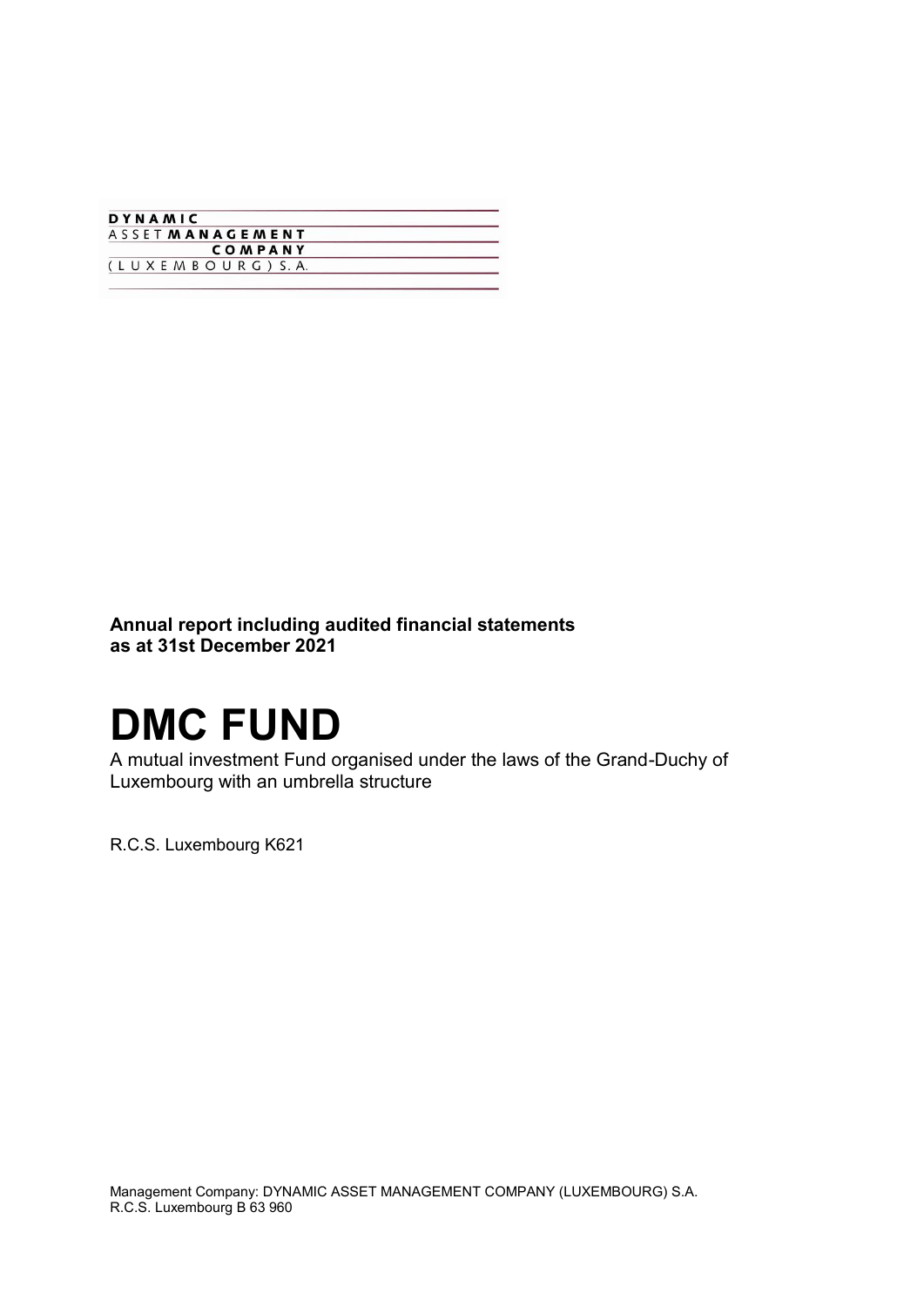Subscriptions can only be received on the basis of the current prospectus accompanied by the key information document ("KIID"), the latest annual report, as well as by the latest semi-annual report, if published after the latest annual report.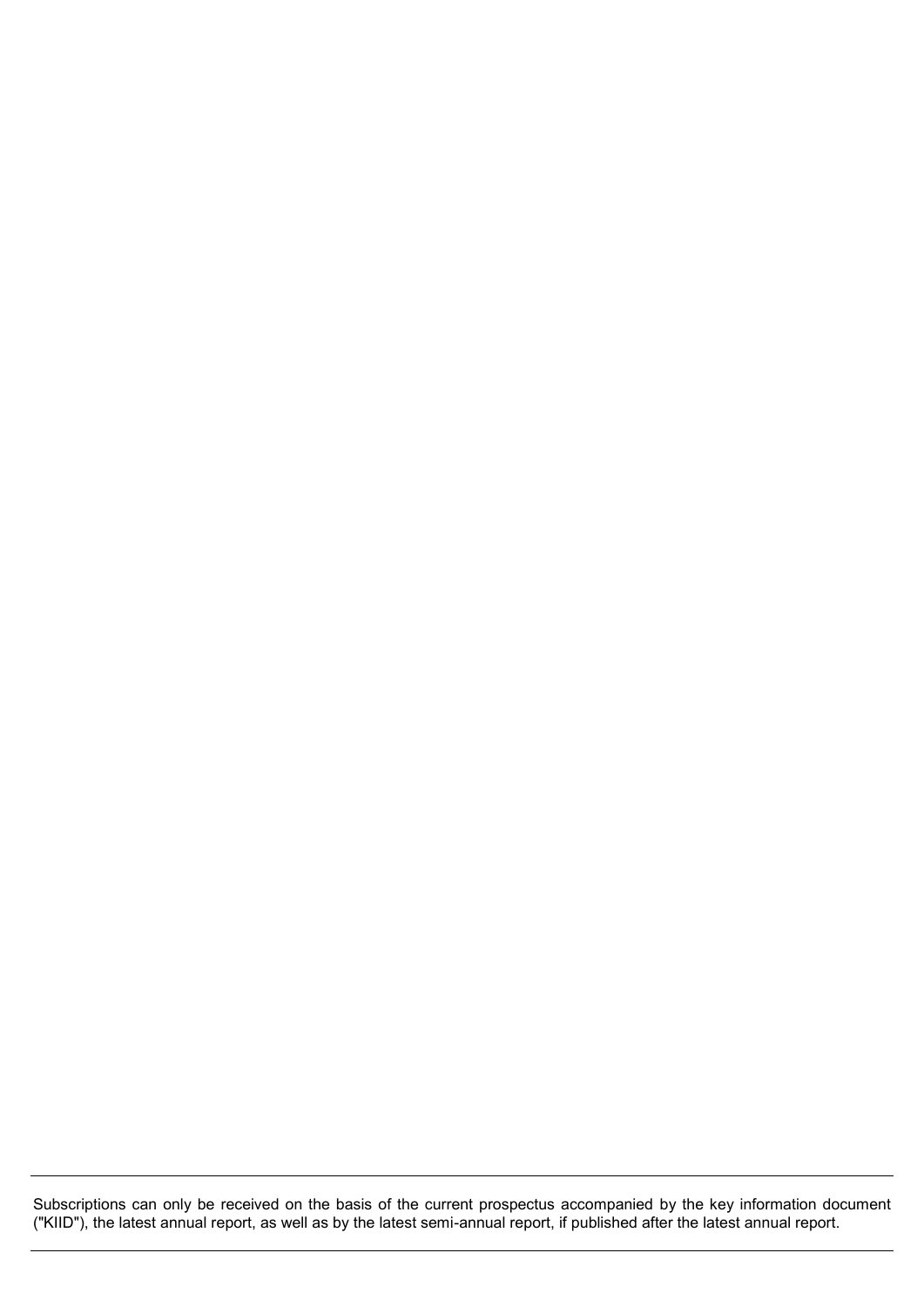| DMC FUND - DYNAGEST EXPO BONDS EURO "MAS" (liquidated on 17th August 2021) 29 |  |
|-------------------------------------------------------------------------------|--|
|                                                                               |  |
|                                                                               |  |
|                                                                               |  |
| DMC FUND - HERENS QUALITY LUXURY BRANDS (liquidated on 19th August 2021) 32   |  |
|                                                                               |  |
|                                                                               |  |
|                                                                               |  |
| DMC FUND - DYNAGEST EXPO BONDS USD "MAS" (liquidated on 9th November 2021)35  |  |
|                                                                               |  |
|                                                                               |  |
|                                                                               |  |
|                                                                               |  |
|                                                                               |  |
|                                                                               |  |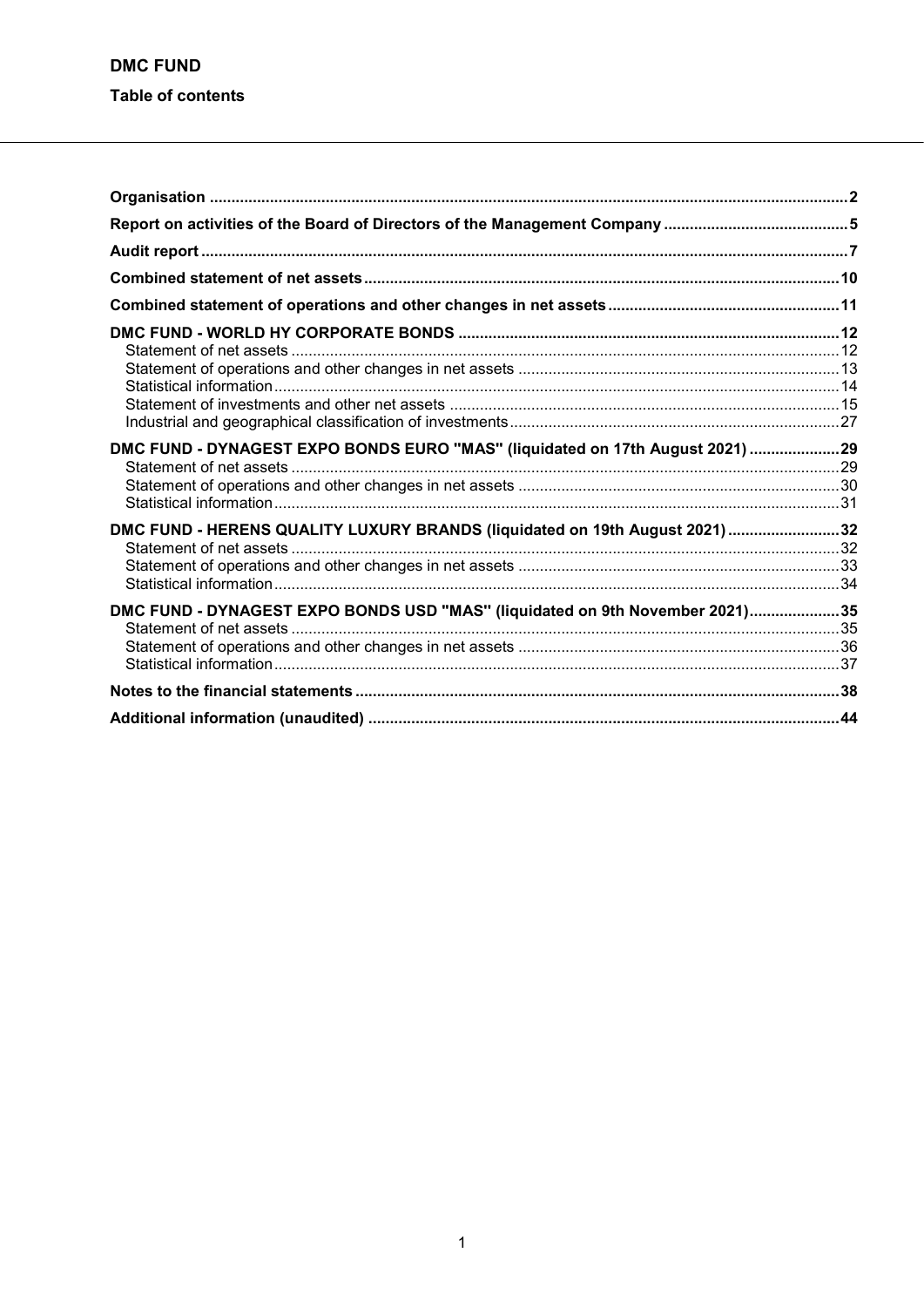# **Organisation**

| <b>Registered office</b>                                | 15, Rue du Fort Bourbon<br>L-1249 LUXEMBOURG<br>(until 28th February 2022)                                                                          |  |  |
|---------------------------------------------------------|-----------------------------------------------------------------------------------------------------------------------------------------------------|--|--|
|                                                         | 43, Boulevard Prince Henri<br>L-1724 LUXEMBOURG<br>(since 1st March 2022)                                                                           |  |  |
| <b>Management Company</b><br>(until 28th February 2022) | DYNAMIC ASSET MANAGEMENT COMPANY<br>(LUXEMBOURG) S.A.<br>15, Rue du Fort Bourbon<br>L-1249 LUXEMBOURG                                               |  |  |
| <b>Board of Directors of the Management Company</b>     |                                                                                                                                                     |  |  |
| Chairman                                                | <b>Christian WOLF</b><br>ONE SWISS BANK S.A.<br>Chemin des Mines 9<br>CH-1202 GENEVA                                                                |  |  |
| <b>Directors</b>                                        | Alexandre KUHN<br><b>Directeur</b><br>ONE SWISS BANK S.A.<br>Chemin des Mines 9<br>CH-1202 GENEVA                                                   |  |  |
|                                                         | <b>Arlind ISUFI</b><br><b>Directeur</b><br>HERENS QUALITY ASSET MANAGEMENT AG<br>Bahnhofstrasse 3<br>CH-8808 PFÄFFIKON SZ<br>(until 16th June 2021) |  |  |
|                                                         | <b>Andreas MATTIG</b><br>Directeur<br>HERENS QUALITY ASSET MANAGEMENT AG<br>Bahnhofstrasse 3<br>CH-8808 PFÄFFIKON SZ                                |  |  |
| <b>Conducting Officers</b>                              | Julien NEMERLIN (until 28th February 2021)<br>Simona BORTOLAZZI (since 18th January 2021)<br>Christian WOLF (since 20th April 2021)                 |  |  |
| <b>Management Company</b><br>(since 1st March 2022)     | <b>GERIFONDS (Luxembourg) SA</b><br>43, Boulevard Prince Henri<br>L-1724 LUXEMBOURG                                                                 |  |  |
| <b>Board of Directors of the Management Company</b>     |                                                                                                                                                     |  |  |
| Chairman                                                | <b>Christian CARRON</b><br><b>Directeur</b><br><b>GERIFONDS SA</b>                                                                                  |  |  |

Rue du Maupas 2 CH-1004 LAUSANNE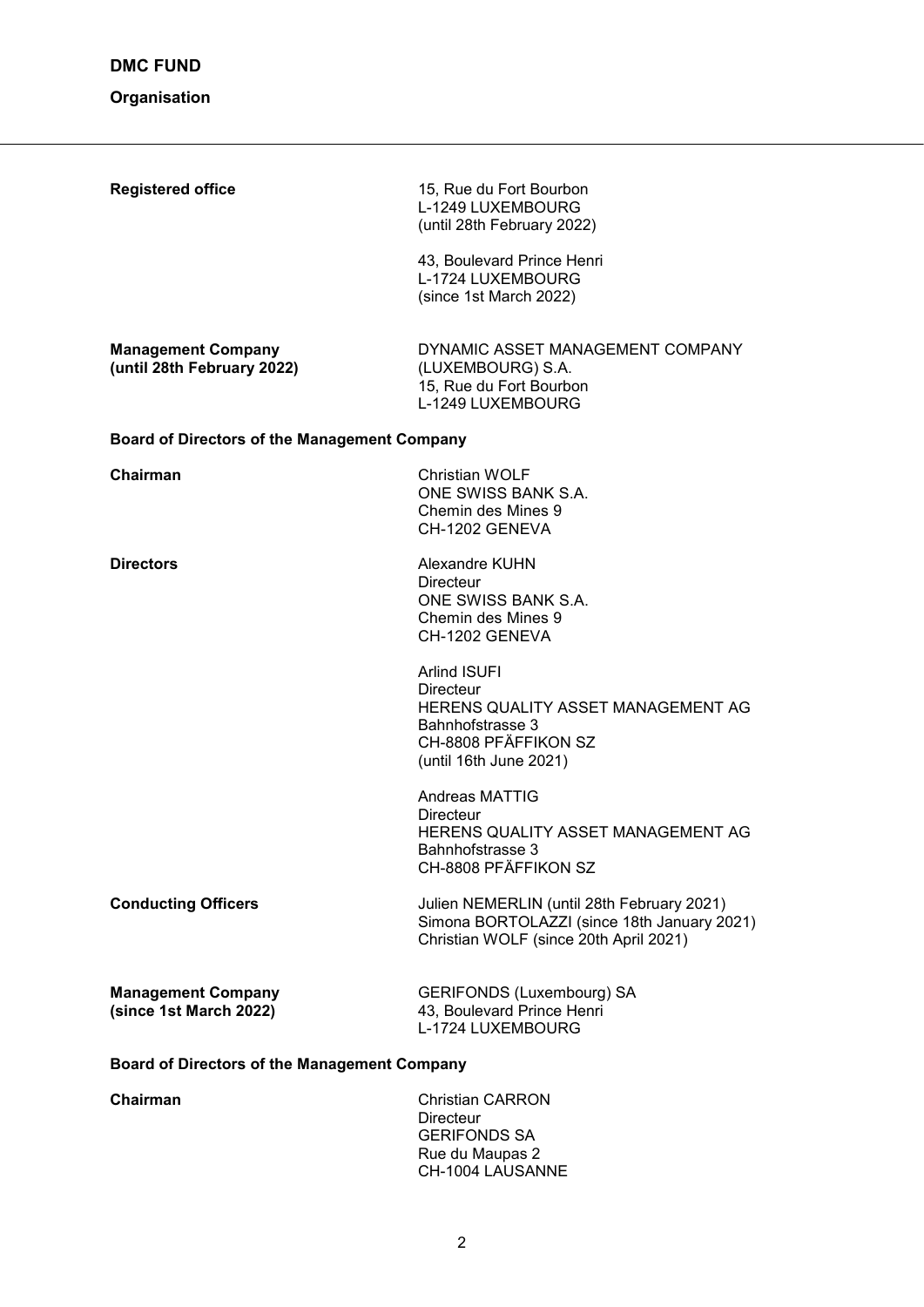# **Organisation (continued)**

| <b>Vice Chairman</b>                                                            | Nicolas BIFFIGER<br>Sous-directeur<br><b>GERIFONDS SA</b><br>Rue du Maupas 2<br>CH-1004 LAUSANNE                 |
|---------------------------------------------------------------------------------|------------------------------------------------------------------------------------------------------------------|
| <b>Directors</b>                                                                | Marc AELLEN<br>Sous-directeur<br><b>BANQUE CANTONALE VAUDOISE</b><br>Place Saint-François 14<br>CH-1003 LAUSANNE |
|                                                                                 | <b>Bertrand GILLABERT</b><br>Directeur Adjoint<br><b>GERIFONDS SA</b><br>Rue du Maupas 2<br>CH-1004 LAUSANNE     |
|                                                                                 | Olivia TOURNIER-DEMAL<br>Administrateur Indépendant<br>13, Rue Nicolas Thewes<br>L-6146 JUNGLINSTER              |
| <b>Conducting officers of the</b><br><b>Management Company</b>                  | <b>Brahim BELHADJ</b><br><b>Benoît PAQUAY</b><br>Daniel PYC                                                      |
| Depositary,<br><b>Central Administration and</b><br><b>Paying Agent</b>         | BANQUE ET CAISSE D'EPARGNE DE L'ETAT,<br><b>LUXEMBOURG</b><br>1, Place de Metz<br>L-2954 LUXEMBOURG              |
| <b>Investment Manager</b>                                                       |                                                                                                                  |
| - for the DYNAMIC FLOORING family<br>and the CORPORATE BONDS family             | ONE SWISS BANK S.A.<br>Chemin des Mines 9<br>CH-1202 GENEVA                                                      |
| - for the HERENS QUALITY family                                                 | HERENS QUALITY ASSET MANAGEMENT AG<br>Bahnhofstrasse 3<br>CH-8808 PFÄFFIKON                                      |
| <b>Delegated Transfer</b><br>Agent, Registrar and<br><b>Fund Administration</b> | EUROPEAN FUND ADMINISTRATION S.A.<br>2, Rue d'Alsace<br>L-1122 LUXEMBOURG                                        |
| <b>Auditor</b>                                                                  | PRICEWATERHOUSECOOPERS, Société coopérative<br>2, Rue Gerhard Mercator<br>L-2182 LUXEMBOURG                      |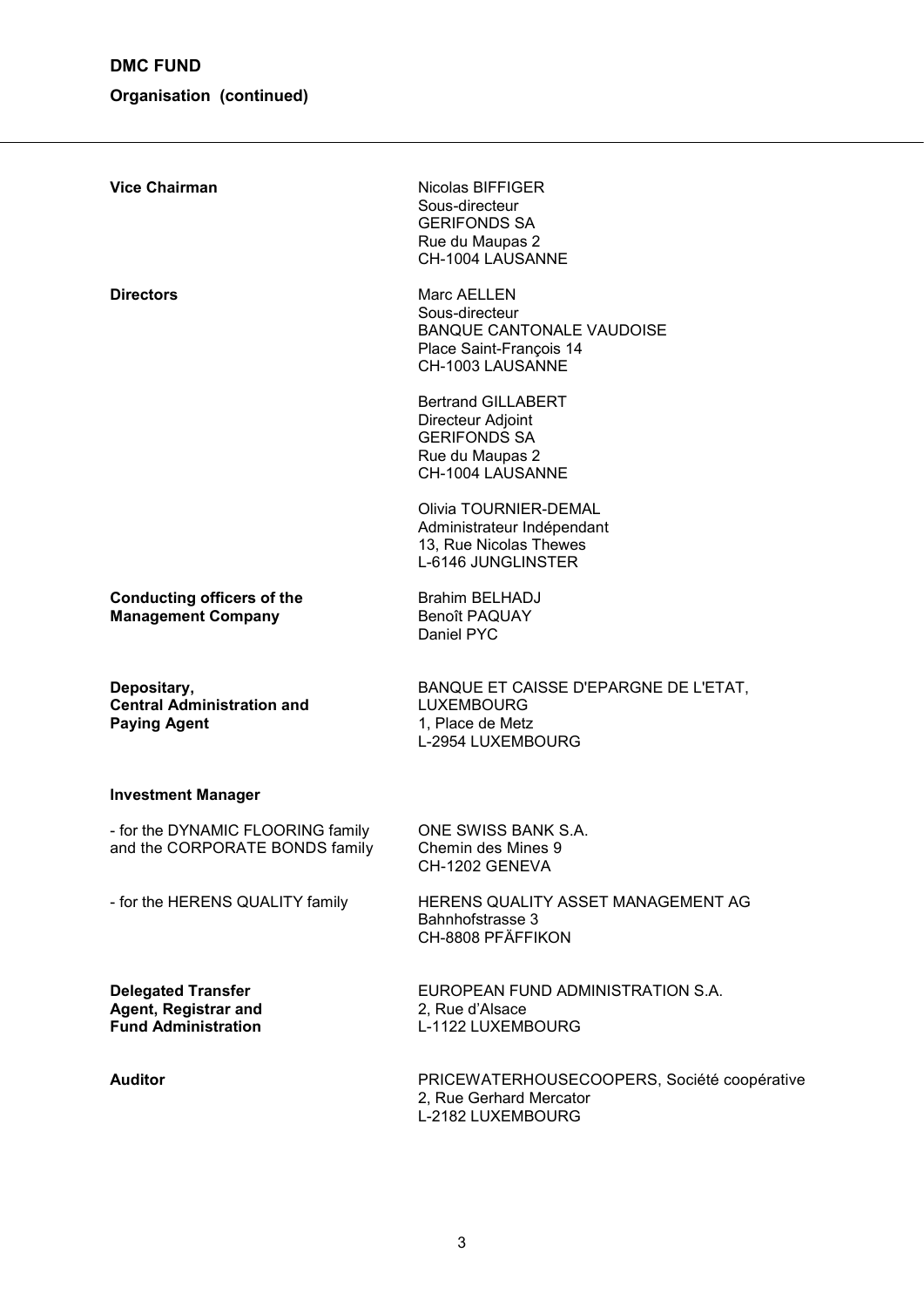**DMC FUND**

## **Organisation (continued)**

**Representative CONE SWISS BANK S.A.**<br> **in Switzerland Chemin des Mines 9 Chemin des Mines 9** CH-1202 GENEVA (until 28th February 2022)

> GERIFONDS SA Rue du Maupas 2 CH-1004 LAUSANNE (since 1st March 2022)

**Paying Agent in Switzerland BANQUE CANTONALE VAUDOISE** Place Saint François 14 CH-1003 LAUSANNE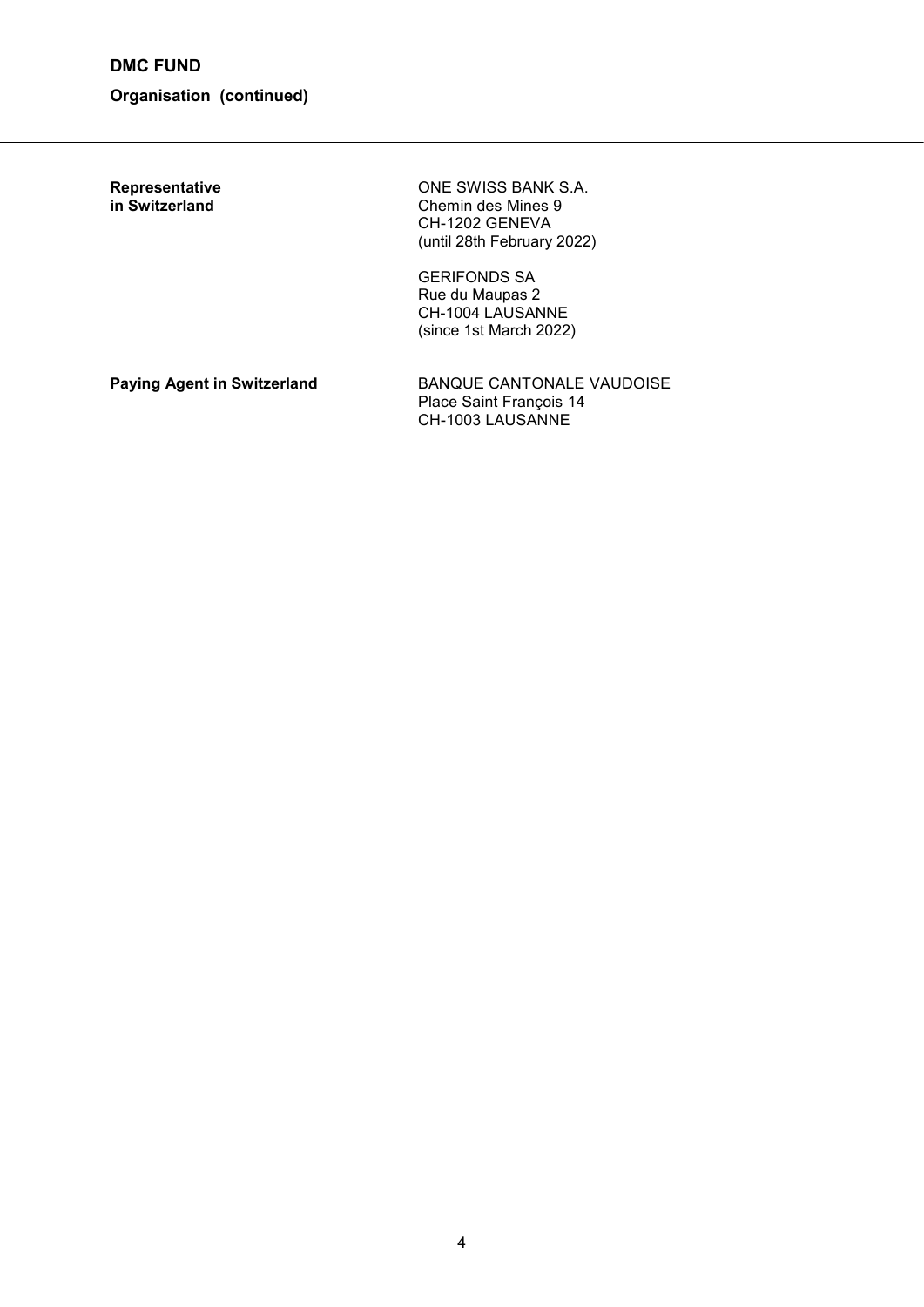GENERAL COMMENTS:

In early 2021, the bright prospects opened up by the Covid-19 vaccination campaigns and the supportive fiscal policy instigated by President Joe Biden and the Democratic majority caused a sharp upturn in dollar long term interest rate, leading to losses in most segments of the bond market. Later on, the rebound in Covid-19 cases threatened the dynamic recovery in the second half of the year. The US central bank maintained an accommodative stance, without worrying about a rebound in inflation that was considered transitory. After a period of hesitation, the bond markets fell again in anticipation of a gradual reduction in the massive purchases conducted by the Fed. Fixed income market thus gave up some of the gains registered in 2020, following the Covid-19 outbreak. High Yield corporate bonds benefited from a decline in credit spreads and the shorter duration that characterizes this segment compared to high-grade bonds.

#### **DMC FUND - WORLD HY CORPORATE BONDS**

The investment objective of the DMC FUND - WORLD HY CORPORATE BONDS Sub-Fund is to achieve a long term capital increase by offering to investors an access to the global "high yield" corporate bonds. The management is based on a quantitative approach, called optimized sampling, aimed to align the principal portfolio risk factors with those of the benchmark with the most efficient bonds. The global control of portfolio risk is achieved using quantitative process centered on spread maximization procedure that takes into account multiple constraints derived from the benchmark risk profile.

The Sub-Fund DMC FUND - WORLD HY CORPORATE BONDS was launched on 15th October 2019. Six units were issued in USD, EUR and CHF for institutional and retail investors. Units I-USD and R-USD were issued at an initial price of USD 1,000; units I-EUR and R-EUR were issued at an initial price of EUR 1'000 and units I-CHF and R-CHF were issued at an initial price of CHF 1,000. As of 31st December 2021, the Net Asset Value stood at USD 1,177.47 for units I-USD, USD 1,165.87 for units R-USD, EUR 1,115.80 for units I-EUR, EUR 1,105.16 for units R-EUR, CHF 1,101.86 for units I-CHF and CHF 1,091.29 for units R-CHF.

#### THE PERFORMANCE OF THE SUB-FUND

From 31st December 2020 to 31st December 2021, shares in USD registered a total return amounting to 1.86% for units I and 1.56% for units R, whereas the ICE Merrill Lynch Global High Yield index rose 1.37% in USD unhedged terms. Units I-EUR rose 2.52% and units R-EUR rose 2.21%, whereas the benchmark rose 2.12% in EUR hedged terms. Units I-CHF rose 2.24% and units R-CHF rose 1.93%, whereas the benchmark gained 1.94 in CHF hedged terms. All units I outperformed their respective benchmarks.

#### **DMC FUND - DYNAGEST EXPO BONDS EURO "MAS"**

DMC FUND - DYNAGEST EXPO BONDS EURO "MAS" - Unit R was launched on 13th April 2005. It was liquidated as of 17th August 2021. The liquidation price per unit stood at EUR 1,572.76. The initial issue price per unit was fixed at EUR 1,000.

DMC FUND DYNAGEST EXPO BONDS EURO "MAS" - Unit I (for institutional investors) was launched on 15th November 2006. It was liquidated as of 18th May 2021. The liquidation price per unit stood at EUR 1,625.18. The initial issue price per unit was fixed at EUR 1,024.89.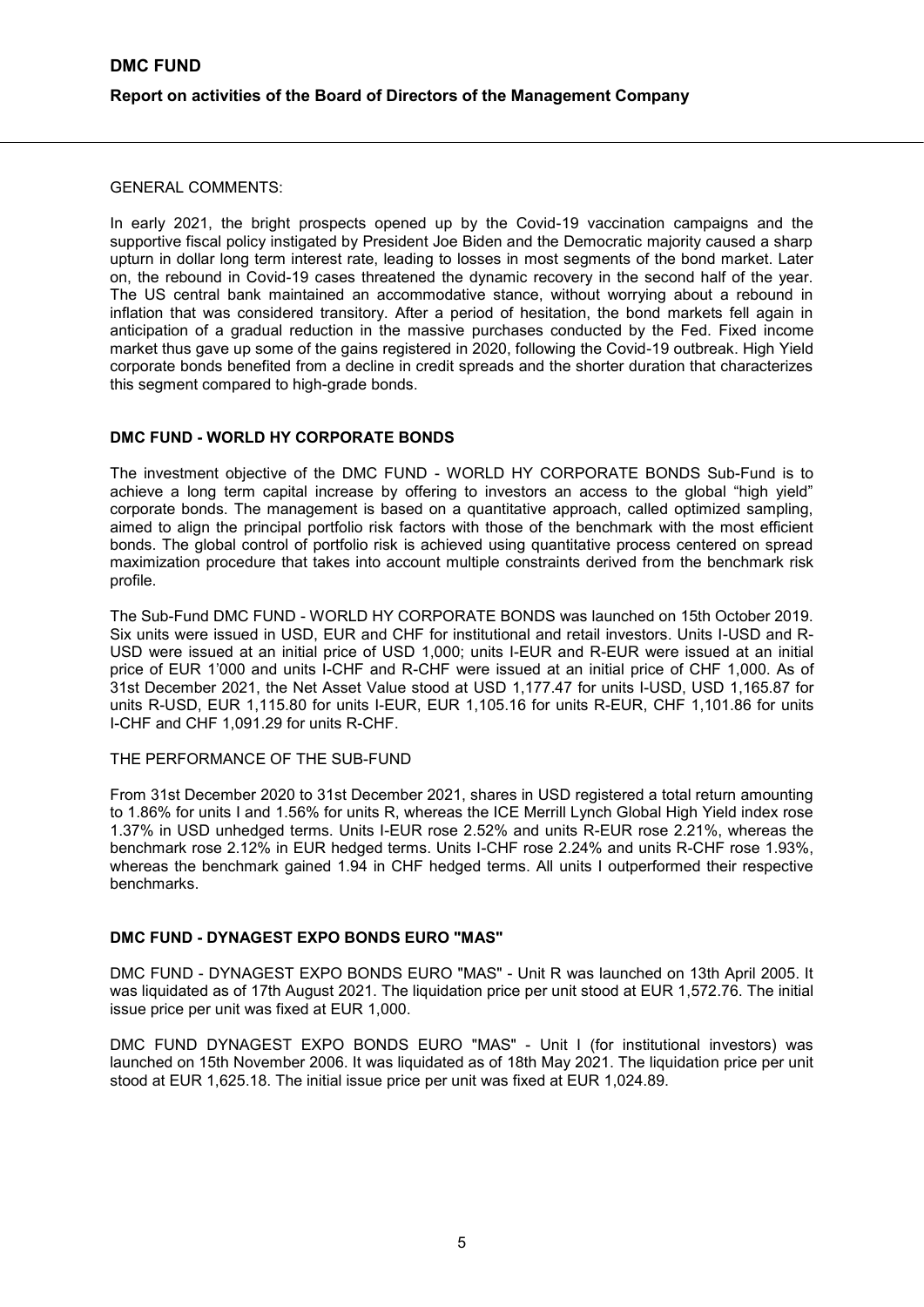DMC FUND - HERENS QUALITY LUXURY BRANDS was launched on 14th February 2013. It was liquidated on 19th August 2021. The liquidation price per unit stood at CHF 2,317.37 for the Unit R.

#### **DMC FUND - DYNAGEST EXPO BONDS USD "MAS"**

DMC FUND - DYNAGEST EXPO BONDS USD "MAS" Unit R was launched on 13th April 2005 .It was liquidated on 9th November 2021. The liquidation price per unit stood at USD 1,675,39. The initial issue price per unit was fixed at USD 1,000.

DMC FUND - DYNAGEST EXPO BONDS USD "MAS" Unit I was launched on 23rd December 2008 at an initial price per unit of USD 1,311.19. It was liquidated on 9th November 2021. The liquidation price per unit stood at USD 1,762,42.

Luxembourg, 18th March 2022 The Board of Directors of the Management Company

Note: The information in this report represents historical data and is not an indication of future results.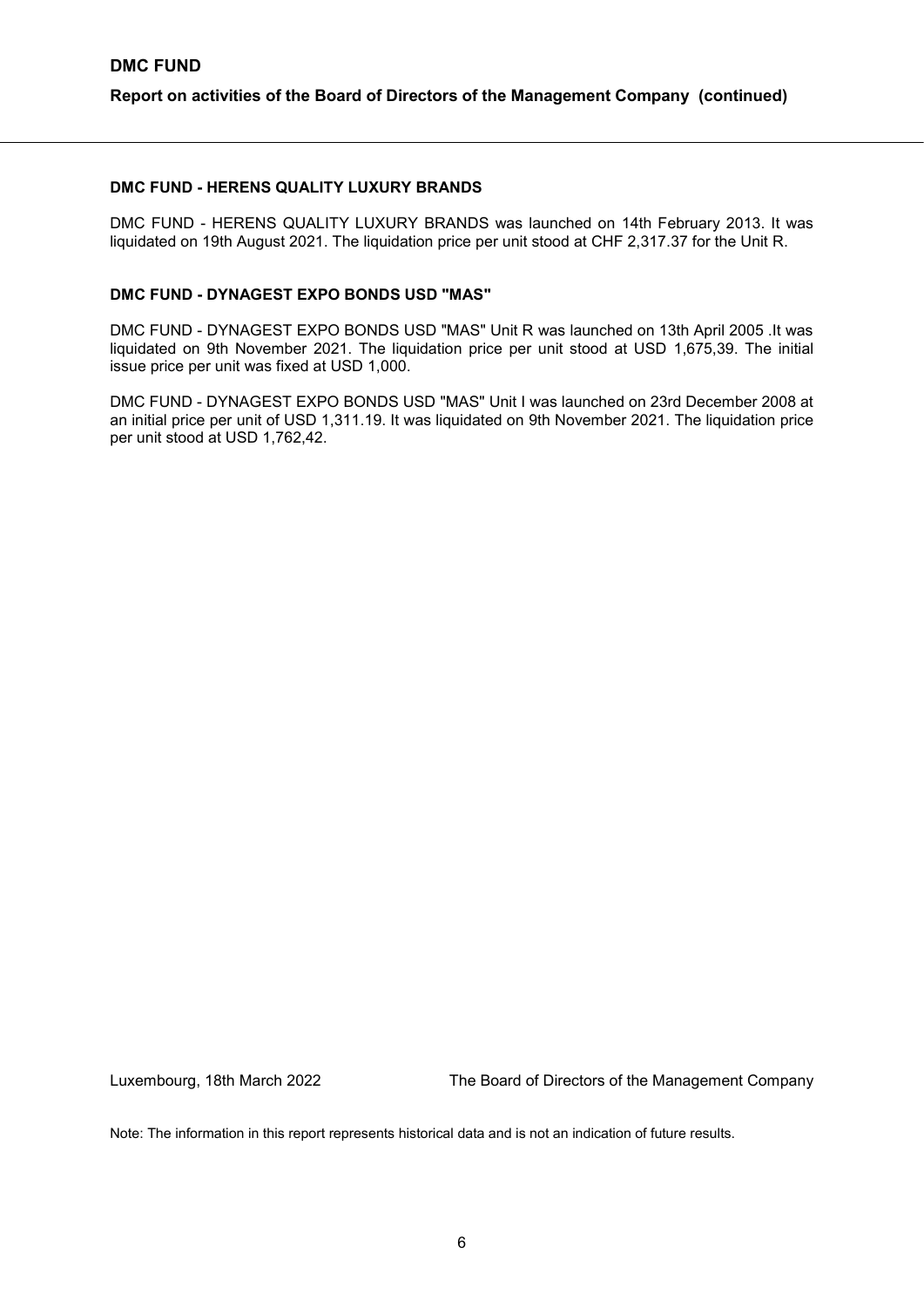

#### **Audit report**

To the Unitholders of **DMC Fund**

#### **Our opinion**

In our opinion, the accompanying financial statements give a true and fair view of the financial position of DMC Fund (the "Fund") and of each of its sub-funds as at 31 December 2021, and of the results of their operations and changes in their net assets for the year then ended in accordance with Luxembourg legal and regulatory requirements relating to the preparation and presentation of the financial statements.

#### *What we have audited*

The Fund's financial statements comprise:

- the combined statement of net assets for the Fund and the statement of net assets for each of the sub-funds as at 31 December 2021;
- the combined statement of operations and other changes in net assets for the Fund and statement of operations and other changes in net assets for each of the sub-funds for the year then ended;
- the statement of investments and other net assets as at 31 December 2021; and
- the notes to the financial statements, which include a summary of significant accounting policies.

#### **Basis for opinion**

We conducted our audit in accordance with the Law of 23 July 2016 on the audit profession (Law of 23 July 2016) and with International Standards on Auditing (ISAs) as adopted for Luxembourg by the "Commission de Surveillance du Secteur Financier" (CSSF). Our responsibilities under the Law of 23 July 2016 and ISAs as adopted for Luxembourg by the CSSF are further described in the "Responsibilities of the "Réviseur d'entreprises agréé" for the audit of the financial statements" section of our report.

We believe that the audit evidence we have obtained is sufficient and appropriate to provide a basis for our opinion.

We are independent of the Fund in accordance with the International Code of Ethics for Professional Accountants, including International Independence Standards, issued by the International Ethics Standards Board for Accountants (IESBA Code) as adopted for Luxembourg by the CSSF together with the ethical requirements that are relevant to our audit of the financial statements. We have fulfilled our other ethical responsibilities under those ethical requirements.

#### **Other information**

The Board of Directors of the Management Company is responsible for the other information. The other information comprises the information stated in the annual report but does not include the financial statements and our audit report thereon.

Our opinion on the financial statements does not cover the other information and we do not express any form of assurance conclusion thereon.

*PricewaterhouseCoopers, Société coopérative, 2 rue Gerhard Mercator, B.P. 1443, L-1014 Luxembourg T : +352 494848 1, F : +352 494848 2900, www.pwc.lu*

*Cabinet de révision agréé. Expert-comptable (autorisation gouvernementale n°10028256) R.C.S. Luxembourg B 65 477 - TVA LU25482518*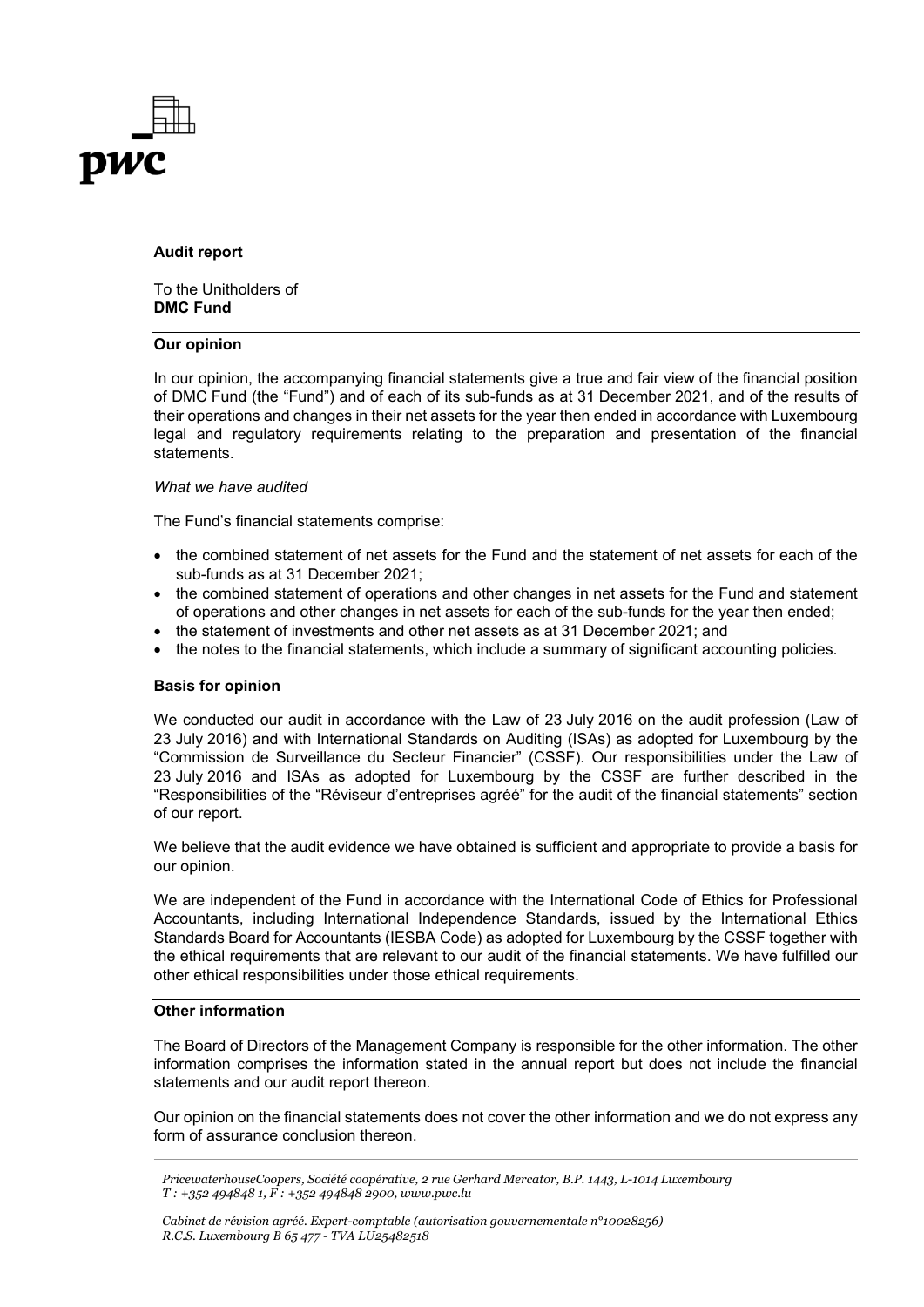

In connection with our audit of the financial statements, our responsibility is to read the other information identified above and, in doing so, consider whether the other information is materially inconsistent with the financial statements or our knowledge obtained in the audit, or otherwise appears to be materially misstated. If, based on the work we have performed, we conclude that there is a material misstatement of this other information, we are required to report that fact. We have nothing to report in this regard.

#### **Responsibilities of the Board of Directors of the Management Company for the financial statements**

The Board of Directors of the Management Company is responsible for the preparation and fair presentation of the financial statements in accordance with Luxembourg legal and regulatory requirements relating to the preparation and presentation of the financial statements, and for such internal control as the Board of Directors of the Management Company determines is necessary to enable the preparation of financial statements that are free from material misstatement, whether due to fraud or error.

In preparing the financial statements, the Board of Directors of the Management Company is responsible for assessing the Fund's and each of its sub-funds' ability to continue as a going concern, disclosing, as applicable, matters related to going concern and using the going concern basis of accounting unless the Board of Directors of the Management Company either intends to liquidate the Fund or close any of its sub-funds or to cease operations, or has no realistic alternative but to do so.

#### **Responsibilities of the "Réviseur d'entreprises agréé" for the audit of the financial statements**

The objectives of our audit are to obtain reasonable assurance about whether the financial statements as a whole are free from material misstatement, whether due to fraud or error, and to issue an audit report that includes our opinion. Reasonable assurance is a high level of assurance, but is not a guarantee that an audit conducted in accordance with the Law of 23 July 2016 and with ISAs as adopted for Luxembourg by the CSSF will always detect a material misstatement when it exists. Misstatements can arise from fraud or error and are considered material if, individually or in the aggregate, they could reasonably be expected to influence the economic decisions of users taken on the basis of these financial statements.

As part of an audit in accordance with the Law of 23 July 2016 and with ISAs as adopted for Luxembourg by the CSSF, we exercise professional judgment and maintain professional scepticism throughout the audit. We also:

- identify and assess the risks of material misstatement of the financial statements, whether due to fraud or error, design and perform audit procedures responsive to those risks, and obtain audit evidence that is sufficient and appropriate to provide a basis for our opinion. The risk of not detecting a material misstatement resulting from fraud is higher than for one resulting from error, as fraud may involve collusion, forgery, intentional omissions, misrepresentations, or the override of internal control;
- obtain an understanding of internal control relevant to the audit in order to design audit procedures that are appropriate in the circumstances, but not for the purpose of expressing an opinion on the effectiveness of the Fund's internal control;
- evaluate the appropriateness of accounting policies used and the reasonableness of accounting estimates and related disclosures made by the Board of Directors of the Management Company;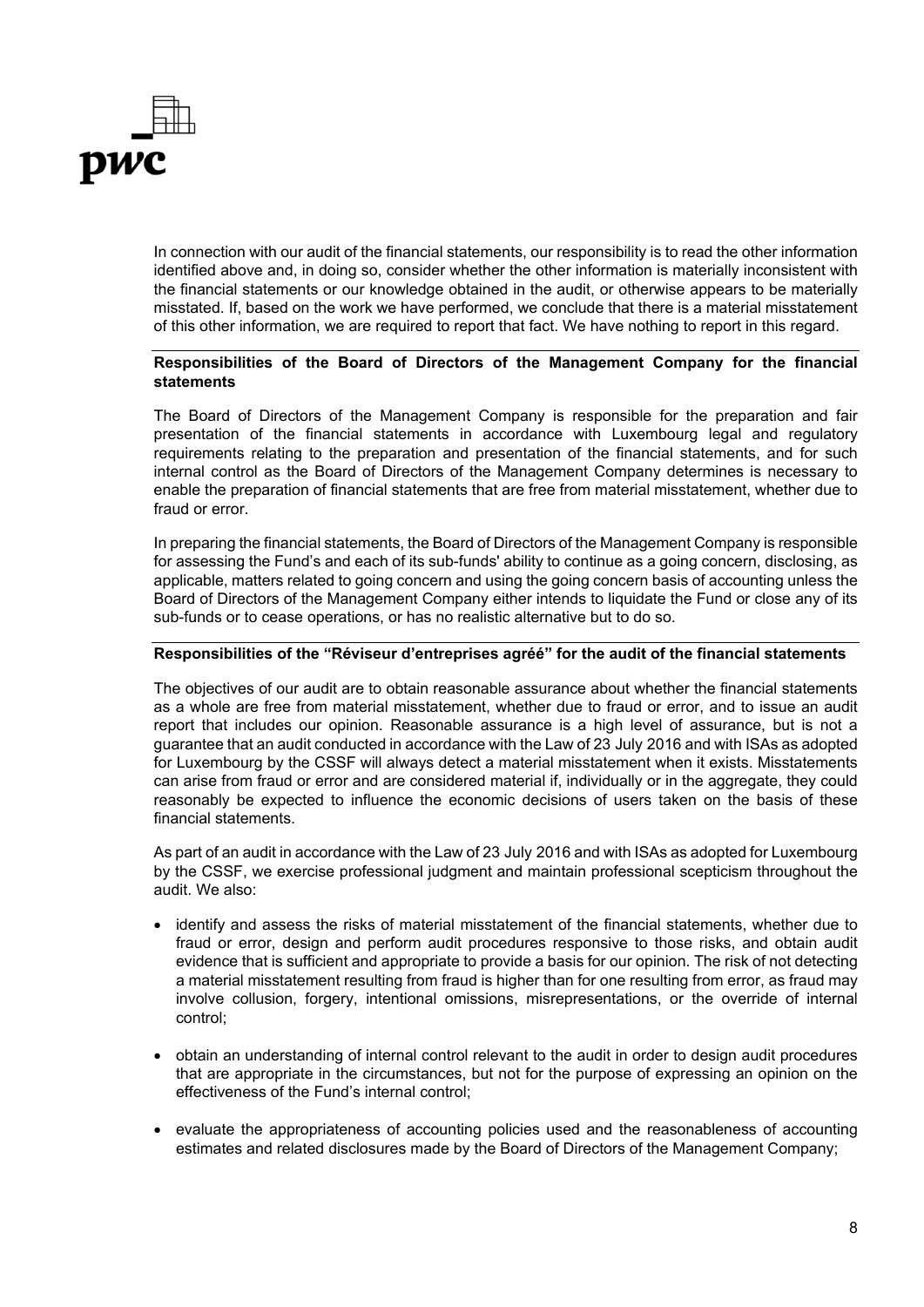

- conclude on the appropriateness of the Board of Directors of the Management Company's use of the going concern basis of accounting and, based on the audit evidence obtained, whether a material uncertainty exists related to events or conditions that may cast significant doubt on the Fund's or any of its sub-funds' ability to continue as a going concern. If we conclude that a material uncertainty exists, we are required to draw attention in our audit report to the related disclosures in the financial statements or, if such disclosures are inadequate, to modify our opinion. Our conclusions are based on the audit evidence obtained up to the date of our audit report. However, future events or conditions may cause the Fund or any of its sub-funds to cease to continue as a going concern;
- evaluate the overall presentation, structure and content of the financial statements, including the disclosures, and whether the financial statements represent the underlying transactions and events in a manner that achieves fair presentation.

We communicate with those charged with governance regarding, among other matters, the planned scope and timing of the audit and significant audit findings, including any significant deficiencies in internal control that we identify during our audit.

PricewaterhouseCoopers, Société coopérative Represented by Electronically signed by:<br>Marc Schernhern

Luxembourg, 29 April 2022

 $\sim$  1.00

Marc Schernberg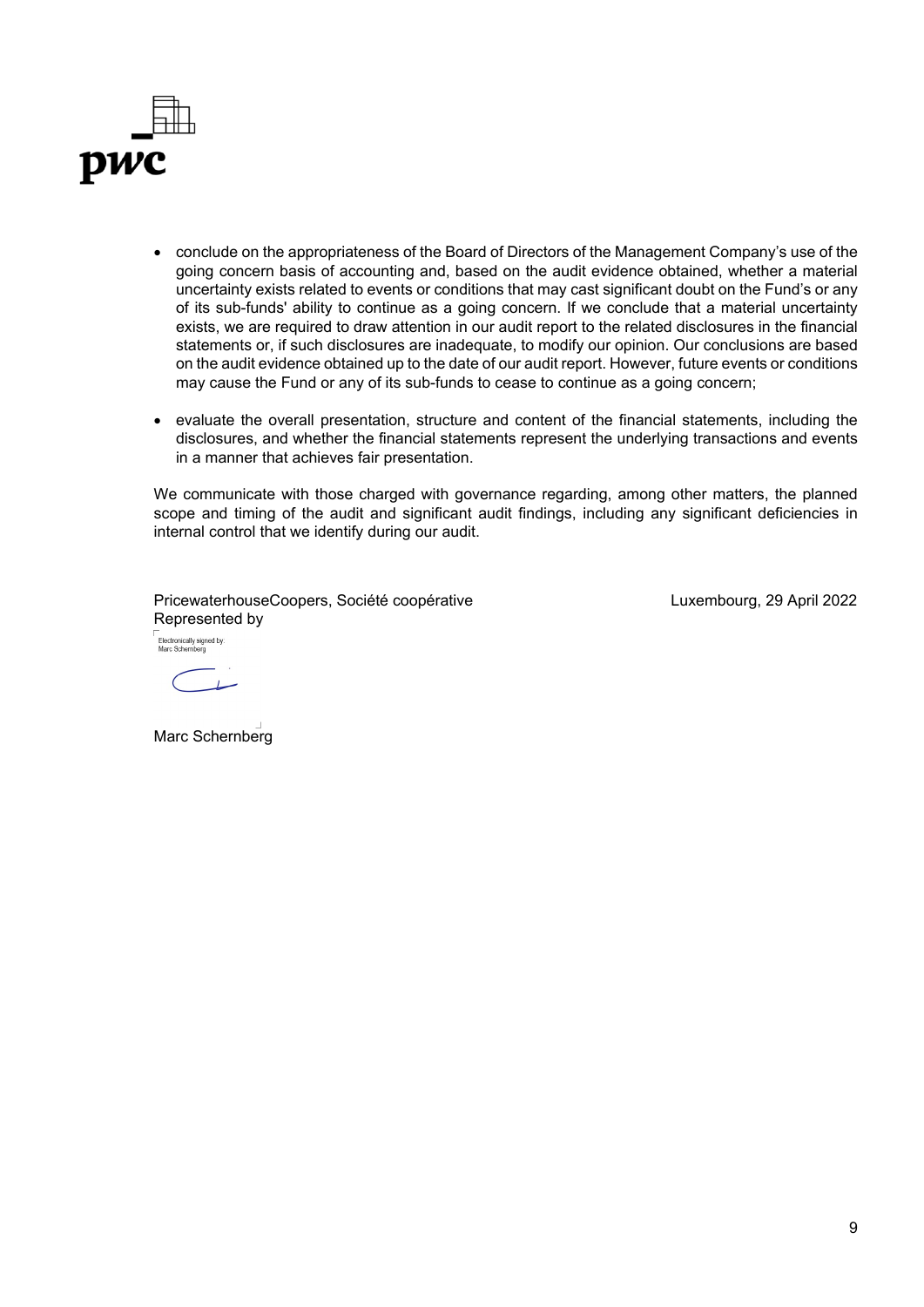# **DMC FUND**

# **Combined statement of net assets (in EUR)**

as at 31st December 2021

| <b>Assets</b><br>Securities portfolio at market value<br>Cash at banks<br>Income receivable on portfolio<br>Bank interest receivable<br>Unrealised gain on forward foreign exchange contracts<br>Other receivables | 61,448,507.81<br>1,144,516.16<br>991,181.77<br>170.60<br>110,270.23<br>169.92 |
|--------------------------------------------------------------------------------------------------------------------------------------------------------------------------------------------------------------------|-------------------------------------------------------------------------------|
| Total assets                                                                                                                                                                                                       | 63,694,816.49                                                                 |
| Liabilities<br>Bank interest payable<br>Expenses payable<br>Other liabilities                                                                                                                                      | 0.10<br>36,362.00<br>0.51                                                     |
| <b>Total liabilities</b>                                                                                                                                                                                           | 36,362.61                                                                     |
| Net assets at the end of the year                                                                                                                                                                                  | 63,658,453.88                                                                 |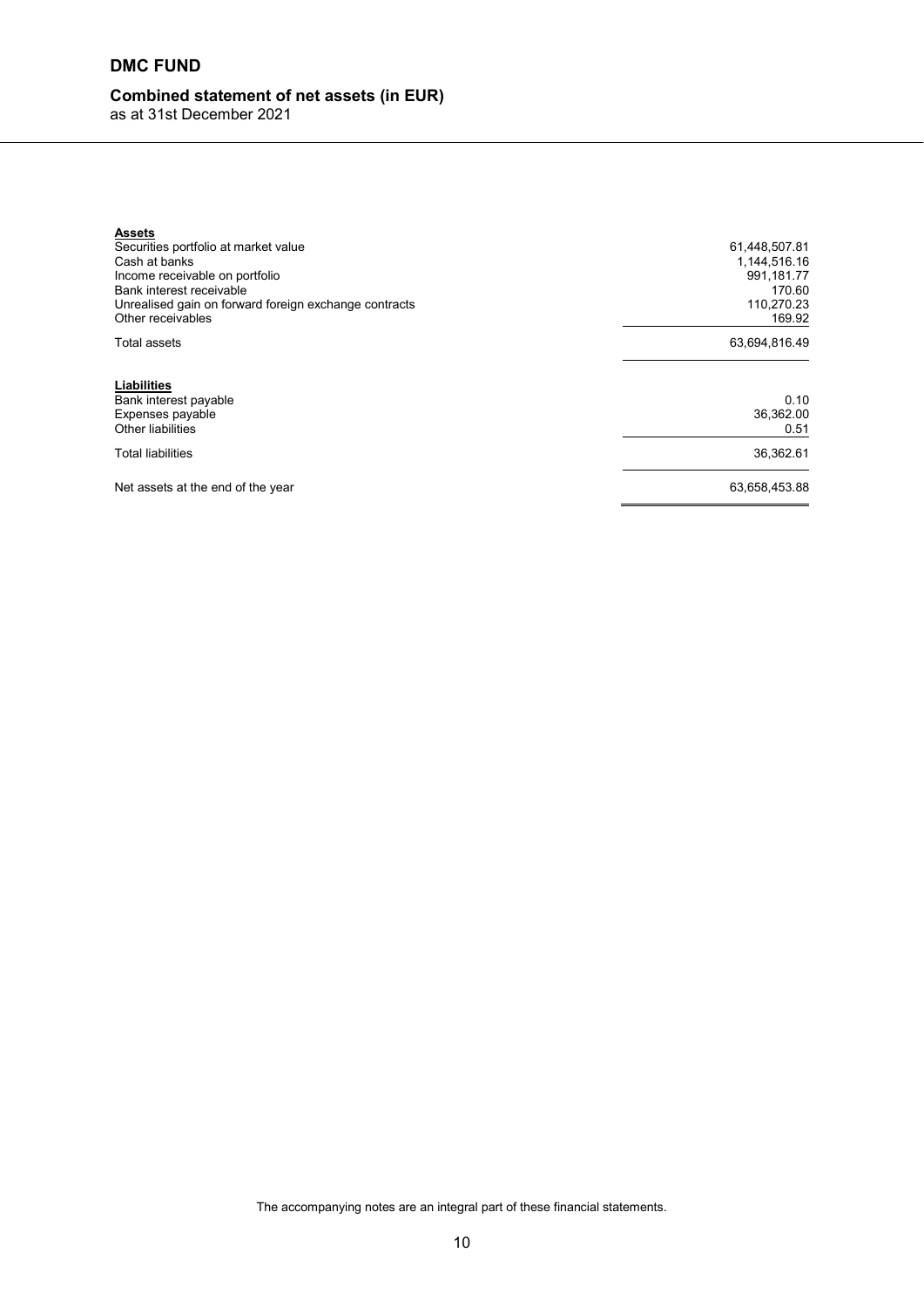# **DMC FUND**

# **Combined statement of operations and other changes in net assets (in EUR)**

from 1st January 2021 to 31st December 2021

| <b>Income</b>                                                                                                                                                                                         |                                                                           |
|-------------------------------------------------------------------------------------------------------------------------------------------------------------------------------------------------------|---------------------------------------------------------------------------|
| Dividends, net<br>Interest on bonds and other debt securities, net<br>Return on sukuk<br><b>Bank interest</b><br>Commissions on subscription and on redemption<br>Other income                        | 1,289.56<br>2,362,946.77<br>7,604.82<br>315.71<br>234,963.85<br>4.15      |
| Total income                                                                                                                                                                                          | 2,607,124.86                                                              |
| <b>Expenses</b><br>All-in fees<br>Banking charges and other fees<br><b>Transaction fees</b><br>Other administration costs<br>Bank interest paid<br>Total expenses                                     | 313,171.08<br>814.12<br>35,782.88<br>4,803.56<br>2,993.76<br>357,565.40   |
| Net investment income                                                                                                                                                                                 | 2,249,559.46                                                              |
| <u>Net realised gain/(loss)</u><br>- on securities portfolio<br>- on option contracts<br>- on futures contracts<br>- on forward foreign exchange contracts<br>- on foreign exchange                   | 516,360.60<br>$-13,903.59$<br>-132,911.97<br>-1,062,962.38<br>$-9,887.76$ |
| Realised result                                                                                                                                                                                       | 1,546,254.36                                                              |
| <u>Net variation of the unrealised gain/(loss)</u><br>- on securities portfolio<br>- on option contracts<br>- on futures contracts<br>- on forward foreign exchange contracts<br>Result of operations | $-2,520,587.57$<br>7,749.00<br>5,133.31<br>-566,402.57<br>-1,527,853.47   |
| Subscriptions                                                                                                                                                                                         | 40,925,286.93                                                             |
| Redemptions                                                                                                                                                                                           | -13,015,194.44                                                            |
| Total changes in net assets                                                                                                                                                                           | 26,382,239.02                                                             |
| Total net assets at the beginning of the year                                                                                                                                                         | 34,833,758.78                                                             |
| <b>Revaluation difference</b>                                                                                                                                                                         | 2,442,456.08                                                              |
| Total net assets at the end of the year                                                                                                                                                               | 63,658,453.88                                                             |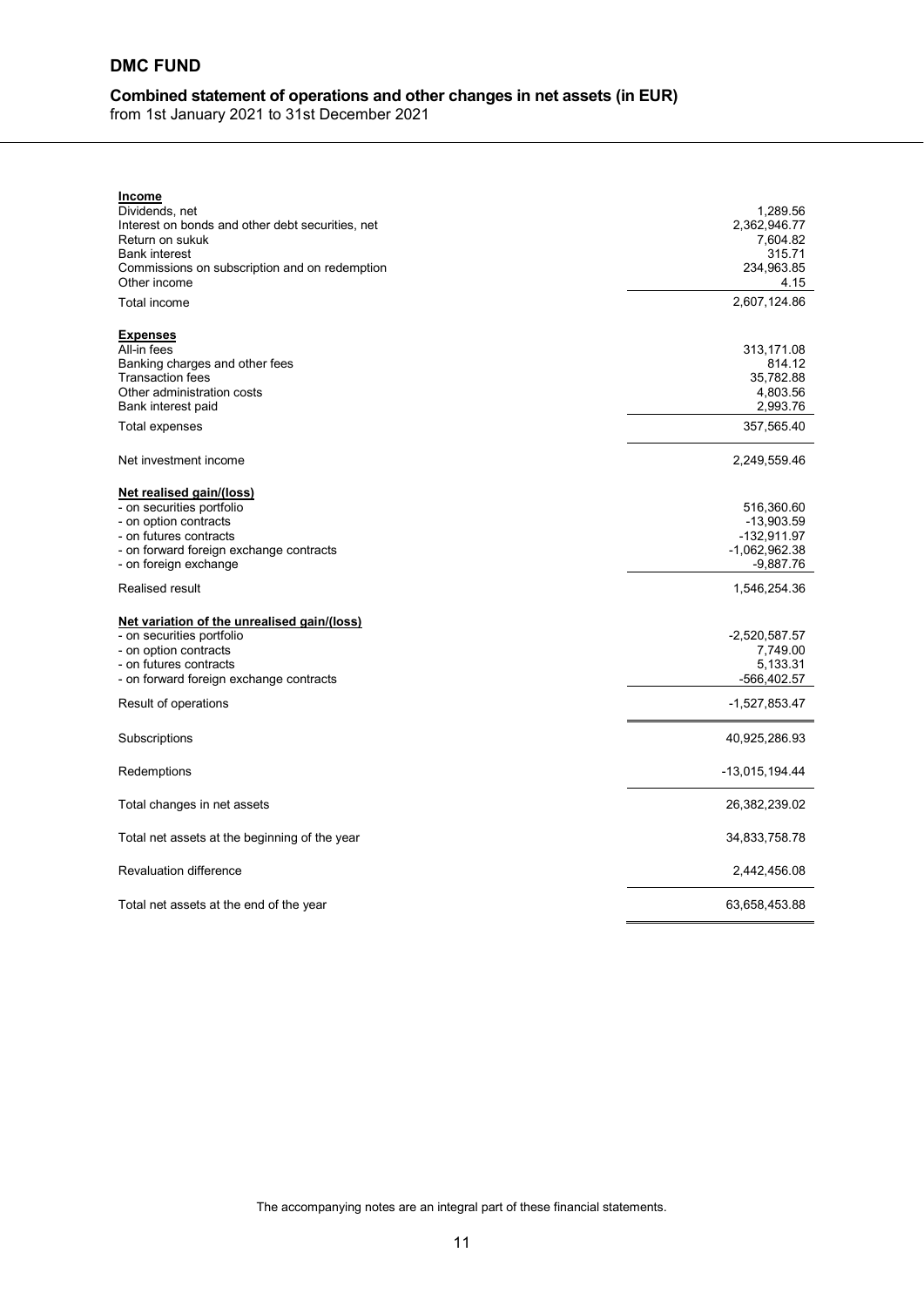## **Statement of net assets (in USD)**

as at 31st December 2021

| <b>Assets</b><br>Securities portfolio at market value<br>Cash at banks<br>Income receivable on portfolio<br>Unrealised gain on forward foreign exchange contracts | 69,879,243.08<br>1,300,895.47<br>1,127,171.91<br>125,399.30 |
|-------------------------------------------------------------------------------------------------------------------------------------------------------------------|-------------------------------------------------------------|
| Total assets                                                                                                                                                      | 72,432,709.76                                               |
|                                                                                                                                                                   |                                                             |
| Liabilities<br>Expenses payable                                                                                                                                   | 40.316.01                                                   |
| <b>Total liabilities</b>                                                                                                                                          | 40.316.01                                                   |
| Net assets at the end of the year                                                                                                                                 | 72.392.393.75                                               |

#### **Breakdown of net assets per unit class**

| Unit class | <b>Number</b><br>οf<br>units | Currency<br>οf<br>unit class | NAV per unit<br>in currency of<br>unit class | Net assets per<br>unit class<br>(in USD) |
|------------|------------------------------|------------------------------|----------------------------------------------|------------------------------------------|
|            | 20.608.0278                  | USD                          | 1.177.47                                     | 24,265,503.95                            |
| I (CHF)    | 4.954.6186                   | <b>CHF</b>                   | 1,101.86                                     | 5,991,658.37                             |
| I (EUR)    | 14.922.0455                  | <b>EUR</b>                   | 1.115.80                                     | 18.934.446.53                            |
| R          | 9.252.9923                   | <b>USD</b>                   | 1.165.87                                     | 10,787,800.62                            |
| $R$ (CHF)  | 1.523.9918                   | <b>CHF</b>                   | 1.091.29                                     | 1,825,306.31                             |
| $R$ (EUR)  | 8.424.3464                   | <b>EUR</b>                   | 1,105.16                                     | 10,587,677.97                            |
|            |                              |                              |                                              | 72.392.393.75                            |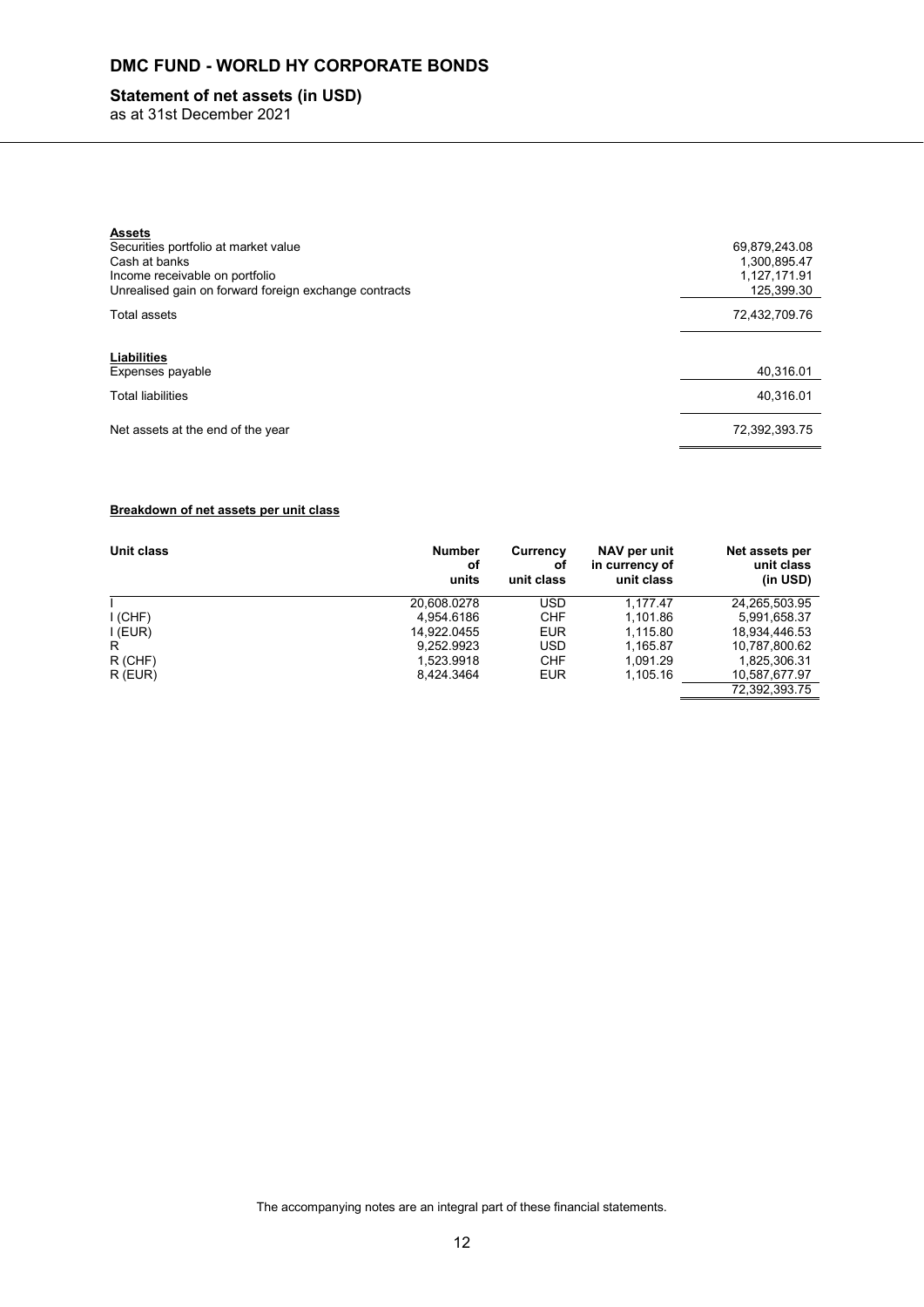## **Statement of operations and other changes in net assets (in USD)**

from 1st January 2021 to 31st December 2021

| <u>Income</u>                                    |                 |
|--------------------------------------------------|-----------------|
| Interest on bonds and other debt securities, net | 2,584,838.32    |
| Return on sukuk                                  | 8,648.20        |
| <b>Bank interest</b>                             | 218.20          |
| Commissions on subscription and on redemption    | 265.862.02      |
| Total income                                     | 2,859,566.74    |
| <b>Expenses</b>                                  |                 |
| All-in fees                                      | 289,600.54      |
| Banking charges and other fees                   | 874.64          |
| <b>Transaction fees</b>                          | 37,096.45       |
| Other administration costs                       | 1,911.61        |
| Bank interest paid                               | 2,620.87        |
| Total expenses                                   | 332,104.11      |
| Net investment income                            | 2,527,462.63    |
|                                                  |                 |
| Net realised gain/(loss)                         |                 |
| - on securities portfolio                        | 307,027.63      |
| - on forward foreign exchange contracts          | $-1,208,660.05$ |
| - on foreign exchange                            | $-12,087.14$    |
| Realised result                                  | 1,613,743.07    |
| Net variation of the unrealised gain/(loss)      |                 |
| - on securities portfolio                        | $-2,536,922.44$ |
| - on forward foreign exchange contracts          | $-645, 152.10$  |
| Result of operations                             | $-1,568,331.47$ |
|                                                  |                 |
| Subscriptions                                    | 46,540,236.30   |
| Redemptions                                      | -7,816,886.45   |
|                                                  |                 |
| Total changes in net assets                      | 37, 155, 018.38 |
| Total net assets at the beginning of the year    | 35,237,375.37   |
| Total net assets at the end of the year          | 72,392,393.75   |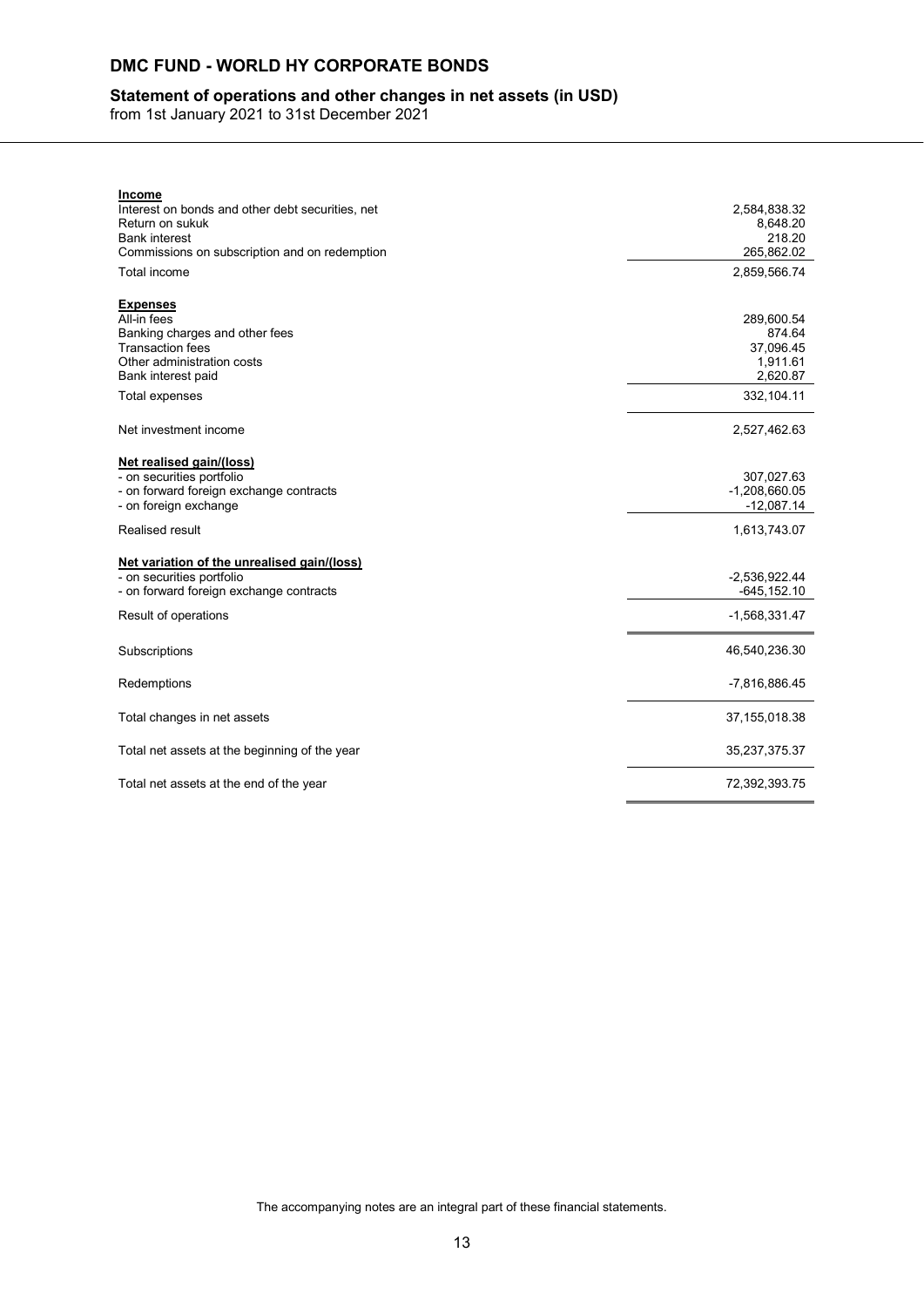#### **Statistical information (in USD)**

as at 31st December 2021

| <b>Total net assets</b>                              | <b>Currency</b>                                      | 31.03.2020                                                                        | 31.12.2020                                                                      | 31.12.2021                                                                                |                                                                                    |
|------------------------------------------------------|------------------------------------------------------|-----------------------------------------------------------------------------------|---------------------------------------------------------------------------------|-------------------------------------------------------------------------------------------|------------------------------------------------------------------------------------|
|                                                      | <b>USD</b>                                           | 30,746,970.06                                                                     | 35,237,375.37                                                                   | 72,392,393.75                                                                             |                                                                                    |
| Net asset value<br>per unit class                    | <b>Currency</b>                                      | 31.03.2020                                                                        | 31.12.2020                                                                      | 31.12.2021                                                                                |                                                                                    |
| $I$ (CHF)<br>I (EUR)<br>R                            | <b>USD</b><br><b>CHF</b><br><b>EUR</b><br><b>USD</b> | 917.00<br>883.30<br>889.24<br>913.00                                              | 1,155.98<br>1,077.72<br>1,088.42<br>1,147.96                                    | 1,177.47<br>1,101.86<br>1,115.80<br>1,165.87                                              |                                                                                    |
| $R$ (CHF)<br>$R$ (EUR)                               | <b>CHF</b><br><b>EUR</b>                             | 879.44<br>885.34                                                                  | 1,070.60<br>1,081.24                                                            | 1,091.29<br>1,105.16                                                                      |                                                                                    |
| Annual performance per unit class<br>(in %)          |                                                      | Currency                                                                          | 31.03.2020                                                                      | 31.12.2020                                                                                | 31.12.2021                                                                         |
| $I$ (CHF)<br>I (EUR)<br>R<br>R (CHF)<br>$R$ (EUR)    |                                                      | <b>USD</b><br><b>CHF</b><br><b>EUR</b><br><b>USD</b><br><b>CHF</b><br><b>EUR</b>  | $-9.79$<br>$-12.27$<br>$-11.92$<br>$-10.06$<br>$-12.53$<br>$-12.19$             | 26.06<br>22.01<br>22.40<br>25.73<br>21.74<br>22.13                                        | 1.86<br>2.24<br>2.52<br>1.56<br>1.93<br>2.21                                       |
| <b>Number of units</b>                               |                                                      | outstanding at the<br>beginning of the<br>year                                    | issued                                                                          | redeemed                                                                                  | outstanding at the<br>end of the year                                              |
| $I$ (CHF)<br>I (EUR)<br>R.<br>$R$ (CHF)<br>$R$ (EUR) |                                                      | 2,112.9454<br>2,922.1341<br>10,439.1243<br>5,121.4878<br>1,353.0988<br>5,904.8264 | 20,023.3688<br>2,198.3241<br>6,912.9143<br>5,403.2831<br>218.0000<br>3,414.3717 | $-1,528.2864$<br>-165.8396<br>$-2,429.9931$<br>$-1,271.7786$<br>$-47.1070$<br>$-894.8517$ | 20,608.0278<br>4,954.6186<br>14,922.0455<br>9,252.9923<br>1,523.9918<br>8,424.3464 |

| TER per unit class as at |
|--------------------------|
| 31.12.2021 (unaudited)   |

|           | 0.45 |
|-----------|------|
| $I$ (CHF) | 0.50 |
| I (EUR)   | 0.51 |
| R         | 0.75 |
| R (CHF)   | 0.81 |
| R (EUR)   | 0.80 |

**(in %)**

Annual returns were calculated for the last 3 consecutive financial years. For Sub-Funds / unit types launched or liquidated during the financial year, the corresponding annual return has not been calculated.

The historical performance is not an indication of future results. The performance data does not take into account the commissions and costs incurred on the issue and redemption of units of the Fund.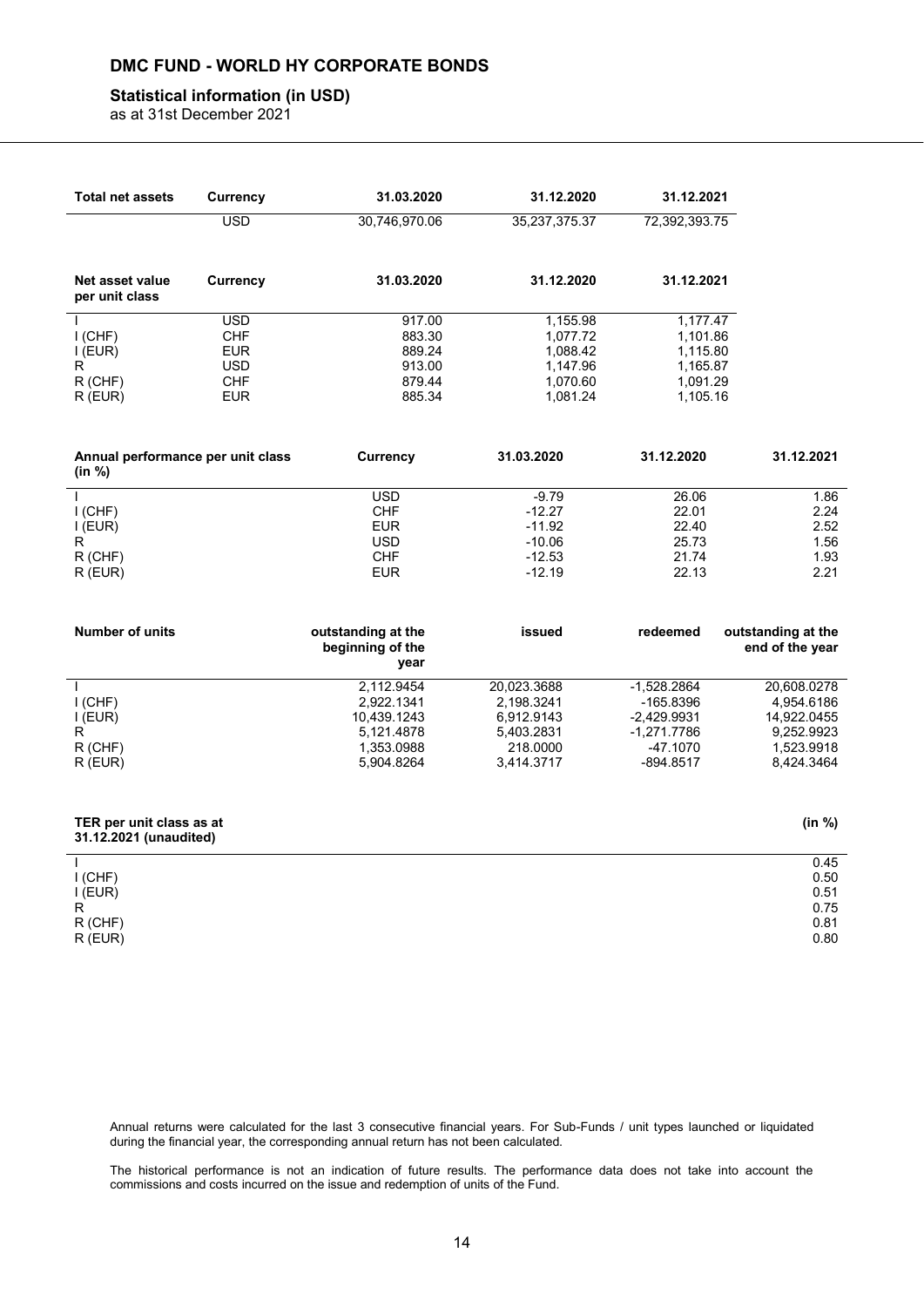## **Statement of investments and other net assets (in USD)**

as at 31st December 2021

| Currency                 | Number /<br>nominal value        | Description                                                                      | Cost                     | Market value             | $%$ of<br>total net<br>assets * |
|--------------------------|----------------------------------|----------------------------------------------------------------------------------|--------------------------|--------------------------|---------------------------------|
|                          | <b>Investments in securities</b> |                                                                                  |                          |                          |                                 |
|                          |                                  | Transferable securities admitted to an official stock exchange listing           |                          |                          |                                 |
| <b>Bonds</b>             |                                  |                                                                                  |                          |                          |                                 |
| <b>EUR</b>               | 100,000                          | Adient GI Hgs Ltd 3.5% Reg S Sen 16/15.08.24                                     | 102,753.77               | 115,459.34               | 0.16                            |
| <b>EUR</b>               | 100,000                          | ADLER Group SA 1.5% 17/26.07.24                                                  | 106,699.58               | 99.907.57                | 0.14                            |
| <b>EUR</b>               | 100,000                          | ADLER Group SA 2.25% 21/14.01.29                                                 | 120, 172. 43             | 94,615.04                | 0.13                            |
| <b>EUR</b>               | 100,000                          | Adler Real Estate AG 3% Sen Reg S 18/27.04.26                                    | 122,547.66               | 104,909.55               | 0.15                            |
| <b>EUR</b>               | 100,000                          | AIB Group Plc VAR EMTN 20/30.05.31                                               | 130,911.30               | 120,105.94               | 0.17                            |
| <b>EUR</b><br><b>EUR</b> | 100,000<br>100,000               | Almaviva Italian Inno Co SpA 4.875% 21/30.10.26<br>Alpha Bank SA VAR 21/23.03.28 | 115,940.00<br>116,900.96 | 114,271.54<br>108,465.57 | 0.16<br>0.15                    |
| <b>EUR</b>               | 100,000                          | Altice Finco SA 4.75% Sen Reg S 17/15.01.28                                      | 96,534.48                | 108,409.84               | 0.15                            |
| <b>EUR</b>               | 100,000                          | Altice France Holding SA 8% Sen Reg S 20/15.05.27                                | 126,420.32               | 120,387.97               | 0.17                            |
| <b>EUR</b>               | 100,000                          | Altice France SA 4% 21/15.07.29                                                  | 123,650.01               | 112,523.67               | 0.16                            |
| <b>EUR</b>               | 100,000                          | Altice France SA 5.875% Sen Reg S 18/01.02.27                                    | 124,517.82               | 119,072.23               | 0.16                            |
| <b>EUR</b>               | 100,000                          | Arcelik AS 3% 21/27.05.26                                                        | 119,739.02               | 111,110.70               | 0.15                            |
| <b>EUR</b>               | 100,000                          | Ardagh Metal Packaging 3% 21/01.09.29                                            | 119,737.01               | 111,830.54               | 0.15                            |
| <b>EUR</b>               | 100,000                          | Ardagh Pac Fin Plc Hgs USA Inc 2.125% Sen Reg S<br>20/15.08.26                   | 122,915.31               | 111,720.24               | 0.15                            |
| <b>EUR</b>               | 100,000                          | Arena Luxembourg Finance Sàrl 1.875% Sen Reg S<br>20/01.02.28                    | 109,527.68               | 107,758.80               | 0.15                            |
| <b>EUR</b>               | 100,000                          | Assicurazioni Generali SpA VAR EMTN Reg S 14/21.11. Perpet                       | 132,569.26               | 126,595.95               | 0.17                            |
| <b>EUR</b>               | 100,000                          | Ball Corp 1.5% Sen 19/15.03.27                                                   | 110,095.00               | 115,335.96               | 0.16                            |
| <b>EUR</b>               | 100,000                          | Banco BPM SpA VAR EMTN 20/14.01.31                                               | 120,583.03               | 114,643.97               | 0.16                            |
| <b>EUR</b>               | 100,000                          | Banco Credito Social Coop SA VAR EMTN 21/27.11.31                                | 121,531.15               | 118,344.42               | 0.16                            |
| <b>EUR</b>               | 100,000                          | Banco de Sabadell SA VAR EMTN Ser 2 Sen Sub 18/12.12.28                          | 115,321.10               | 123,018.31               | 0.17                            |
| <b>EUR</b>               | 200,000                          | Bayer AG VAR Jun Reg S /12.11.79                                                 | 247,641.06               | 231,506.62               | 0.32                            |
| <b>EUR</b>               | 100,000                          | Bertelsmann SE & Co KGaA VAR EMTN Reg S Sub<br>15/23.04.75                       | 128,981.69               | 121,553.03               | 0.17                            |
| <b>EUR</b>               | 100,000                          | British American Tobacco Plc VAR 21/27.09. Perpetual                             | 114,268.14               | 111,691.24               | 0.15                            |
| <b>EUR</b>               | 100,000                          | Cab Selas 3.375% 21/01.02.28                                                     | 121,225.00               | 113,974.73               | 0.16                            |
| <b>EUR</b>               | 100,000                          | Casino Guichard Perrachon Step-up EMTN Reg S 14/05.08.26                         | 105,961.58               | 108,826.06               | 0.15                            |
| <b>EUR</b>               | 100,000                          | CBOM Finance Plc 5.15% 19/20.02.24                                               | 125,658.78               | 118,539.46               | 0.16                            |
| <b>EUR</b>               | 100,000                          | Cellnex Telecom SA 1.75% EMTN Sen Reg S 20/23.10.30                              | 119,034.67               | 109,576.04               | 0.15                            |
| <b>EUR</b>               | 100,000                          | ContourGlobal Power Hgs SA 2.75% 20/01.01.26                                     | 121,295.00               | 111,881.15               | 0.15                            |
| <b>EUR</b>               | 200,000                          | Corestate Capital Holding SA 3.5% Sen Reg S 18/15.04.23                          | 209,952.67               | 201,350.36               | 0.28                            |
| <b>EUR</b>               | 200,000                          | CPI PROPERTY GROUP SA VAR Sub Reg S<br>19/16.04. Perpetual                       | 246,101.29               | 235,237.78               | 0.33                            |
| <b>EUR</b>               | 100,000                          | Derichebourg 2.25% 21/15.07.28                                                   | 121,720.00               | 116,593.14               | 0.16                            |
| <b>EUR</b>               | 80,000                           | Deutsche Bank AG 2.75% EMTN Sub 15/17.02.25                                      | 90,402.22                | 95,791.35                | 0.13                            |
| <b>EUR</b>               | 100,000                          | Deutsche Bank AG VAR EMTN 20/19.05.31                                            | 145,262.43               | 133,553.34               | 0.18                            |
| <b>EUR</b>               | 100,000                          | Dometic Group AB 2% EMTN 21/29.09.28                                             | 117,335.00               | 112,050.59               | 0.15                            |
| <b>EUR</b>               | 100,000                          | Eagle Int GI Hg BV/Ruyi US Fin 5.375% Sen Reg S 18/01.05.23                      | 79,045.13                | 108,092.00               | 0.15                            |
| <b>EUR</b>               | 100,000                          | EDP-Energias de Portugal SA VAR Sub Reg S 20/20.07.80                            | 114,099.23               | 113,063.83               | 0.16                            |
| <b>EUR</b>               | 100,000                          | EDreams ODIGEO SA 5.5% Sen Reg S 18/01.09.23                                     | 96,171.51                | 113,449.91               | 0.16                            |
| <b>EUR</b>               | 100,000                          | Eircom Finance DAC 3.5% Sen Reg S 19/15.05.26                                    | 120,877.33               | 115,724.88               | 0.16                            |
| <b>EUR</b>               | 200,000                          | Electricité de France VAR EMTN Sub 14/22.01. Perpetual                           | 256,550.08               | 252,066.07               | 0.35                            |
| <b>EUR</b><br>EUR.       | 100,000<br>100,000               | Ellaktor Value PLC 6.375% 19/15.12.24<br>ELM BV VAR 20/03.09 Perpetual           | 115,413.64<br>127,846.62 | 108,532.67<br>120,497.14 | 0.15<br>0.17                    |
| <b>EUR</b>               | 100,000                          | Eurofins Scientific SE VAR Sub Reg S 17/13.11. Perpetual                         | 123,713.78               | 119,299.10               | 0.16                            |
| <b>EUR</b>               | 100,000                          | Ford Motor Cred Co LLC 2.33% Sen Reg S 19/25.11.25                               | 88,183.49                | 118,689.00               | 0.16                            |
| <b>EUR</b>               | 100,000                          | Ford Motor Cred Co LLC 2.386% Sen 19/17.02.26                                    | 88,183.49                | 119,243.38               | 0.16                            |
| <b>EUR</b>               | 100,000                          | Ford Motor Cred Co LLC 3.021% EMTN Ser 5 Sen 19/06.03.24                         | 96,582.64                | 118,850.48               | 0.16                            |
| <b>EUR</b>               | 100,000                          | Frigoglass Finance BV 6.875% 20/12.02.25                                         | 114,062.18               | 101,163.61               | 0.14                            |
| <b>EUR</b>               | 200,000                          | Gamma Bidco SpA 6.25% Sen Reg S 20/15.07.25                                      | 243,796.98               | 234,212.03               | 0.32                            |
| <b>EUR</b>               | 100,000                          | Goldstory SAS 5.375% 21/01.03.26                                                 | 121,225.00               | 116,492.49               | 0.16                            |
| <b>EUR</b>               | 100,000                          | Goodyear Dunlop Tires Eur BV 2.75% 21/15.08.28                                   | 117,245.00               | 115,784.02               | 0.16                            |
| <b>EUR</b>               | 100,000                          | Grifols SA 2.25% Reg S 19/15.11.27                                               | 109,916.50               | 113,821.78               | 0.16                            |
| <b>EUR</b>               | 200,000                          | Heimstaden Bostad AB VAR 20/15.10. Perpetual                                     | 245,375.56               | 226,025.32               | 0.31                            |
| <b>EUR</b>               | 100,000                          | Infineon Technologies AG VAR Sub Reg S 19/01.04. Perpetual                       | 133,348.05               | 124,259.00               | 0.17                            |
| <b>EUR</b>               | 100,000                          | International Design Gr S.p.A. 6.5% Sen Reg S 18/15.11.25                        | 122,870.96               | 117,814.48               | 0.16                            |
| <b>EUR</b>               | 100,000                          | Intesa Sanpaolo SpA VAR EMTN Ser116 19/12.07.29                                  | 128,422.97               | 122,402.52               | 0.17                            |

\* Minor differences may arise due to rounding in the calculation of percentages.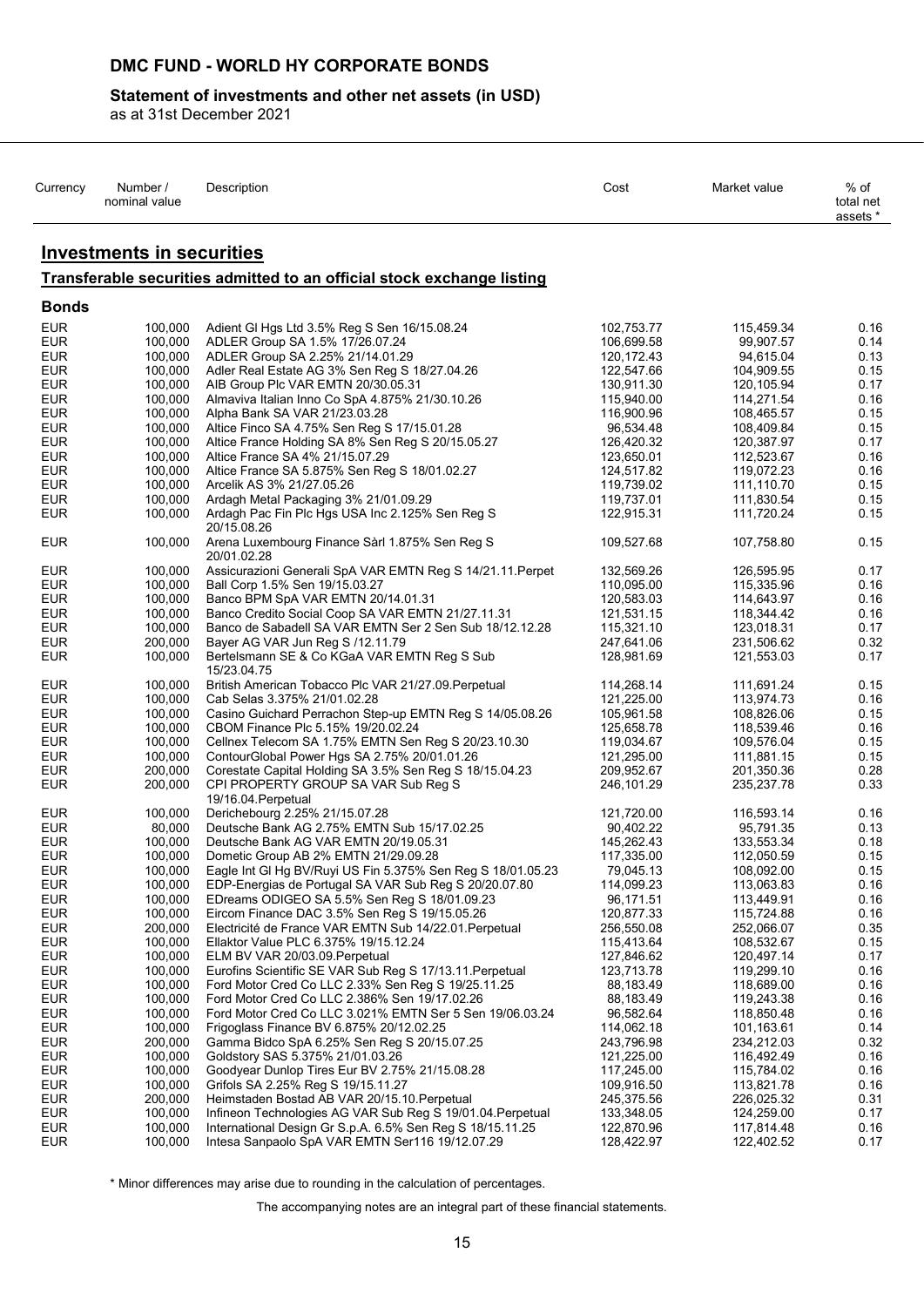## **Statement of investments and other net assets (in USD) (continued)**

as at 31st December 2021

| Currency                 | Number /<br>nominal value | Description                                                                                                       | Cost                     | Market value             | % of<br>total net<br>assets * |
|--------------------------|---------------------------|-------------------------------------------------------------------------------------------------------------------|--------------------------|--------------------------|-------------------------------|
| <b>EUR</b>               | 100,000                   | Intl Personal Finance Plc 9.75% Sen 20/12.11.25                                                                   | 124,588.25               | 122,111.97               | 0.17                          |
| <b>EUR</b>               | 100,000                   | IPD 3 BV 5.5% 20/01.12.25                                                                                         | 119,659.35               | 117,037.78               | 0.16                          |
| <b>EUR</b>               | 100.000                   | Igera Gr SAS 4.25% Sen Reg S 17/30.09.24                                                                          | 114,102.66               | 114,133.94               | 0.16                          |
| <b>EUR</b>               | 100,000                   | Kleopatra Hgs 2 Sca 6.5% 21/01.09.26                                                                              | 119,785.00               | 104,295.45               | 0.14                          |
| <b>EUR</b>               | 200,000                   | Kondor Finance Plc 7.125% Sen Reg S 19/19.07.24                                                                   | 243,832.42               | 206,067.47               | 0.28                          |
| <b>EUR</b>               | 100,000                   | Koninklijke Friesland Foods NV VAR 20/10.12. Perpetual                                                            | 121,502.65               | 115,727.15               | 0.16                          |
| <b>EUR</b>               | 100,000                   | Koninklijke KPN NV VAR 19/08.02. Perpetual                                                                        | 120,012.79               | 114,228.33               | 0.16                          |
| <b>EUR</b><br><b>EUR</b> | 100,000<br>100,000        | La Financiere Atalian SA 4% 17/15.05.24                                                                           | 114,583.50               | 112,043.77               | 0.15<br>0.16                  |
| <b>EUR</b>               | 100,000                   | Lincoln Financing Sàrl 3.625% 19/01.04.24<br>Lorca Telecom BidCo SAU 4% 20/18.09.27                               | 113,800.62<br>115,466.28 | 114,732.67<br>115,856.80 | 0.16                          |
| <b>EUR</b>               | 100,000                   | Mangrove LuxCo III Sàrl 7.775% 19/09.10.25                                                                        | 108,728.53               | 105,428.10               | 0.15                          |
| <b>EUR</b>               | 100,000                   | Manutencoop Facility Mgt SpA 7.25% 21/01.02.26                                                                    | 124,238.99               | 121,587.15               | 0.17                          |
| <b>EUR</b>               | 80,000                    | Metalcorp Group SA 8.5% 21/28.06.26                                                                               | 93,521.84                | 88,059.76                | 0.12                          |
| <b>EUR</b>               | 100,000                   | Motion Finco Sarl 7% 20/15.05.25                                                                                  | 124,264.94               | 119,279.77               | 0.16                          |
| <b>EUR</b>               | 103,625                   | Mulhacen Pte Ltd 6.5% Sen Reg S 18/01.08.23                                                                       | 103,482.49               | 95,306.76                | 0.13                          |
| <b>EUR</b>               | 100,000                   | NH Hotel Group SA 4% 21/02.07.26                                                                                  | 121,190.00               | 113,273.65               | 0.16                          |
| <b>EUR</b>               | 100,000                   | Norican A/S 4.5% Sen Reg S 17/15.05.23                                                                            | 95,508.32                | 112,601.56               | 0.16                          |
| <b>EUR</b>               | 100,000                   | Novo Banco SA VAR 18/06.07.28                                                                                     | 119,388.72               | 115,733.98               | 0.16                          |
| <b>EUR</b>               | 100,000                   | Paprec Holding SA 4% 18/31.03.25                                                                                  | 110,399.52               | 115,665.75               | 0.16                          |
| <b>EUR</b>               | 100,000                   | Petroleos Mexicanos 3.625% Sen Reg S 18/24.11.25                                                                  | 87,201.00                | 115,573.63               | 0.16                          |
| <b>EUR</b>               | 100,000                   | Piraeus Financial Holdings SA VAR EMTN Ser 78 19/26.06.29                                                         | 128,021.17               | 123,113.84               | 0.17                          |
| <b>EUR</b>               | 100,000                   | Quatrim SA 5.875% Sen Reg S 19/15.01.24                                                                           | 118,651.83               | 117,015.60               | 0.16                          |
| <b>EUR</b><br><b>EUR</b> | 100,000<br>100,000        | Raffinerie Heide GmbH 6.375% 17/01.12.22<br>RCI Banque SA VAR Sen Sub 19/18.02.30                                 | 115,629.54<br>120,036.31 | 103,874.69<br>114,438.14 | 0.14<br>0.16                  |
| <b>EUR</b>               | 100,000                   | RCS & RDS SA 3.25% Sen Reg S 20/05.02.28                                                                          | 114,876.56               | 111,708.86               | 0.15                          |
| <b>EUR</b>               | 100,000                   | Renault SA 2.5% EMTN 21/01.04.28                                                                                  | 118,720.00               | 113,589.80               | 0.16                          |
| <b>EUR</b>               | 100,000                   | Repsol Intl Finance BV VAR Sub Sen 15/25.03.75                                                                    | 124, 104. 75             | 122,246.73               | 0.17                          |
| <b>EUR</b>               | 100,000                   | Rossini Sàrl 6.75% Sen Reg S 18/30.10.25                                                                          | 120,092.97               | 118,111.30               | 0.16                          |
| <b>EUR</b>               | 100,000                   | Safari Verwaltungs GmbH 5.375% 17/30.11.22                                                                        | 111,779.03               | 103,956.57               | 0.14                          |
| <b>EUR</b>               | 100,000                   | Saipem Finance Intl BV 3.375% EMTN Sen 20/15.07.26                                                                | 112,855.00               | 113,976.44               | 0.16                          |
| <b>EUR</b>               | 100,000                   | Sazka Group AS 3.875% Sen Reg S 20/15.02.27                                                                       | 109,149.11               | 113,672.81               | 0.16                          |
| <b>EUR</b>               | 100,000                   | Softbank Group Corp 3.125% Sen Reg S 17/19.09.25                                                                  | 120,365.67               | 114,086.18               | 0.16                          |
| <b>EUR</b>               | 100,000                   | Solvay SA VAR Reg S 20/02.03. Perpetual                                                                           | 121,891.26               | 116,221.84               | 0.16                          |
| <b>EUR</b>               | 100,000                   | Standard Profil Auto GmbH 6.25% 21/30.04.26                                                                       | 96,264.98                | 93,733.71                | 0.13                          |
| <b>EUR</b>               | 100,000                   | Techem Verwaltung 675 mbH 2% Reg S 20/15.07.25                                                                    | 110,755.00               | 112,846.63               | 0.16                          |
| <b>EUR</b><br><b>EUR</b> | 100,000<br>100,000        | Telecom Italia SpA 3.625% EMTN Reg S Sen 16/25.05.26                                                              | 117,113.60               | 119,995.64               | 0.17<br>0.16                  |
| <b>EUR</b>               | 100,000                   | Telefonica Europe BV VAR Jr Sub 19/24.09. Perpetual<br>Telefonica Europe BV VAR Jun Sub Reg S 19/14.03. Perpetual | 124,867.16<br>125,456.62 | 114,874.26<br>122,491.22 | 0.17                          |
| <b>EUR</b>               | 100,000                   | Tereos Finance Groupe I 4.125% Sen 16/16.06.23                                                                    | 101,100.53               | 115,646.98               | 0.16                          |
| <b>EUR</b>               | 200,000                   | Teva Pharmaceutical Fin II BV 6% 20/31.01.25                                                                      | 260,637.68               | 245,213.30               | 0.34                          |
| <b>EUR</b>               | 100,000                   | TUI Cruises GmbH 6.5% 21/15.05.26                                                                                 | 119,095.69               | 113,394.76               | 0.16                          |
| <b>EUR</b>               | 100,000                   | UnipolSai SpA VAR EMTN Ser 1 14/18.06 Perpetual                                                                   | 131,365.77               | 124,011.66               | 0.17                          |
| <b>EUR</b>               | 100,000                   | United Group BV 4.625% 21/15.08.28                                                                                | 117,625.00               | 113,966.78               | 0.16                          |
| <b>EUR</b>               | 100,000                   | United Group BV 4.875% Reg S 17/01.07.24                                                                          | 119,164.71               | 115, 127.85              | 0.16                          |
| <b>EUR</b>               | 100,000                   | Vallourec Usines Tubes 8.5% 21/30.06.2026                                                                         | 121,884.42               | 117,558.05               | 0.16                          |
| <b>EUR</b>               | 100,000                   | Veolia Environnement VAR 20/20.04. Perpetual                                                                      | 119,536.41               | 114,260.74               | 0.16                          |
| <b>EUR</b>               | 100,000                   | Virgin Media Finance Plc 3.75% Sen Reg S 20/15.07.30                                                              | 117,896.98               | 113,991.22               | 0.16                          |
| <b>EUR</b>               | 200,000                   | Vivion Investments Sarl 3% Sen 19/08.08.24                                                                        | 230,125.24               | 223,713.40               | 0.31                          |
| <b>EUR</b>               | 100,000                   | Vodafone Group Plc VAR Sub Reg S 18/03.10.78                                                                      | 126,614.79               | 125,469.55               | 0.17                          |
| <b>EUR</b><br><b>EUR</b> | 100,000<br>100,000        | VZ Vendor Financing II BV 2.875% 20/15.01.29<br>Webuild SpA 1.75% Sen Reg S 17/26.10.24                           | 121,335.00<br>103,501.30 | 110,299.30<br>114,641.70 | 0.15<br>0.16                  |
| <b>EUR</b>               | 100,000                   | ZF Europe Finance BV 3% EMTN 20/21.09.25                                                                          | 126,670.30               | 119,111.46               | 0.16                          |
|                          |                           |                                                                                                                   | 13,439,278.81            | 13,115,202.20            | 18.10                         |
| <b>GBP</b>               | 100,000                   | Ardagh Pac Fin Plc Hgs USA Inc 4.75% Sen Reg S 17/15.07.27                                                        | 127,076.75               | 135,755.84               | 0.19                          |
| GBP                      | 100,000                   | Bracken Midco1 Plc 6.75% 21/01.11.27                                                                              | 138,150.00               | 135,864.88               | 0.19                          |
| GBP                      | 100,000                   | Electricité de France SA VAR EMTN Reg S 13/29.07. Perpetual                                                       | 153,277.48               | 147,679.07               | 0.20                          |
| GBP                      | 100,000                   | Gatwick Airport Fin PLC 4.375% 21/07.04.26                                                                        | 140,169.46               | 133,294.13               | 0.18                          |
| GBP                      | 100,000                   | Iceland Bondco Plc 4.625% 17/15.03.25                                                                             | 135,677.80               | 127,509.27               | 0.18                          |
| GBP                      | 100,000                   | Intesa Sanpaolo SpA 5.148% EMTN Ser 946 20/10.06.30                                                               | 153,644.89               | 151,640.16               | 0.21                          |
| GBP                      | 100,000                   | Jerrold Finco PLC 4.875% 20/15.01.26                                                                              | 136,303.12               | 137,761.78               | 0.19                          |
| GBP                      | 100,000                   | Matalan Fin Ltd 6.75% 18/31.01.23                                                                                 | 128,650.20               | 127,346.74               | 0.18                          |
| GBP                      | 100,000                   | National Express Gr Plc VAR Reg S 20/26.02. Perpetual                                                             | 147,608.46               | 138,352.33               | 0.19                          |
| GBP                      | 100,000                   | Ocado Group PLC 3.875% 21/08.10.26                                                                                | 134,835.00               | 132,178.07               | 0.18                          |

\* Minor differences may arise due to rounding in the calculation of percentages.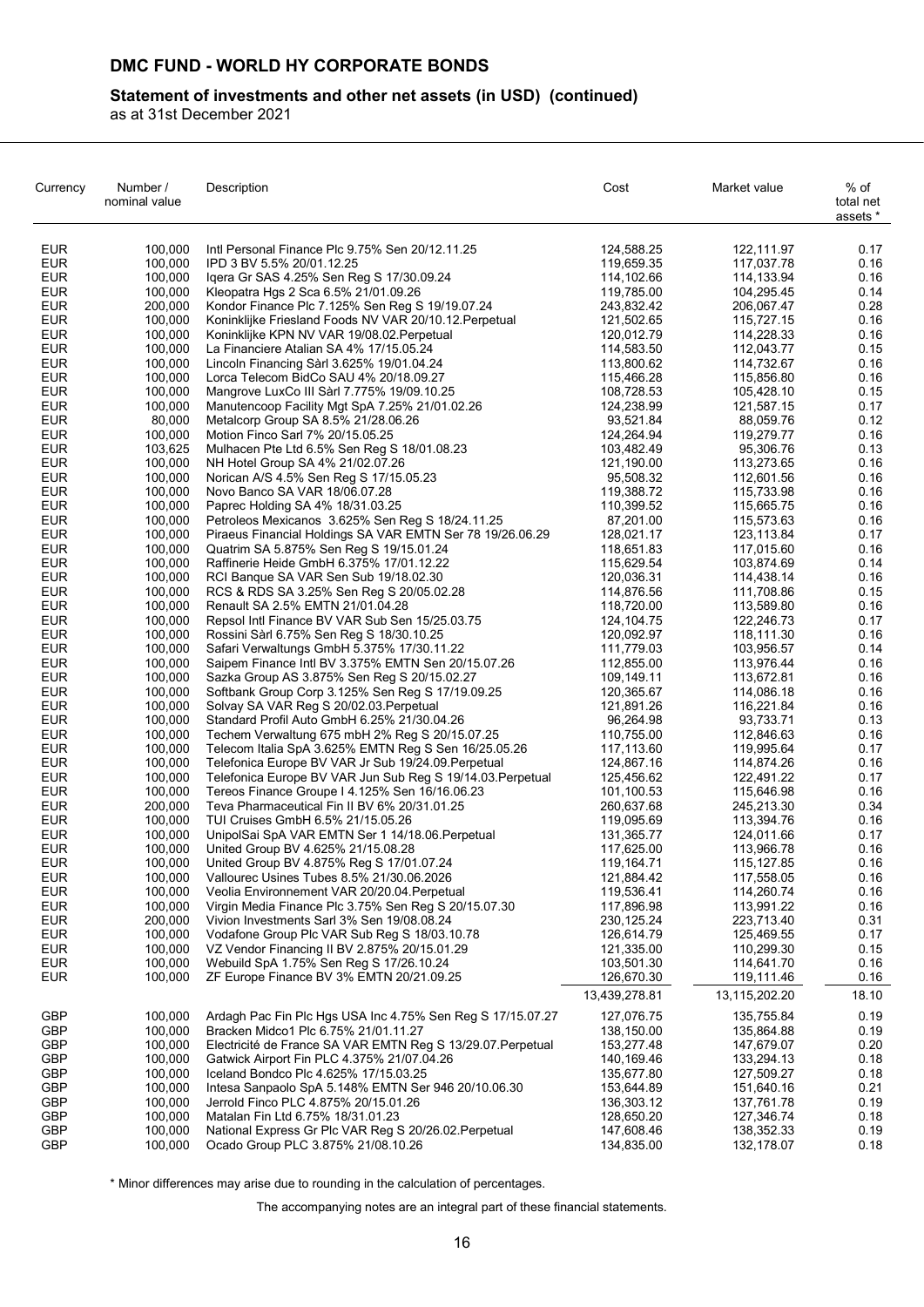## **Statement of investments and other net assets (in USD) (continued)**

as at 31st December 2021

| Currency                 | Number /<br>nominal value | Description                                                                                          | Cost                     | Market value             | % of<br>total net<br>assets * |
|--------------------------|---------------------------|------------------------------------------------------------------------------------------------------|--------------------------|--------------------------|-------------------------------|
| <b>GBP</b><br><b>GBP</b> | 100,000<br>100,000        | Saga Plc 5.5% 21/15.07.26<br>Voyage Care Bondco Plc 5.875% Sen Reg S 17/01.05.23                     | 139,140.00<br>138,826.20 | 131,256.37<br>135,698.96 | 0.18<br>0.19                  |
|                          |                           |                                                                                                      | 1,673,359.36             | 1,634,337.60             | 2.26                          |
| <b>USD</b>               | 200,000                   | Agile Group Holdings Ltd 5.75% 20/02.01.25                                                           | 161,000.00               | 129,876.00               | 0.18                          |
| <b>USD</b>               | 80,000                    | Alcatel-Lucent USA Inc 6.45% Sen 99/15.03.29                                                         | 80,848.00                | 90,828.80                | 0.13                          |
| <b>USD</b>               | 70,000                    | Ally Financial Inc 5.75% Sen Sub 15/20.11.25                                                         | 72,296.00                | 79,047.50                | 0.11                          |
| <b>USD</b>               | 80,000                    | AMC Networks Inc 4.25% 21/15.02.29                                                                   | 80,248.00                | 79,902.00                | 0.11                          |
| <b>USD</b><br><b>USD</b> | 33,000<br>30,000          | AMC Networks Inc 5% Sen 16/01.04.24<br>American Axle & Manufactur Inc 6.5% Sen 18/01.04.27           | 31,925.85<br>29,103.00   | 33,319.44<br>31,286.70   | 0.05<br>0.04                  |
| <b>USD</b>               | 80,000                    | Amerigas Partners Financial Corp 5.875% Sen 16/20.08.26                                              | 78,132.80                | 89,580.40                | 0.12                          |
| <b>USD</b>               | 60,000                    | Apache Corp 4.625% Sen 20/15.11.25                                                                   | 60,421.20                | 64,708.80                | 0.09                          |
| <b>USD</b>               | 70,000                    | Aramark Services Inc 5% Sen 144A 18/01.02.28                                                         | 71,354.50                | 72,499.00                | 0.10                          |
| <b>USD</b><br><b>USD</b> | 160,000<br>160,000        | ArcelorMittal SA 4.25% Ser 2029 19/16.07.29                                                          | 177,018.40<br>169,651.20 | 175,173.60<br>164,108.80 | 0.24<br>0.23                  |
| <b>USD</b>               | 20,000                    | Asbury Automotive Group Inc 4.75% Ser B 20/01.03.30<br>Assurant Inc VAR Sub 18/27.03.48              | 20,268.60                | 23,017.30                | 0.03                          |
| <b>USD</b>               | 70,000                    | Avon Products Inc VAR Sen Lk Rating Changes 13/15.03.23                                              | 61,775.00                | 73,658.55                | 0.10                          |
| <b>USD</b>               | 80,000                    | Bath&Body Works Inc 5.25% 18/01.02.28                                                                | 90,392.00                | 88,189.60                | 0.12                          |
| <b>USD</b>               | 70,000                    | Bed Bath and Beyond Inc 3.749% Sen 14/01.08.24                                                       | 61,409.60                | 70,687.40                | 0.10                          |
| <b>USD</b><br><b>USD</b> | 160,000<br>80,000         | Brightstar Escrow Corp 9.75% 144A 20/15.10.25<br>Calumet Sp Prod Pa LP Fin Corp 11% 144A 19/15.04.25 | 173,482.40<br>87,848.00  | 172,400.00<br>87,024.00  | 0.24<br>0.12                  |
| <b>USD</b>               | 100,000                   | Carnival Corp 10.5% Sen Reg S 20/01.02.26                                                            | 101,979.00               | 113,625.00               | 0.16                          |
| <b>USD</b>               | 60,000                    | Carpenter Technology Corp 6.375% Sen 20/15.07.28                                                     | 61,320.00                | 63,756.00                | 0.09                          |
| <b>USD</b>               | 80,000                    | Carvana Co 4.875% 144A 21/01.09.29                                                                   | 80,448.00                | 75,800.00                | 0.10                          |
| <b>USD</b>               | 40,000                    | Cenovus Energy Inc 5.25% Ser B Sen 17/15.06.37                                                       | 27,074.40                | 47,463.60                | 0.07                          |
| <b>USD</b><br><b>USD</b> | 140.000<br>80,000         | Centene Corp 3% Sen 20/15.10.30<br>Centene Escrow I Corporation 2.5% 21/01.03.31                     | 140,344.00<br>79,623.20  | 142,650.20<br>77,867.20  | 0.20<br>0.11                  |
| <b>USD</b>               | 70,000                    | CF Industries Inc 4.95% Sen 13/01.06.43                                                              | 68,877.90                | 84,429.80                | 0.12                          |
| <b>USD</b>               | 80,000                    | CF Industries Inc 5.15% Sen 14/15.03.34                                                              | 99,296.80                | 96,818.00                | 0.13                          |
| <b>USD</b>               | 200,000                   | China South City Holdings Ltd 10.75% 20/11.04.23                                                     | 166,560.00               | 143,245.00               | 0.20                          |
| <b>USD</b><br><b>USD</b> | 230,000<br>160,000        | CIT Group Inc 6.125% Ser A Sub 18/09.03.28<br>Citgo Holding Inc 9.25% 144A 19/01.08.24               | 268,608.80<br>159,236.00 | 277,518.00<br>160,810.40 | 0.38<br>0.22                  |
| <b>USD</b>               | 80,000                    | Cleveland-Cliffs Inc 4.625% 144A 21/01.03.29                                                         | 84,822.40                | 82,724.00                | 0.11                          |
| <b>USD</b>               | 60,000                    | Comstock Resources Inc 5.875% 144A 21/15.01.30                                                       | 60,588.00                | 61,911.60                | 0.09                          |
| <b>USD</b>               | 80,000                    | Con-Way 6.7% Ser B Sen 04/01.05.34                                                                   | 81,673.60                | 98,354.40                | 0.14                          |
| <b>USD</b>               | 130,000                   | Continental Resources Inc 4.9% Ser B Sen 14/01.06.44                                                 | 134,247.50               | 145,472.60               | 0.20                          |
| <b>USD</b><br><b>USD</b> | 60,000<br>200,000         | Crown Americas LLC 4.25% Sen Ser B 17/30.09.26<br>CSC Holdings Inc 5.375% Sen 18/01.02.28            | 62,979.00<br>188,430.00  | 64,231.80<br>207,454.00  | 0.09<br>0.29                  |
| <b>USD</b>               | 200,000                   | Dalian Deta Investment Co Ltd 5.95% 19/29.07.22                                                      | 181,060.00               | 183,251.00               | 0.25                          |
| <b>USD</b>               | 100,000                   | Danaos Corp 8.5% 21/01.03.28                                                                         | 100,000.00               | 109,950.00               | 0.15                          |
| <b>USD</b>               | 40,000                    | DCP Midstream Operating LP 5.6% Sen 14/01.04.44                                                      | 38,399.60                | 49,449.00                | 0.07                          |
| <b>USD</b>               | 40,000                    | Dell Inc 7.1% Sen 98/15.04.28                                                                        | 42,724.80                | 50,030.00                | 0.07                          |
| <b>USD</b><br><b>USD</b> | 60,000<br>200,000         | Delta Air Lines Inc 7.375% Sen 20/15.01.26<br>Dexin China Holdings Co Ltd 9.95% 20/03.12.22          | 59,229.60<br>135,960.00  | 70,578.90<br>145,044.00  | 0.10<br>0.20                  |
| <b>USD</b>               | 80,000                    | Diebold Nixdorf Inc 8.5% Ser B Sen 16/15.04.24                                                       | 55,153.60                | 80,800.00                | 0.11                          |
| <b>USD</b>               | 100,000                   | Dish DBS Corp 5.875% Ser B Sen 15/15.11.24                                                           | 88,515.00                | 103,065.00               | 0.14                          |
| <b>USD</b>               | 100,000                   | Dresdner Funding Trust I 8.151% Reg S 99/30.06.31                                                    | 125,127.00               | 141,502.50               | 0.20                          |
| <b>USD</b><br><b>USD</b> | 200,000<br>80,000         | Easy Tactic Ltd 5.875% 17/13.02.23<br>Elanco Animal Health Inc VAR Sen Lk Ratings 19/28.08.28        | 151,960.00<br>80,536.00  | 76,535.00<br>93,293.60   | 0.11<br>0.13                  |
| <b>USD</b>               | 100,000                   | Electricité de France SA VAR 144A 14/22.07. Perpetual                                                | 106,902.00               | 105,457.50               | 0.15                          |
| <b>USD</b>               | 280,000                   | Embraer Netherlands Fin BV 5.05% Sen 15/15.06.25                                                     | 295,049.00               | 290,397.80               | 0.40                          |
| <b>USD</b>               | 40,000                    | Enbridge Inc VAR Ser 2016-A Sub 16/15.01.77                                                          | 38,204.00                | 43,235.80                | 0.06                          |
| <b>USD</b>               | 70,000                    | Encompass Health Corp 4.5% Sen 19/01.02.28                                                           | 71,946.00                | 72,232.30                | 0.10                          |
| <b>USD</b><br><b>USD</b> | 80,000<br>20,000          | Encompass Health Corp 4.625% 20/01.04.31<br>Encompass Health Corp 4.75% Sen 19/01.02.30              | 86,004.00<br>20,000.00   | 81,933.60<br>20,678.90   | 0.11<br>0.03                  |
| USD                      | 160,000                   | Energean Israel Fin Ltd 4.875% 144A 21/30.03.26                                                      | 164,124.00               | 159,108.80               | 0.22                          |
| <b>USD</b>               | 80,000                    | EQT Corp 3.9% 17/01.10.27                                                                            | 85,814.40                | 85,664.40                | 0.12                          |
| <b>USD</b>               | 200,000                   | First Quantum Minerals Ltd 6.875% Sen 144A 18/01.03.26                                               | 194,784.00               | 207,758.20               | 0.29                          |
| <b>USD</b>               | 80,000                    | Firstenergy Corp 3.4% Ser C 20/01.03.50                                                              | 79,108.80                | 79,191.60                | 0.11                          |
| <b>USD</b>               | 70,000                    | Five Point Oper Co LP Cap Corp 7.875% Sen Reg S<br>17/15.11.25                                       | 70,000.00                | 73,437.00                | 0.10                          |
| <b>USD</b>               | 60,000                    | Fluor Corp 4.25% 18/15.09.28                                                                         | 61,446.60                | 62,737.20                | 0.09                          |
| <b>USD</b><br><b>USD</b> | 50,000<br>140,000         | Ford Holdings Inc 9.3% Sen 98/01.03.30<br>Ford Motor Co 4.346% Sen 16/08.12.26                       | 46,030.00<br>145,092.00  | 69,793.50<br>152,614.70  | 0.10<br>0.21                  |

\* Minor differences may arise due to rounding in the calculation of percentages.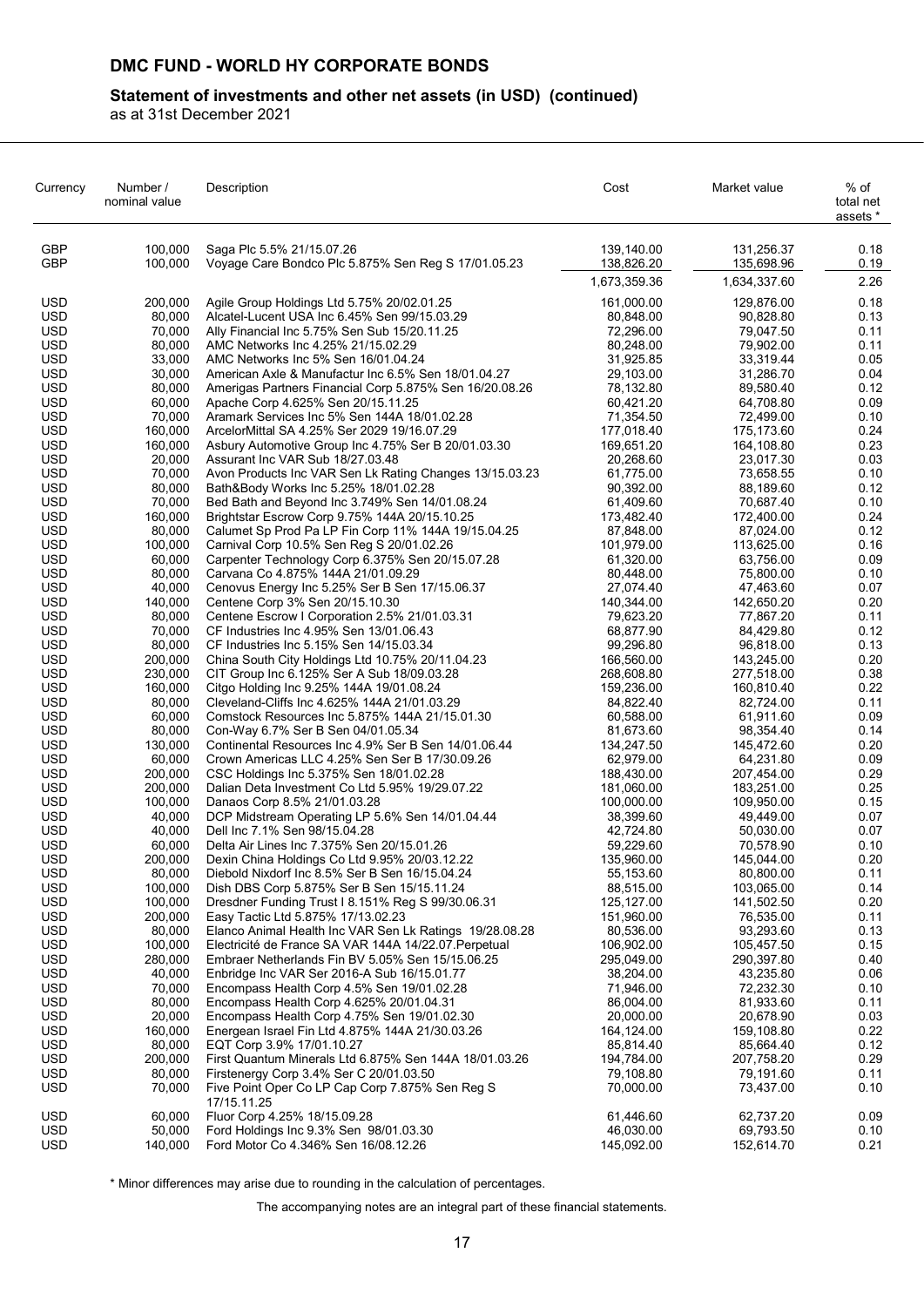## **Statement of investments and other net assets (in USD) (continued)**

as at 31st December 2021

| Currency                 | Number /<br>nominal value | Description                                                                                           | Cost                     | Market value             | % of<br>total net<br>assets * |
|--------------------------|---------------------------|-------------------------------------------------------------------------------------------------------|--------------------------|--------------------------|-------------------------------|
| <b>USD</b>               | 120,000                   | Ford Motor Co 4.75% Sen 13/15.01.43                                                                   | 113,028.80               | 132,677.40               | 0.18                          |
| <b>USD</b>               | 160,000                   | Ford Motor Co 6.625% 98/01.10.28                                                                      | 191,912.80               | 193,775.20               | 0.27                          |
| USD                      | 180,000                   | Ford Motor Co 9% Sen 20/22.04.25                                                                      | 205,498.00               | 220,093.20               | 0.30                          |
| <b>USD</b>               | 40,000                    | Ford Motor Co 9.625% Sen 20/22.04.30                                                                  | 38,756.00                | 58,466.40                | 0.08                          |
| USD                      | 60,000                    | Freeport McMoRan Inc 4.625% Sen 20/01.08.30                                                           | 60,300.00                | 64,490.10                | 0.09                          |
| USD                      | 130,000                   | Freeport McMoRan Inc 5.45% Ser B Sen 13/15.03.43                                                      | 164,448.30               | 164,226.40               | 0.23                          |
| <b>USD</b><br><b>USD</b> | 80,000<br>150,000         | Gannett Hgs LLC 6% 144A 21/01.11.26<br>Generacion Mediterranea CTR SA 9.625% Sen Reg S<br>16/27.07.23 | 80.507.20<br>104,970.00  | 82,139.20<br>122,127.00  | 0.11<br>0.17                  |
| <b>USD</b>               | 80,000                    | Genesis Energy LP Fin Corp 5.625% 14/15.06.24                                                         | 79,938.40                | 79,980.80                | 0.11                          |
| <b>USD</b>               | 60,000                    | Genesis Energy LP Fin Corp 8% 20/15.01.27                                                             | 61,950.00                | 61,869.30                | 0.09                          |
| USD                      | 180,000                   | Geo Group Inc (The) 5.125% Ser B Sen 13/01.04.23                                                      | 161,412.26               | 172,575.00               | 0.24                          |
| <b>USD</b>               | 80,000                    | Global Partners LP FinCorp 7% Sen 20/01.08.27                                                         | 80,000.00                | 83,156.80                | 0.11                          |
| <b>USD</b>               | 180,000                   | Gol Finance SA 7% Sen Reg S 17/31.01.25                                                               | 164,350.00               | 159,363.90               | 0.22                          |
| <b>USD</b>               | 200,000                   | Greenland GI Investment Ltd 5.9% EMTN 18/12.02.23                                                     | 178,060.00               | 159,052.00               | 0.22                          |
| <b>USD</b>               | 160,000                   | HCA Inc 3.5% 20/01.09.30                                                                              | 169,203.20               | 168,951.20               | 0.23                          |
| <b>USD</b>               | 20,000                    | HCA Inc 5% Sen 14/15.03.24                                                                            | 20,236.80                | 21,522.60                | 0.03                          |
| USD                      | 100,000                   | HCA Inc 5.375% Sen 15/01.02.25                                                                        | 100,860.00               | 110,169.50               | 0.15                          |
| USD                      | 20,000<br>80,000          | HCA Inc 5.5% Sen 17/15.06.47                                                                          | 19,806.00                | 26,277.00                | 0.04                          |
| USD<br><b>USD</b>        | 80,000                    | HCA Inc 7.5% 03/06.11.33<br>Hexcel Corp 4.2% 17/15.02.27                                              | 115,240.00<br>86,952.00  | 115,500.00<br>86,161.20  | 0.16<br>0.12                  |
| <b>USD</b>               | 80,000                    | Hillenbrand Inc Step-up 19/15.09.26                                                                   | 89,984.00                | 89,795.20                | 0.12                          |
| <b>USD</b>               | 200,000                   | HK Red Star Ma Univ Ho Fur Ltd 3.375% Sen Reg S<br>17/21.09.22                                        | 180,960.00               | 175,304.00               | 0.24                          |
| <b>USD</b>               | 60,000                    | Hologic Inc 3.25% 20/15.02.29                                                                         | 60,000.00                | 60,429.00                | 0.08                          |
| <b>USD</b>               | 80,000                    | Howmet Aerospace Inc 3% 21/15.01.29                                                                   | 79,613.60                | 80,134.00                | 0.11                          |
| USD                      | 80,000                    | Howmet Aerospace Inc 5.95% 07/01.02.37                                                                | 100,944.00               | 95.648.40                | 0.13                          |
| <b>USD</b>               | 50,000                    | Hub Intl Ltd 7% Sen 144A 18/01.05.26                                                                  | 49,448.50                | 51,700.00                | 0.07                          |
| <b>USD</b>               | 40,000                    | Iron Mountain Inc 4.875% 144A Sen 17/15.09.27                                                         | 41,520.80                | 41,538.60                | 0.06                          |
| <b>USD</b>               | 60,000                    | IStar Inc 5.5% Sen 20/15.02.26                                                                        | 59,475.00                | 62,411.10                | 0.09                          |
| <b>USD</b>               | 200,000                   | Itau Unibanco Hg SA KY Br VAR 144A 19/21.11.29                                                        | 202,440.00               | 199,375.00               | 0.28                          |
| <b>USD</b><br>USD        | 200,000<br>240,000        | Jingrui Holdings Ltd 14.5% 20/19.02.23<br>Kraft Heinz Foods Co 4.375% Sen 16/01.06.46                 | 184,060.00<br>262,524.80 | 102,000.00<br>281,457.60 | 0.14<br>0.39                  |
| <b>USD</b>               | 80,000                    | Kraft Heinz Foods Co 5.2% Ser B Sen 16/15.07.45                                                       | 86,684.80                | 101,880.40               | 0.14                          |
| USD                      | 70,000                    | Ladder Cap Fin Hgs LLLP/ Corp 5.25% Sen 144A 17/01.10.25                                              | 69,594.00                | 70,743.75                | 0.10                          |
| <b>USD</b>               | 70,000                    | Laredo Petroleum Inc 10.125% Sen 20/15.01.28                                                          | 70,000.00                | 73,036.60                | 0.10                          |
| <b>USD</b>               | 130,000                   | Laredo Petroleum Inc 9.5% 20/15.01.25                                                                 | 131,877.00               | 134,875.00               | 0.19                          |
| <b>USD</b>               | 80,000                    | Level 3 Financing Inc 4.25% 144A 20/01.07.28                                                          | 81,335.20                | 79,856.80                | 0.11                          |
| <b>USD</b>               | 80,000                    | Leviathan Bond Ltd 5.75% 144A 20/30.06.23                                                             | 84,424.00                | 82,396.40                | 0.11                          |
| USD                      | 80.000                    | Lumen Tech 5.125% 144A 19/15.12.26                                                                    | 82,412.80                | 83,478.40                | 0.12                          |
| <b>USD</b>               | 100,000                   | Lumen Tech 5.625% Ser B Sen 15/01.04.25                                                               | 97,030.00                | 106,059.50               | 0.15                          |
| <b>USD</b>               | 30,000                    | Lumen Tech 5.8% Ser T 12/15.03.22                                                                     | 30,365.10                | 30,277.95                | 0.04                          |
| <b>USD</b>               | 40,000                    | Lumen Tech 7.5% Ser Y 16/01.04.24                                                                     | 42,712.00                | 43,949.00                | 0.06                          |
| <b>USD</b><br><b>USD</b> | 20,000<br>37,000          | Lumen Tech 7.6% Ser P Sen 09/15.09.39<br>Macy's Retail Holdings Inc 2.875% Sen 12/15.02.23            | 17,662.00<br>35,605.10   | 21,551.20<br>37,465.83   | 0.03<br>0.05                  |
| <b>USD</b>               | 80,000                    | Match Group Inc 5% Sen 144A 17/15.12.27                                                               | 78,399.20                | 83,866.80                | 0.12                          |
| <b>USD</b>               | 60,000                    | Meritage Homes Corp 6% Ser B Sen 15/01.06.25                                                          | 62,491.45                | 67,241.70                | 0.09                          |
| USD.                     | 80,000                    | Methanex Corp 4.25% Sen 14/01.12.24                                                                   | 85,324.00                | 84,408.00                | 0.12                          |
| <b>USD</b>               | 50,000                    | MGIC Investment Corp 5.25% Sen 20/15.08.28                                                            | 50,000.00                | 52,887.50                | 0.07                          |
| <b>USD</b>               | 70,000                    | MGM Gw O LP MGP Fin Co-Iss Inc 4.5% Sen 17/01.09.26                                                   | 72,447.27                | 75,042.45                | 0.10                          |
| <b>USD</b>               | 70,000                    | MGM Resorts Intl 5.5% Sen 19/15.04.27                                                                 | 70,896.00                | 75,131.00                | 0.10                          |
| <b>USD</b>               | 70,000                    | MGM Resorts Intl 5.75% Sen 18/15.06.25                                                                | 78,289.40                | 75,483.80                | 0.10                          |
| <b>USD</b>               | 50,000                    | MPH Acquisition Holdings LLC 5.5% 144A 21/01.09.28                                                    | 50,000.00                | 50,563.00                | 0.07                          |
| <b>USD</b>               | 70,000                    | MPT Ope Partner LP Fin Corp 4.625% Sen 19/01.08.29                                                    | 73,001.97                | 73,841.25                | 0.10                          |
| USD.                     | 80,000                    | Mueller Water Products Inc 4% 144A 21/15.06.29                                                        | 82,038.40                | 81,270.40                | 0.11                          |
| <b>USD</b>               | 140,000                   | Murphy Oil USA Inc 4.75% Sen 19/15.09.29                                                              | 147,943.40               | 147,761.60               | 0.20                          |
| USD<br><b>USD</b>        | 80,000<br>50,000          | Nabors Industries Inc 5.75% Ser B Sen 18/01.02.25                                                     | 67,773.85<br>49,217.50   | 73,769.20<br>51,934.50   | 0.10<br>0.07                  |
| <b>USD</b>               | 50,000                    | Navient Corp 5.5% MTN Ser A Tr 111 Sen 13/25.01.23<br>Navient Corp 6.125% MTN Ser A Sen 14/25.03.24   | 49,452.50                | 53,482.25                | 0.07                          |
| <b>USD</b>               | 80,000                    | NetFlix Inc 4.875% 144A 19/15.06.30                                                                   | 95,948.80                | 93,250.00                | 0.13                          |
| <b>USD</b>               | 60,000                    | Newell Brands Inc VAR Lk Ratings Sen 16/01.04.36                                                      | 74,376.00                | 74,042.70                | 0.10                          |
| <b>USD</b>               | 100,000                   | Newfield Exploration Co 5.375% Sen 15/01.01.26                                                        | 103,060.00               | 111,134.00               | 0.15                          |
| <b>USD</b>               | 80,000                    | News Corp 3.875% 144A 21/15.05.29                                                                     | 81,497.60                | 81,178.80                | 0.11                          |
| <b>USD</b>               | 160,000                   | NGL Energy Part LP / Fin Corp 7.5% Ser B Sen 17/01.11.23                                              | 157,096.00               | 158,471.20               | 0.22                          |

\* Minor differences may arise due to rounding in the calculation of percentages.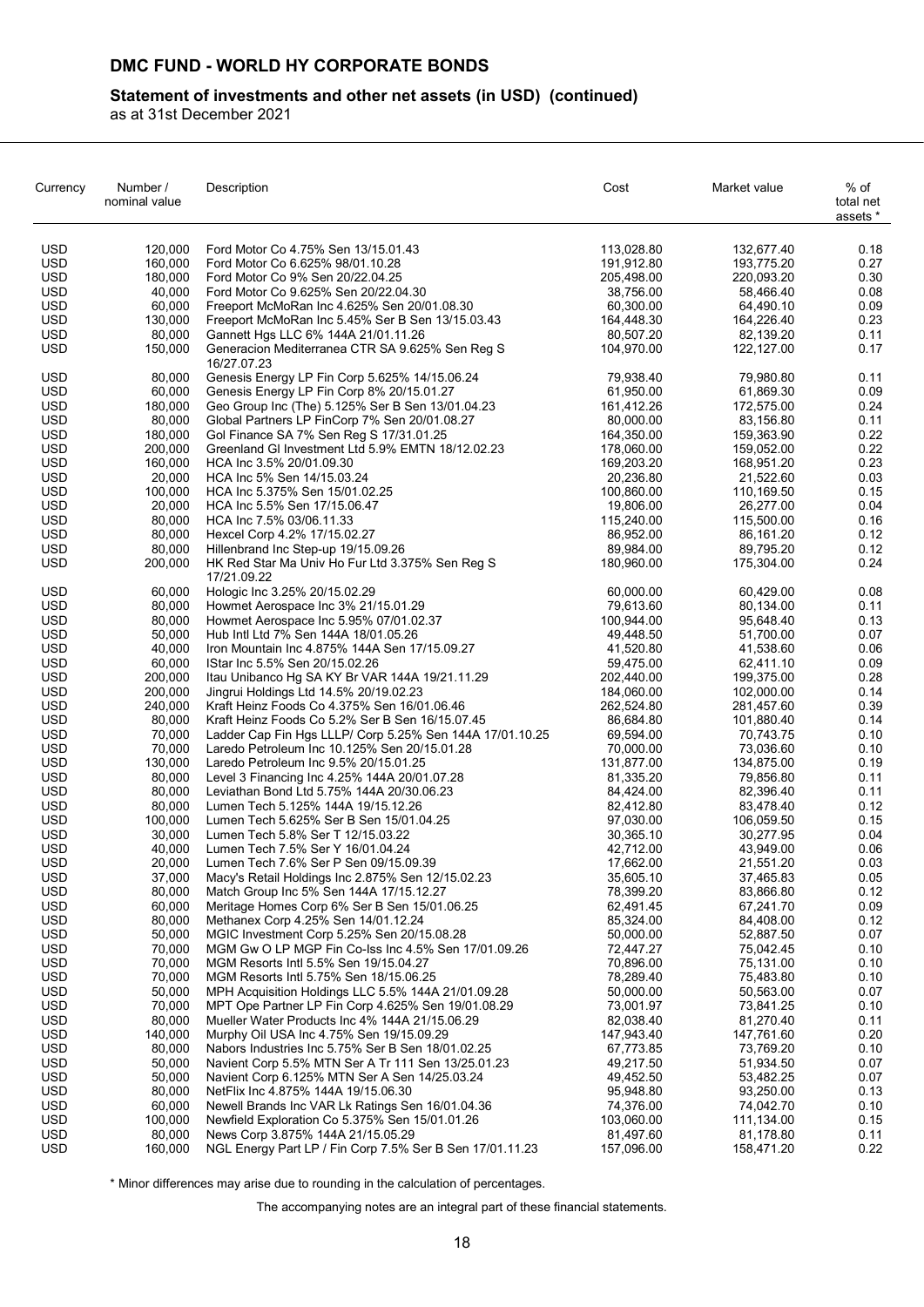## **Statement of investments and other net assets (in USD) (continued)**

as at 31st December 2021

| Currency                 | Number /<br>nominal value | Description                                                                                              | Cost                     | Market value             | % of<br>total net<br>assets * |
|--------------------------|---------------------------|----------------------------------------------------------------------------------------------------------|--------------------------|--------------------------|-------------------------------|
| USD                      | 80,000                    | Nokia Corp 4.375% Sen 17/12.06.27                                                                        | 76,220.00                | 87,026.80                | 0.12                          |
| USD                      | 130,000                   | Nokia Oyi 6.625% Sen 09/15.05.39                                                                         | 174,311.10               | 179,887.50               | 0.25                          |
| USD                      | 70,000                    | Nova Chemicals Corp 5.25% Sen 17/01.06.27                                                                | 64,914.50                | 74,799.55                | 0.10                          |
| USD                      | 37,000                    | NRG Energy Inc 6.625% Ser B 17/15.01.27                                                                  | 38,391.20                | 38,496.28                | 0.05                          |
| <b>USD</b>               | 160,000                   | Occidental Petroleum Corp 3.5% 19/15.08.29                                                               | 161,377.60               | 164,233.60               | 0.23                          |
| <b>USD</b>               | 80,000                    | Occidental Petroleum Corp 4.4% 19/15.08.49                                                               | 68,307.20                | 81,346.40                | 0.11                          |
| <b>USD</b><br><b>USD</b> | 40,000<br>80,000          | Occidental Petroleum Corp 4.4% Sen 16/15.04.46<br>Olin Corp 5% 18/01.02.30                               | 27,212.00<br>85,848.00   | 41,294.20<br>84,531.20   | 0.06<br>0.12                  |
| <b>USD</b>               | 160,000                   | ON Semiconductor Corp 3.875% 144A 20/01.09.28                                                            | 167,156.00               | 165,007.20               | 0.23                          |
| <b>USD</b>               | 80,000                    | Ovintiv Inc 6.5% 04/15.08.34                                                                             | 106,496.80               | 102,956.80               | 0.14                          |
| USD                      | 80.000                    | P&L Dev LLC 7.75% 144A 20/15.11.25                                                                       | 83,952.00                | 80,500.00                | 0.11                          |
| <b>USD</b>               | 80,000                    | Patterson UTI Energy Inc 5.15% 19/15.11.29                                                               | 84,218.40                | 82,000.00                | 0.11                          |
| <b>USD</b>               | 80,000                    | PBF Logistics LP Fin Corp 6.875% Sen 15/15.05.23                                                         | 79,824.00                | 78,104.40                | 0.11                          |
| <b>USD</b>               | 160,000                   | Peabody Securities Finance Corp 6.375% Ser 144A<br>17/31.03.25                                           | 144,824.80               | 152,116.80               | 0.21                          |
| <b>USD</b>               | 80,000                    | Petrobras Global Finance BV 5.75% 18/01.02.29                                                            | 90,605.60                | 86,328.40                | 0.12                          |
| USD                      | 160,000                   | Petrobras Global Finance BV 5.999% Ser B Sen 18/27.01.28                                                 | 167,824.00               | 174,470.40               | 0.24                          |
| USD                      | 60,000                    | Petrobras Global Finance BV 6.85% Sen 15/05.06. Perpetual                                                | 54,258.00                | 59,863.20                | 0.08                          |
| USD<br><b>USD</b>        | 60,000<br>180.000         | Petrobras Global Finance BV 6.875% Sen 09/20.01.40<br>Petrobras Global Finance BV 7.375% Sen 17/17.01.27 | 57,768.00<br>202,424.00  | 66,013.20<br>209,428.20  | 0.09<br>0.29                  |
| <b>USD</b>               | 80,000                    | Petroleos Mexicanos 6.625% Ser B Sen 09/15.06.38                                                         | 54,285.54                | 73,590.00                | 0.10                          |
| <b>USD</b>               | 548,000                   | Petroleos Mexicanos 6.7% 144A 21/16.02.32                                                                | 475,511.50               | 551,811.34               | 0.76                          |
| USD                      | 80,000                    | Petroleos Mexicanos 6.875% Ser 3 144A 20/16.10.25                                                        | 88.444.00                | 87,765.60                | 0.12                          |
| <b>USD</b>               | 180,000                   | Petroleos Mexicanos 6.95% Sen 20/28.01.60                                                                | 147,994.00               | 160,090.20               | 0.22                          |
| USD                      | 40,000                    | Petroleos Mexicanos 4.625% Ser D Sen 17/21.09.23                                                         | 35,352.00                | 41,108.20                | 0.06                          |
| <b>USD</b>               | 70,000                    | Petroleos Mexicanos 6.625% MTN Ser B Sen 05/15.06.35                                                     | 48,846.00                | 67,236.05                | 0.09                          |
| <b>USD</b>               | 80,000                    | Precision Drilling Corp 6.875% 144A 21/15.01.29                                                          | 81,522.40                | 81,600.00                | 0.11                          |
| <b>USD</b>               | 37,000                    | PulteGroup Inc 5.5% Sen 16/01.03.26                                                                      | 38,966.61                | 42,141.34                | 0.06                          |
| <b>USD</b>               | 80,000                    | Qorvo Inc 3.375% 144A 20/01.04.31                                                                        | 83,320.00                | 81,424.80                | 0.11                          |
| <b>USD</b>               | 70,000                    | Radian Group Inc 4.5% Sen 17/01.10.24                                                                    | 72,579.50                | 73,296.65                | 0.10                          |
| USD                      | 80,000                    | Range Resources Corp 4.875% Sen 16/15.05.25                                                              | 75,744.80                | 82,661.60                | 0.11                          |
| USD<br><b>USD</b>        | 151,000<br>180,000        | Rayonier A.M. Products Inc 7.625% 144A 20/15.01.26<br>RWE AG VAR Sub Reg S 15/30.07.75                   | 156,906.34<br>199,431.00 | 158,927.50<br>205,208.10 | 0.22<br>0.28                  |
| USD                      | 80,000                    | Sabre GLBL Inc 7.375% 144A 20/01.09.25                                                                   | 83,164.00                | 83,290.80                | 0.12                          |
| <b>USD</b>               | 100,000                   | Safeway Inc 7.25% Sen 01/01.02.31                                                                        | 97,760.00                | 118,351.00               | 0.16                          |
| <b>USD</b>               | 80,000                    | Sealed Air Corp 4% 144A 19/01.12.27                                                                      | 85,244.80                | 83,695.60                | 0.12                          |
| <b>USD</b>               | 80,000                    | Service Corp Intl 4% 21/15.05.31                                                                         | 82,138.40                | 81,788.80                | 0.11                          |
| USD                      | 120,000                   | Shelf Drilling Holdings Ltd 8.25% Sen 144A 18/15.02.25                                                   | 107,742.00               | 87,900.00                | 0.12                          |
| <b>USD</b>               | 80,000                    | Sizzling Platter LLC 8.5% 144A 20/28.11.25                                                               | 82,797.60                | 81,700.00                | 0.11                          |
| <b>USD</b>               | 80.000                    | SLM Corp 4.2% 20/29.10.25                                                                                | 86,258.40                | 83,977.20                | 0.12                          |
| <b>USD</b>               | 200,000                   | Softbank Group Corp 5.125% Sen Reg S 17/19.09.27                                                         | 200,040.00               | 201,926.00               | 0.28                          |
| <b>USD</b>               | 100,000                   | Southwestern Energy Co 4.75% 21/01.02.32                                                                 | 100,000.00               | 105,584.00               | 0.15                          |
| <b>USD</b>               | 80,000                    | Springleaf Finance Corp 3.875% 21/15.09.28                                                               | 80,200.00                | 78,677.60                | 0.11                          |
| USD                      | 150,000                   | Springleaf Finance Corp 6.875% Sen 18/15.03.25                                                           | 161,643.07               | 167, 199. 75             | 0.23                          |
| <b>USD</b><br><b>USD</b> | 80,000<br>240,000         | Sprint Capital Corp 6.875% 98/15.11.28<br>Sprint Capital Corp 8.75% Sen 02/15.03.32                      | 102,848.00<br>332,857.60 | 101,548.80<br>360,403.20 | 0.14<br>0.50                  |
| <b>USD</b>               | 200,000                   | SSMS Plantation Hgs Pte Ltd 7.75% Sen Reg S 18/23.01.23                                                  | 159,960.00               | 144,104.00               | 0.20                          |
| <b>USD</b>               | 100,000                   | Standard Industries Inc 4.375% 144A 20/15.07.30                                                          | 99,375.00                | 102,392.00               | 0.14                          |
| <b>USD</b>               | 80,000                    | Starwood Property Trust Inc 5.5% 144A 20/01.11.23                                                        | 84,247.20                | 82,836.84                | 0.11                          |
| <b>USD</b>               | 200,000                   | Sunac China Holdings Ltd 6.5% 21/26.01.26                                                                | 166,960.00               | 127,296.00               | 0.18                          |
| <b>USD</b>               | 160,000                   | T-Mobile USA 3.5% 144A 21/15.04.31                                                                       | 168,842.40               | 166,355.20               | 0.23                          |
| <b>USD</b>               | 80,000                    | Targa Resources Partners LP 5.875% Ser B Sen 19/15.04.26                                                 | 83,350.40                | 83,320.00                | 0.12                          |
| <b>USD</b>               | 320,000                   | Telecom Italia Capital SA 6.375% Ser C 04/15.11.33                                                       | 377,512.00               | 345,062.40               | 0.48                          |
| <b>USD</b>               | 130,000                   | Telecom Italia SA 6% 05/30.09.34                                                                         | 135,493.50               | 137,387.90               | 0.19                          |
| USD                      | 60,000                    | Telecom Italia SA 7.721% Sen 08/04.06.38                                                                 | 62,388.00                | 70,607.40                | 0.10                          |
| <b>USD</b>               | 80,000                    | Teleflex Inc 4.25% 144A 20/01.06.28                                                                      | 83,032.00                | 82,824.40                | 0.11                          |
| <b>USD</b>               | 180,000                   | Teva Pharma Fin Nether III BV 3.15% Sen 16/01.10.26                                                      | 159,495.59               | 170,867.70               | 0.24                          |
| <b>USD</b><br><b>USD</b> | 80,000<br>80,000          | Townsquare Media Inc 6.875% 144A 21/01.02.26<br>TransAlta Corp 6.5% 10/15.03.40                          | 85,808.00<br>94,624.00   | 85,200.00<br>92,932.80   | 0.12<br>0.13                  |
| <b>USD</b>               | 30,000                    | Travel + Leisure Co VAR Lk rating 17/01.04.24                                                            | 29,408.70                | 31,816.65                | 0.04                          |
| USD.                     | 160,000                   | Travel + Leisure Co VAR Lk Ratings 15/01.10.25                                                           | 170,741.60               | 177,619.20               | 0.25                          |
| <b>USD</b>               | 200,000                   | Turkiye Is Bankasi AS VAR 144A 17/29.06.28                                                               | 202,460.00               | 193,561.00               | 0.27                          |
| <b>USD</b>               | 80,000                    | Tutor Perini Corp 6.875% Sen 17/01.05.25                                                                 | 81,673.60                | 80,800.00                | 0.11                          |
| <b>USD</b>               | 100,000                   | United Airlines Hgs Inc 5% Sen 17/01.02.24                                                               | 98,810.00                | 103,928.00               | 0.14                          |

\* Minor differences may arise due to rounding in the calculation of percentages.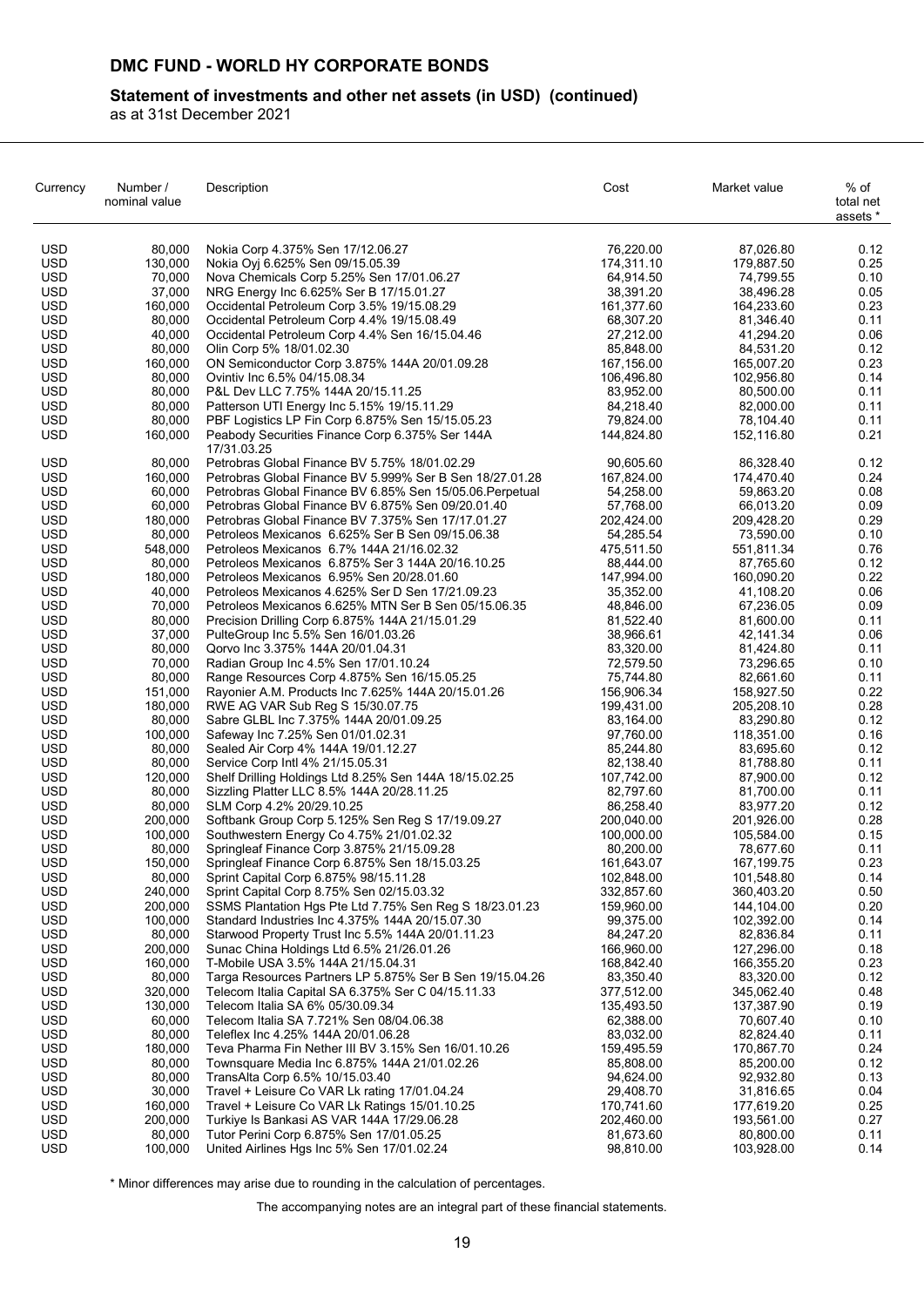## **Statement of investments and other net assets (in USD) (continued)**

as at 31st December 2021

| Currency                 | Number /<br>nominal value         | Description                                                                                     | Cost                     | Market value             | % of<br>total net<br>assets * |
|--------------------------|-----------------------------------|-------------------------------------------------------------------------------------------------|--------------------------|--------------------------|-------------------------------|
| <b>USD</b>               | 80,000                            | United Rentals Inc 3.875% Sen 20/15.02.31                                                       | 80,000.00                | 81,679.60                | 0.11                          |
| <b>USD</b>               | 80,000                            | United States Cellular Corp 6.7% 03/15.12.33                                                    | 96,524.00                | 96,916.80                | 0.13                          |
| <b>USD</b>               | 60,000                            | United Wholesale Morgage LLC 5.5% 144A 21/15.04.29                                              | 60,075.00                | 58,950.00                | 0.08                          |
| <b>USD</b>               | 80,000                            | US Acute Care Solutions Llc 6.375% 144A 21/01.03.26                                             | 82,831.20                | 84,028.80                | 0.12                          |
| <b>USD</b>               | 50,500                            | Vericast Merger Sub Inc 11% 144A 21/15.09.26                                                    | 46,915.50                | 53,277.50                | 0.07                          |
| <b>USD</b>               | 200,000                           | Viacom CBS Inc VAR Jun Sub 17/28.02.57                                                          | 217,179.90               | 225,471.00               | 0.31                          |
| <b>USD</b>               | 160,000                           | Videotron Ltd 3.625% 144A 21/15.06.29                                                           | 163,213.60               | 162,514.40               | 0.22                          |
| <b>USD</b>               | 80,000                            | Vistra Operations Co LLC 4.375% 144A 21/01.05.29                                                | 79,589.60                | 80,468.80                | 0.11                          |
| USD<br><b>USD</b>        | 280,000<br>80,000                 | Vodafone Group Plc VAR Sub 19/04.04.79<br>Western Gas Partners LP 5.45% 14/01.04.44             | 341,530.80<br>90,204.80  | 336,998.20<br>96,444.80  | 0.47<br>0.13                  |
| <b>USD</b>               | 60,000                            | Western Gas Partners LP 5.5% Sen 18/15.08.48                                                    | 54,263.40                | 71,846.40                | 0.10                          |
| <b>USD</b>               | 180,000                           | Yum Brands Inc 3.625% Sen 20/15.03.31                                                           | 181,398.40               | 179,957.70               | 0.25                          |
| USD                      | 200,000                           | Zhongliang Hgs Gr Co Ltd 9.5% 20/29.07.22                                                       | 183,960.00               | 121,136.00               | 0.17                          |
| <b>USD</b>               | 200,000                           | Zhongyuan Asset Mgt Co Ltd 4.2% 19/29.11.22                                                     | 161,860.00               | 189,543.00               | 0.26                          |
|                          |                                   |                                                                                                 | 21,045,068.30            | 21,499,330.62            | 29.69                         |
| <b>Total bonds</b>       |                                   |                                                                                                 | 36, 157, 706. 47         | 36.248.870.42            | 50.05                         |
|                          | Bonds in default of payment       |                                                                                                 |                          |                          |                               |
| <b>USD</b>               | 200,000                           | China Evergrande Group 9.5% Sen Reg S 19/11.04.22                                               | 194,960.00               | 32,400.00                | 0.04                          |
| <b>USD</b>               | 200,000                           | Scenery Journey Ltd 12% Sen Reg S 20/24.10.23                                                   | 196,810.00               | 27,081.00                | 0.04                          |
|                          | Total bonds in default of payment |                                                                                                 | 391,770.00               | 59,481.00                | 0.08                          |
| <b>Sukuk</b>             |                                   |                                                                                                 |                          |                          |                               |
| <b>USD</b>               | 200,000                           | Emaar Sukuk Ltd 3.7% EMTN 21/06.07.31                                                           | 200,560.00               | 205,316.00               | 0.28                          |
| <b>USD</b>               | 200,000                           | Emirates REIT Sukuk Ltd 5.125% Sen Reg S 17/12.12.22                                            | 141,560.00               | 156,500.00               | 0.22                          |
| <b>Total sukuk</b>       |                                   |                                                                                                 | 342,120.00               | 361,816.00               | 0.50                          |
|                          |                                   | Transferable securities dealt in on another regulated market                                    |                          |                          |                               |
| <b>Bonds</b>             |                                   |                                                                                                 |                          |                          |                               |
| <b>EUR</b>               | 100,000                           | Constellium SE 3.125% 21/15.07.29                                                               | 121,450.00               | 113,234.42               | 0.16                          |
| <b>EUR</b>               | 100,000                           | Dufry One BV 3.375% 21/15.04.28                                                                 | 119,700.00               | 110,292.48               | 0.15                          |
| <b>EUR</b>               | 100,000                           | Peoplecert Wisdom Issuer Plc 5.75% 21/15.09.26                                                  | 119,841.39               | 118,916.44               | 0.16                          |
|                          |                                   |                                                                                                 | 360,991.39               | 342,443.34               | 0.47                          |
| <b>USD</b>               | 80,000                            | AAdvantage Loyalty IP Ltd 5.5% Sk 144A 21/20.04.26                                              | 83,486.40                | 83,262.40                | 0.12                          |
| <b>USD</b>               | 80,000                            | Acrisure LLC Finance Inc 6% 144A 21/01.08.29                                                    | 79,022.40                | 79,143.20                | 0.11                          |
| <b>USD</b>               | 80,000                            | Adapthealth LLC 5.125% 144A 21/01.03.30                                                         | 80,000.00                | 82,329.20                | 0.11                          |
| <b>USD</b>               | 60,000                            | Affinity Gaming 6.875% 144A 20/15.12.27                                                         | 63,468.00                | 63,004.20                | 0.09                          |
| USD<br><b>USD</b>        | 80,000<br>60,000                  | Aheren Rentals Inc 7.375% 15/15.05.23<br>Albertsons Co Inc Safeway New LP LLC 3.5% 20/15.03.29  | 74,833.60<br>60,000.00   | 76,400.00<br>60,090.90   | 0.11<br>0.08                  |
| <b>USD</b>               | 80,000                            | Albertsons Co Inc Safeway New LP LLC 4.875% 20/15.02.30                                         | 86,072.80                | 86,441.60                | 0.12                          |
| <b>USD</b>               | 70,000                            | Allison Transmission Inc 5.875% Sen 144A 19/01.06.29                                            | 72,229.50                | 76,418.30                | 0.11                          |
| <b>USD</b>               | 70,000                            | Am Build & Contrac Supp Co Inc 4% Sen 144A 19/15.01.28                                          | 70,430.50                | 71,829.45                | 0.10                          |
| <b>USD</b>               | 21,046                            | AMC Entertainment Holdings Inc VAR PIK 20/15.06.26                                              | 28,242.00                | 20,835.54                | 0.03                          |
| <b>USD</b>               | 140,000                           | American Airlines Group Inc 11.75% Ser 144A Sen 20/15.07.25                                     | 160,596.00               | 173,324.20               | 0.24                          |
| <b>USD</b>               | 70,000                            | Amsted Industries Inc 5.625% Sen 144A 19/01.07.27                                               | 70,000.00                | 73,062.50                | 0.10                          |
| <b>USD</b>               | 60,000                            | Antero Midstream Partners LP / Fin Corp 7.875% 20/15.05.26                                      | 59,838.00                | 66,041.40                | 0.09                          |
| <b>USD</b><br><b>USD</b> | 60,000<br>80,000                  | Antero Resources Corp 5.375% 144A 21/01.03.30<br>Apollo Cial RE Fin Inc 4.625% 144A 21/15.06.29 | 60,273.00<br>79,304.00   | 63,894.00<br>78,000.00   | 0.09<br>0.11                  |
| <b>USD</b>               | 50,000                            | APX Group Inc 5.75% 144A 21/15.07.29                                                            | 50,700.00                | 49,750.00                | 0.07                          |
| <b>USD</b>               | 80,000                            | Arches Buyer Inc 4.25% 144A 20/01.06.28                                                         | 81,464.80                | 80,138.80                | 0.11                          |
| <b>USD</b>               | 60,000                            | Archrock Partners LP 6.25% 144A 19/01.04.28                                                     | 62,925.00                | 62,757.60                | 0.09                          |
| <b>USD</b>               | 50,000                            | Arconic Corp 6.125% 144A 20/15.02.28                                                            | 53,125.00                | 53,271.25                | 0.07                          |
| <b>USD</b>               | 180,000                           | Arcor SAIC 6% Reg S Sen 16/06.07.23                                                             | 177,975.20               | 178,072.20               | 0.25                          |
| <b>USD</b>               | 80,000                            | Aretec Escrow Issuer Inc 7.5% 144A 21/01.04.29                                                  | 83,577.60                | 82,600.00                | 0.11                          |
| <b>USD</b>               | 80,000                            | Arko Corp 5.125% 144A 21/15.11.29                                                               | 80,000.00                | 77,436.00                | 0.11                          |
| <b>USD</b><br><b>USD</b> | 60,000<br>150,000                 | Asc Res Ut Hgs LLC/ARU Fi Corp 5.875% 144A 21/30.06.29                                          | 60,318.60                | 58,050.00                | 0.08                          |
| <b>USD</b>               | 100,000                           | Ashland Inc 3.375% 21/01.09.31<br>Ashton Woods USA LLC Fin Co 6.625% Sen 20/15.01.28            | 149,428.80<br>100,000.00 | 149,459.25<br>105,875.00 | 0.21<br>0.15                  |
| <b>USD</b>               | 80,000                            | ASP AMC Merger Sub Inc 8% Sen 144A 17/15.05.25                                                  | 61,889.60                | 68,800.00                | 0.10                          |
| <b>USD</b>               | 50,000                            | AssuredPartners Inc 7% Sen 144A 17/15.08.25                                                     | 49,865.00                | 50,468.75                | 0.07                          |

\* Minor differences may arise due to rounding in the calculation of percentages.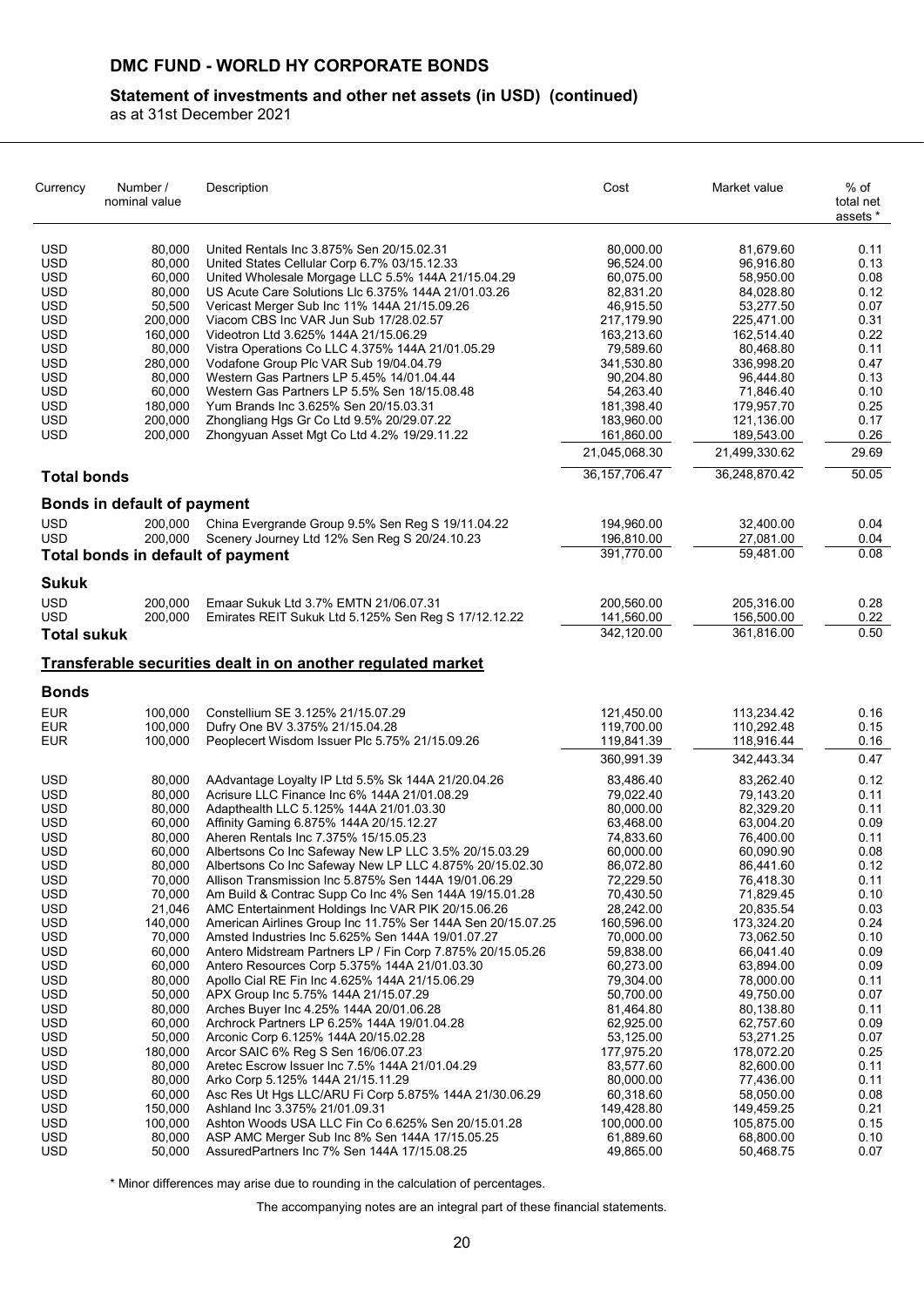## **Statement of investments and other net assets (in USD) (continued)**

as at 31st December 2021

| Currency                 | Number /<br>nominal value | Description                                                                                   | Cost                     | Market value            | % of<br>total net<br>assets * |
|--------------------------|---------------------------|-----------------------------------------------------------------------------------------------|--------------------------|-------------------------|-------------------------------|
| <b>USD</b>               | 60,000                    | Atento Luxco 1 S.A. 8% 144A 21/10.02.26                                                       | 63,860.40                | 64,116.60               | 0.09                          |
| <b>USD</b>               | 70,000                    | ATS Auto Tooling Systems Inc 4.125% 144A 20/15.12.28                                          | 71,575.00                | 70,962.50               | 0.10                          |
| <b>USD</b>               | 50.000                    | Audacy Capital Corp 6.5% Sen 144A 19/01.05.27                                                 | 52,500.00                | 49,383.00               | 0.07                          |
| USD                      | 50,000                    | Avantor Funding Inc 4.625% Ser 144A Sen 20/15.07.28                                           | 50,000.00                | 52,724.50               | 0.07                          |
| <b>USD</b>               | 60,000                    | Avis Budget Car Rental 4.75% 144A 21/01.04.28                                                 | 60,000.00                | 61,613.40               | 0.09                          |
| <b>USD</b>               | 60,000                    | Avis Budget Car Rental 5.375% 144A 21/01.03.29                                                | 60,806.40                | 63,151.20               | 0.09                          |
| <b>USD</b>               | 86,000                    | Avolon Holdings Funding Ltd 2.528% 21/18.11.27                                                | 79,602.40                | 83,767.87               | 0.12                          |
| <b>USD</b>               | 160,000                   | Baffinland Iron Mines Corp 8.75% 144A 18/15.07.26                                             | 170,532.00               | 166,493.68              | 0.23                          |
| <b>USD</b>               | 80,000                    | Ball Corp 3.125% 21/15.09.31                                                                  | 77,748.00                | 79,385.60               | 0.11                          |
| <b>USD</b>               | 100,000                   | Banco GNB Sudameris SA 6.5% Sen Sub 144A 17/03.04.27                                          | 101,500.00               | 99,721.00<br>232,633.50 | 0.14                          |
| <b>USD</b><br><b>USD</b> | 220,000<br>240,000        | Banco Intl del Peru SAA INTRBK VAR Sub 14/19.03.29                                            | 237,664.40<br>245,952.00 | 246,472.80              | 0.32<br>0.34                  |
| <b>USD</b>               | 70,000                    | Bausch Health Co Inc 4.875% 144A 21/01.06.28<br>Bausch Health Co Inc 5.75% 144A 19/15.08.27   | 73,738.00                | 72,729.30               | 0.10                          |
| <b>USD</b>               | 58,000                    | Baytex Energy Corp 5.625% 14/01.06.24                                                         | 57,995.36                | 58,290.00               | 0.08                          |
| <b>USD</b>               | 70,000                    | Baytex Energy Corp 8.75% Sen 20/01.04.27                                                      | 70,000.00                | 73,350.20               | 0.10                          |
| <b>USD</b>               | 70,000                    | BBA U S Holdings Inc 4% Sen 19/01.03.28                                                       | 70,000.00                | 69,825.00               | 0.10                          |
| <b>USD</b>               | 80,000                    | Bcpe Cycle Merger Sub II Inc 10.625% 144A 19/15.07.27                                         | 85,224.00                | 82,326.40               | 0.11                          |
| USD                      | 160,000                   | Beasley Mezzanine Holdings Llc 8.625% 144A 21/01.02.26                                        | 164,376.80               | 158,800.00              | 0.22                          |
| USD                      | 48,000                    | Big River Steel LLC BRS Financial Corp 6.625% 20/31.01.29                                     | 48,000.00                | 52,247.76               | 0.07                          |
| <b>USD</b>               | 240,000                   | Block Inc 3.5% 144A 21/01.06.31                                                               | 249,364.00               | 248,029.20              | 0.34                          |
| <b>USD</b>               | 140,000                   | Boise Cascade Co 4.875% Ser 144A Sen 20/01.07.30                                              | 145,736.00               | 147,805.70              | 0.20                          |
| <b>USD</b>               | 50,000                    | Bombardier Inc 6% 21/15.02.28                                                                 | 50,000.00                | 50,161.00               | 0.07                          |
| <b>USD</b>               | 50,000                    | Bombardier Inc 7.125% 144A 21/15.06.26                                                        | 50,000.00                | 51,998.75               | 0.07                          |
| <b>USD</b>               | 60,000                    | Booz Allen Hamilton Inc 4% 144A 21/01.07.29                                                   | 61,167.00                | 62,582.10               | 0.09                          |
| <b>USD</b>               | 60.000                    | Boyd Gaming Corp 4.75% 144A 21/15.06.31                                                       | 60,000.00                | 61,730.70               | 0.09                          |
| <b>USD</b>               | 60,000                    | Brink's Co 5.5% 144A 20/15.07.25                                                              | 60,000.00                | 62,718.00               | 0.09                          |
| <b>USD</b>               | 70,000                    | Broadstreet Parteners Inc 5.875% 144A 21/15.04.29                                             | 71,575.00                | 68,940.20               | 0.10                          |
| <b>USD</b>               | 80,000                    | Brookfield Property REIT Inc 4.5% 144A 21/01.04.27                                            | 80,000.00                | 79,417.60               | 0.11                          |
| <b>USD</b>               | 60,000                    | Brookfield Res Pr Inc US Corp 6.25% 144A 19/15.09.27                                          | 63,129.60                | 63,076.23               | 0.09                          |
| <b>USD</b><br><b>USD</b> | 160,000<br>60,000         | Builders Firstsource Inc 5% 144A 20/01.03.30                                                  | 170,895.20               | 171,723.20<br>58,083.00 | 0.24<br>0.08                  |
| <b>USD</b>               | 80,000                    | Calpine Corp 3.75% 144A 20/01.03.31<br>Calpine Corp 4.5% 144A 19/15.02.28                     | 59,943.00<br>81,538.40   | 82,679.20               | 0.11                          |
| <b>USD</b>               | 70,000                    | Camelot Finance SA 4.5% 1st lien 144A Sen 19/01.11.26                                         | 70,000.00                | 72,765.70               | 0.10                          |
| USD                      | 60,000                    | Capex SA 6.875% Sen 17/15.05.24                                                               | 50,710.80                | 57,273.00               | 0.08                          |
| <b>USD</b>               | 80,000                    | Carnival Corp 10.5% 144A 20/01.02.26                                                          | 91,913.60                | 91,446.00               | 0.13                          |
| <b>USD</b>               | 80,000                    | Carnival Corp 6% 144A 21/01.05.29                                                             | 80,840.00                | 79,882.80               | 0.11                          |
| <b>USD</b>               | 60,000                    | Carrols Restaurant Group Inc 5.875% 144A 21/01.07.29                                          | 60,195.00                | 53,980.80               | 0.07                          |
| <b>USD</b>               | 70,000                    | Catalent Pharma Solutions Inc 5% Sen 144A 19/15.07.27                                         | 70,856.80                | 72,748.90               | 0.10                          |
| <b>USD</b>               | 60,000                    | CCO Holdings LLC 4.25% 20/01.02.31                                                            | 60,000.00                | 60,507.90               | 0.08                          |
| USD                      | 80,000                    | CCO Holdings LLC 4.5% 144A 20/15.08.30                                                        | 81,684.00                | 82,370.40               | 0.11                          |
| <b>USD</b>               | 240,000                   | CCO Holdings LLC 4.5% 21/01.05.32                                                             | 250,088.80               | 247,244.40              | 0.34                          |
| <b>USD</b>               | 280.000                   | CCO Holdings LLC 4.75% Sen 144A 19/01.03.30                                                   | 293,260.10               | 292,325.60              | 0.40                          |
| <b>USD</b>               | 70,000                    | CCO Holdings LLC 5% Sen 144A 17/01.02.28                                                      | 73,363.50                | 72,819.25               | 0.10                          |
| <b>USD</b>               | 70,000                    | CCO Holdings LLC 5.375% 144A 19/01.06.29                                                      | 76,223.00                | 75,455.10               | 0.10                          |
| <b>USD</b><br><b>USD</b> | 50,000<br>70,000          | CDW LLC CDW Finance Corp 5.5% Sen 14/01.12.24<br>Cedar Fair LP 5.25% Sen Ser B 20/15.07.29    | 50,545.00<br>70,875.00   | 54,716.50<br>72,061.15  | 0.08<br>0.10                  |
| <b>USD</b>               | 23,000                    | Cenovus Energy Inc 5.375% Sen 20/15.07.25                                                     | 23,000.00                | 25,471.70               | 0.04                          |
| USD.                     | 70,000                    | Centene Corp 3.375% Sen Ser B 20/15.02.30                                                     | 71,795.50                | 71,495.55               | 0.10                          |
| <b>USD</b>               | 80,000                    | Charles River Labo Intl Inc 4% 144A 21/15.03.31                                               | 82,288.00                | 82,379.20               | 0.11                          |
| <b>USD</b>               | 80,000                    | Charles River Labo Intl Inc 4.25% Sen 144A 19/01.05.28                                        | 82,449.07                | 83,604.40               | 0.12                          |
| <b>USD</b>               | 70,000                    | Churchill Downs Inc 4.75% Sen 144A 17/15.01.28                                                | 72,799.30                | 73,067.40               | 0.10                          |
| <b>USD</b>               | 80,000                    | Citgo Petroleum Corp 7% 144A 20/15.06.25                                                      | 82,592.80                | 82,504.00               | 0.11                          |
| <b>USD</b>               | 50,000                    | Clean Harbors Inc 5.125% Sen 19/15.07.29                                                      | 50,000.00                | 53,250.00               | 0.07                          |
| <b>USD</b>               | 60,000                    | Clear Channel Outdoor Hgs Inc 7.5% 144A 21/01.06.29                                           | 60,450.00                | 64,253.40               | 0.09                          |
| USD                      | 60,000                    | Clear Channel Outdoor Hgs Inc 7.75% 144A 21/15.04.28                                          | 60,000.00                | 64,510.20               | 0.09                          |
| <b>USD</b>               | 80,000                    | Cleaver Brooks Inc 7.875% Sen 144A 17/01.03.23                                                | 82,424.00                | 78,600.00               | 0.11                          |
| USD                      | 70,000                    | Cleveland-Cliffs Inc 5.875% Sen Reg S Ser B 20/01.06.27                                       | 67,287.50                | 72,966.95               | 0.10                          |
| <b>USD</b>               | 70,000                    | CNG Holdings Inc 12.5% Sen 19/15.06.24                                                        | 68,314.40                | 66,675.00               | 0.09                          |
| USD                      | 80,000                    | CNX Midstream Part LP Fin Corp 4.75% 144A 21/15.04.30                                         | 80,000.00                | 80,400.00               | 0.11                          |
| <b>USD</b>               | 80,000                    | Cogent Communications Gr Inc 3.5% 144A 21/01.05.26                                            | 81,624.00                | 81,602.80               | 0.11                          |
| <b>USD</b>               | 60,000                    | Colgate Energy PartnersIII LLC 5.875% 144A 21/01.07.29                                        | 60,450.60                | 62,062.50               | 0.09                          |
| <b>USD</b><br>USD.       | 80,000<br>100,000         | Commscope Finance LLC 4.75% 144A 21/01.09.29<br>CommScope Inc 7.125% Ser 144A Sen 20/01.07.28 | 80,520.00<br>100,000.00  | 79,892.80<br>99,504.50  | 0.11<br>0.14                  |
| <b>USD</b>               | 60,000                    | Community Health Syst Inc 6.125% 144A 21/01.04.30                                             | 60,480.00                | 59,388.00               | 0.08                          |
|                          |                           |                                                                                               |                          |                         |                               |

\* Minor differences may arise due to rounding in the calculation of percentages.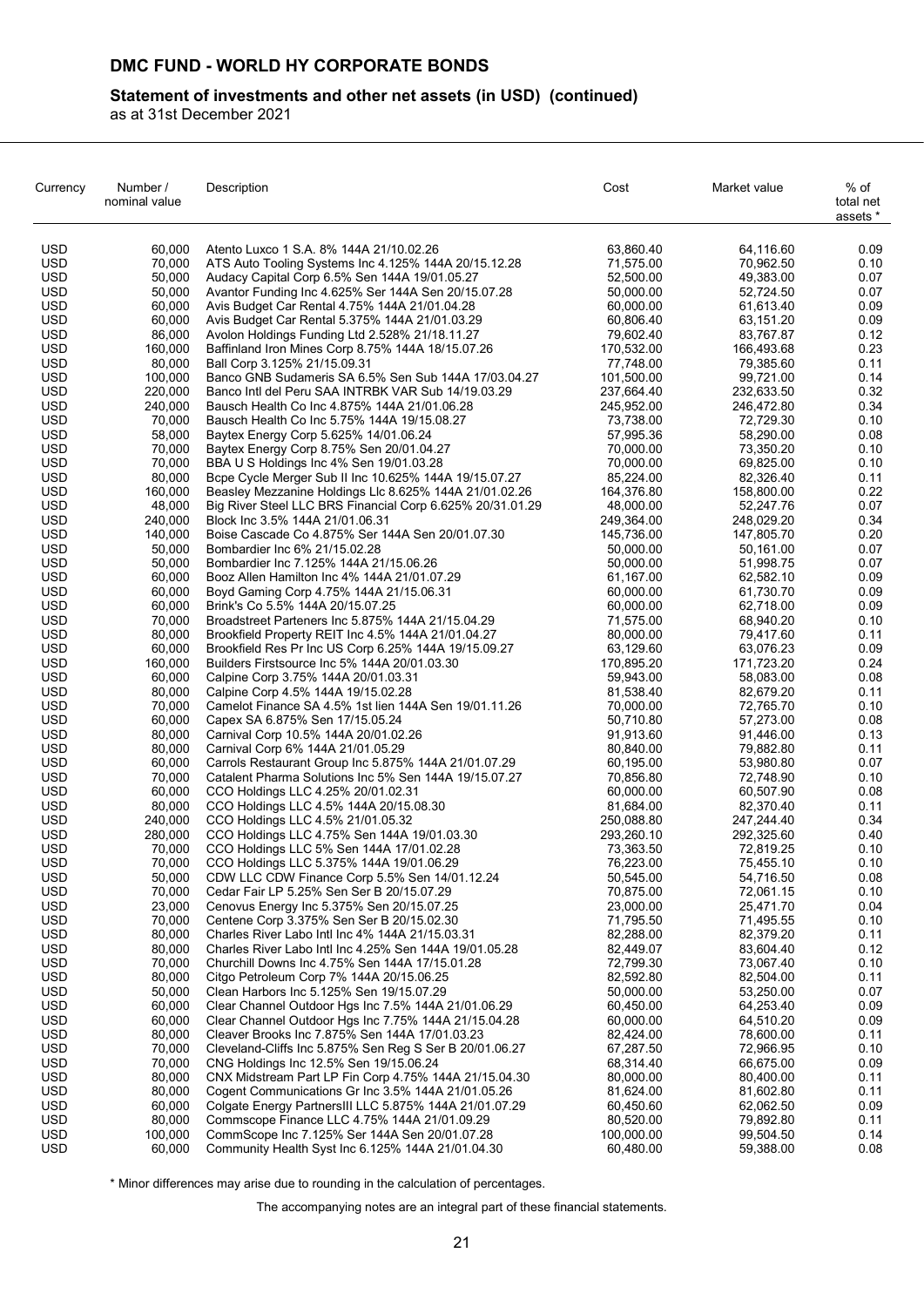## **Statement of investments and other net assets (in USD) (continued)**

as at 31st December 2021

| Currency                 | Number /<br>nominal value | Description                                                                                                 | Cost                    | Market value            | % of<br>total net<br>assets * |
|--------------------------|---------------------------|-------------------------------------------------------------------------------------------------------------|-------------------------|-------------------------|-------------------------------|
| <b>USD</b>               | 60,000                    | Community Health Syst Inc 6.875% 144A 21/15.04.29                                                           | 61,848.00               | 61,521.30               | 0.09                          |
| <b>USD</b>               | 60,000                    | Compass Group Diversif Hgs Llc 5.25% 144A 21/15.04.29                                                       | 61,325.40               | 63,225.00               | 0.09                          |
| <b>USD</b>               | 80,000                    | Conduent Business Services LLC 6% 144A 21/01.11.29                                                          | 80,000.00               | 78,879.60               | 0.11                          |
| <b>USD</b>               | 80,000                    | Consensus Cloud Solutions Inc 6% 144A 21/15.10.26                                                           | 81,967.20               | 83,208.00               | 0.12                          |
| <b>USD</b>               | 80,000                    | Cooper-Standard Automotive Inc 13% 144A 20/01.06.24                                                         | 91,640.00               | 86,800.00               | 0.12                          |
| <b>USD</b>               | 160,000                   | CoreCivic Inc 8.25% 21/15.04.26                                                                             | 169,169.60              | 167,279.20              | 0.23                          |
| <b>USD</b>               | 59,637                    | CSI CompressCo Lp Finance Inc 7.25% Sen Reg S 20/01.04.26                                                   | 57,322.24               | 58,613.03               | 0.08                          |
| <b>USD</b>               | 18,000                    | CSI CompressCo Lp Finance Inc 7.5% Sen Reg S 20/01.04.25                                                    | 18,101.76               | 18,313.56               | 0.03                          |
| <b>USD</b>               | 80,000                    | Cumulus Media New Holdings Inc 6.75% 144A 19/01.07.26                                                       | 83,168.00               | 83,306.00               | 0.12                          |
| <b>USD</b>               | 50,000                    | CURO Group Holdings Corp 7.5% 144A 21/01.08.28                                                              | 50,000.00               | 50,375.00               | 0.07                          |
| <b>USD</b>               | 80,000                    | CVR Energy Inc 5.25% Sen 144A 20/15.02.25                                                                   | 79,760.00               | 78,402.80               | 0.11                          |
| <b>USD</b>               | 50,000                    | DCP Midstream Operating LP 3.25% 21/15.02.32                                                                | 50,000.00               | 50,591.25               | 0.07                          |
| <b>USD</b><br><b>USD</b> | 50,000<br>80,000          | DCP Midstream Operating LP 5.625% Sen 20/15.07.27                                                           | 50,000.00<br>92,184.00  | 56,951.75<br>89,440.80  | 0.08<br>0.12                  |
| <b>USD</b>               | 30,000                    | Del Monte Foods Co 11.875% 144A 20/15.05.25<br>Devon Energy Corp 5.875% Ser B 21/15.06.28                   | 30,157.50               | 32,712.60               | 0.05                          |
| <b>USD</b>               | 29,000                    | Devon Energy Corp 8.25% Ser B 21/01.08.23                                                                   | 32,921.38               | 31,803.14               | 0.04                          |
| <b>USD</b>               | 160,000                   | Digicel Holdings (Bermuda) Ltd 8.75% 144A 20/25.05.24                                                       | 167,448.00              | 167,800.00              | 0.23                          |
| <b>USD</b>               | 100,000                   | Directy Financing LLC 5.875% 144A 21/15.08.27                                                               | 101,750.00              | 102,594.50              | 0.14                          |
| <b>USD</b>               | 80,000                    | Dish DBS Corp 5.25% 144A 21/01.12.26                                                                        | 80,000.00               | 81,436.40               | 0.11                          |
| <b>USD</b>               | 160,000                   | Dish DBS Corp 7.375% Ser B 20/01.07.28                                                                      | 172,291.20              | 162,796.00              | 0.22                          |
| <b>USD</b>               | 70,000                    | Diversified Healthcare Trust 4.75% Sen 14/01.05.24                                                          | 73,212.30               | 72,020.90               | 0.10                          |
| <b>USD</b>               | 80,000                    | DPL Inc 4.35% Ser B 20/15.04.29                                                                             | 87,441.60               | 85,086.40               | 0.12                          |
| <b>USD</b>               | 100,000                   | Dun & Bradstreet Corp 5% 144A 21/15.12.29                                                                   | 100,000.00              | 102,282.50              | 0.14                          |
| <b>USD</b>               | 60,000                    | Element Solutions Inc 3.875% Ser 144A Sen 20/01.09.28                                                       | 60,993.00               | 60,766.50               | 0.08                          |
| <b>USD</b>               | 60,000                    | Empire Communities Corp 7% 144A 20/15.12.25                                                                 | 63,254.40               | 62,371.80               | 0.09                          |
| <b>USD</b>               | 100,000                   | Enact Holdings Inc 6.5% Sen Reg S 20/15.08.25                                                               | 100,000.00              | 109,483.45              | 0.15                          |
| <b>USD</b>               | 60,000                    | Energizer Holdings Inc 4.375% Ser 144A Sen 20/31.03.29                                                      | 60,000.00               | 58,623.00               | 0.08                          |
| <b>USD</b>               | 95,000                    | Energy Ventures Gom LLC 11.75% 144A 21/15.04.26                                                             | 98,135.09               | 98,325.00               | 0.14                          |
| <b>USD</b>               | 70,000                    | EnerSys Inc 4.375% Sen 144A 19/15.12.27                                                                     | 70,577.50               | 72,975.00               | 0.10                          |
| <b>USD</b>               | 140,000                   | Ensign Drilling Inc 9.25% Sen 144A 19/15.04.24                                                              | 133,375.85              | 136,850.00              | 0.19                          |
| <b>USD</b>               | 140,000                   | Enstar Finance LLC VAR 20/01.09.40                                                                          | 148,193.20              | 144,436.88              | 0.20                          |
| <b>USD</b>               | 40,000                    | Entegris Inc 4.375% Sen 144A 20/15.04.28                                                                    | 40,024.00               | 41,350.00               | 0.06                          |
| <b>USD</b>               | 60,000                    | Enterprise Merger Sub Inc 8.75% Sen 18/15.10.26                                                             | 41,418.00               | 34,590.00               | 0.05                          |
| <b>USD</b>               | 51,000                    | Exela Intermediate LLC Fin Inc 11.5% 21/15.07.26                                                            | 32,621.00               | 37,485.00               | 0.05                          |
| <b>USD</b><br><b>USD</b> | 190,000<br>80,000         | Exterran Energy Sol Fin Corp 8.125% Ser B Sen 18/01.05.25                                                   | 176,660.80<br>83,499.20 | 177,292.80<br>80,465.20 | 0.25<br>0.11                  |
| <b>USD</b>               | 80,000                    | First Cash Holdings Inc 4.625% Ser 144A 20/01.09.28<br>Firstenergy Transmission LLC 2.866% 144A 21/15.09.28 | 85,046.40               | 80,512.00               | 0.11                          |
| <b>USD</b>               | 160,000                   | FMG Resources (Aug 06) Pty Ltd 4.5% Sen 144A 19/15.09.27                                                    | 171,656.00              | 169,027.20              | 0.23                          |
| <b>USD</b>               | 80,000                    | Foot Locker Inc 4% 144A 21/01.10.29                                                                         | 80,776.80               | 80,252.00               | 0.11                          |
| <b>USD</b>               | 70,000                    | Forestar Group Inc 5% Sen 144A 20/01.03.28                                                                  | 70,398.30               | 72,275.00               | 0.10                          |
| <b>USD</b>               | 50,000                    | Fortress Trans & Infr Inve LLC 5.5% 144A 21/01.05.28                                                        | 50,000.00               | 50,875.00               | 0.07                          |
| <b>USD</b>               | 80,000                    | Fortress Trans & Infr Inve LLC 9.75% Sen 144A 20/01.08.27                                                   | 91,728.00               | 90,000.00               | 0.12                          |
| <b>USD</b>               | 69,000                    | Foxtrot Escrow Issuer LIC Corp 12.250% 144A Sen 19/15.11.26                                                 | 67,812.51               | 77,806.47               | 0.11                          |
| <b>USD</b>               | 60,000                    | Freedom Mortgage Co 6.625% 144A 21/15.01.27                                                                 | 60,000.00               | 58,875.00               | 0.08                          |
| <b>USD</b>               | 80,000                    | Frontier Com Parent Inc 5.875% 144A 20/15.10.27                                                             | 84,192.00               | 84,964.80               | 0.12                          |
| <b>USD</b>               | 60,000                    | Garda World Security Corp 4.625% 144A 20/15.02.27                                                           | 59,919.60               | 60,206.70               | 0.08                          |
| <b>USD</b>               | 80,000                    | Gartner Inc 3.75% 144A 20/01.10.30                                                                          | 80,373.60               | 81,604.40               | 0.11                          |
| <b>USD</b>               | 50,000                    | Gates Global LLC Co 6.25% Sen 144A 19/15.01.26                                                              | 50,000.00               | 51,704.25               | 0.07                          |
| <b>USD</b>               | 80,000                    | GFL Environmental Inc 3.5% 144A 20/01.09.28                                                                 | 80,073.60               | 78,836.00               | 0.11                          |
| <b>USD</b>               | 80,000                    | GFL Environmental Inc 3.75% 144A 20/01.08.25                                                                | 82,328.00               | 81,579.60               | 0.11                          |
| <b>USD</b>               | 50,000                    | GFL Environmental Inc 4.25% Sen 144A 20/01.06.25                                                            | 50,000.00               | 51,471.25               | 0.07                          |
| <b>USD</b>               | 80,000                    | Global Medical Response Inc 6.5% 144A 20/01.10.25                                                           | 83,446.40               | 81,578.40               | 0.11                          |
| <b>USD</b>               | 60,000                    | Goeasy Ltd 4.375% 144A 21/01.05.26                                                                          | 60,768.60               | 61,650.00               | 0.09                          |
| <b>USD</b>               | 50,000                    | Gpd Cies Inc 10.125% 144A 19/01.04.26                                                                       | 54,247.50               | 53,250.00               | 0.07                          |
| <b>USD</b><br><b>USD</b> | 80,000<br>160,000         | Graham Holdings Co 5.75% Sen 144A 18/01.06.26<br>Graphic Packaging Intl Inc 3.5% 144A 20/15.03.28           | 84,215.20<br>160,940.80 | 83,150.00<br>161,272.00 | 0.11<br>0.22                  |
| <b>USD</b>               | 60,000                    | Gray Television Inc 4.75% Ser 144A Sen 20/15.10.30                                                          | 60,486.00               | 59,904.00               | 0.08                          |
| <b>USD</b>               | 80,000                    | Gray Television Inc 7% 144A 18/15.05.27                                                                     | 86,018.40               | 85,638.40               | 0.12                          |
| <b>USD</b>               | 40,000                    | Greystar Real Estate Part LLC 5.75% Sen 144A 17/01.12.25                                                    | 39,560.43               | 40,675.00               | 0.06                          |
| <b>USD</b>               | 80,000                    | Groupe I Automotive Inc 4% 144A 20/15.08.28                                                                 | 80,960.00               | 80,136.80               | 0.11                          |
| <b>USD</b>               | 60,000                    | Hat Hgs I LLC II 3.375% 144A 21/15.06.26                                                                    | 60,000.00               | 61,107.60               | 0.08                          |
| <b>USD</b>               | 60,000                    | Hat Hgs I LLC II 3.75% Ser 144A Sen 20/15.09.30                                                             | 60,150.00               | 60,182.55               | 0.08                          |
| <b>USD</b>               | 70,000                    | Herc Holdings Inc 5.5% Sen 144A 19/15.07.27                                                                 | 70,523.60               | 73,059.70               | 0.10                          |
| <b>USD</b>               | 50,000                    | Hess Midstream Operations LP 4.25% 144A 21/15.02.30                                                         | 50,000.00               | 49,967.25               | 0.07                          |

\* Minor differences may arise due to rounding in the calculation of percentages.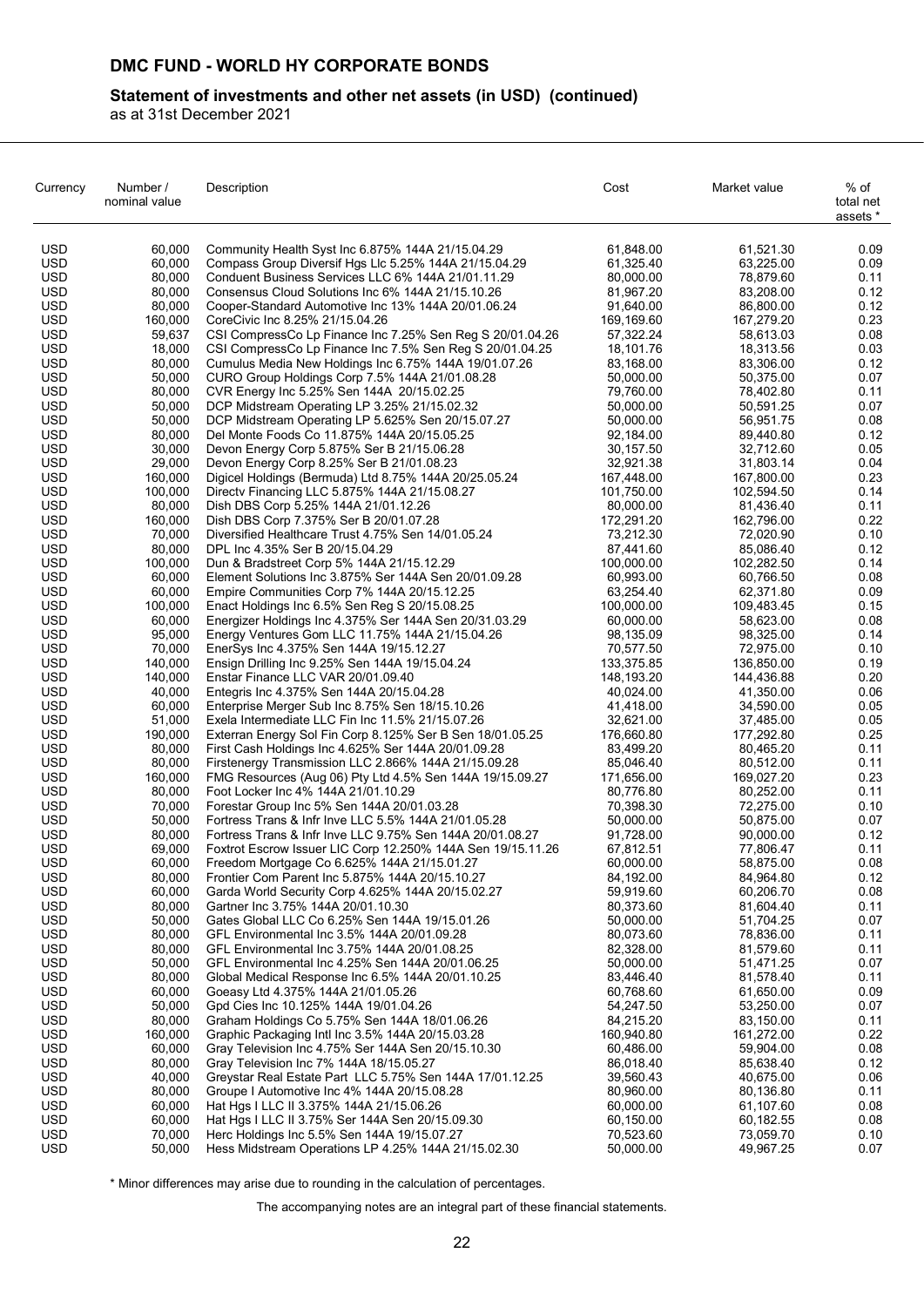## **Statement of investments and other net assets (in USD) (continued)**

as at 31st December 2021

| Currency                 | Number /<br>nominal value | Description                                                                                               | Cost                    | Market value            | % of<br>total net<br>assets * |
|--------------------------|---------------------------|-----------------------------------------------------------------------------------------------------------|-------------------------|-------------------------|-------------------------------|
| <b>USD</b>               | 80,000                    | Hightower Holding LLC 6.75% 144A 21/15.04.29                                                              | 82,608.00               | 82,100.00               | 0.11                          |
| <b>USD</b>               | 80.000                    | Hilton Domestic Operat Co Inc 3.625% 144A 21/15.02.32                                                     | 80,283.20               | 79,751.20               | 0.11                          |
| <b>USD</b>               | 80,000                    | Hilton Domestic Operat Co Inc 4.875% Ser B 19/15.01.30                                                    | 85,819.20               | 85,856.40               | 0.12                          |
| <b>USD</b>               | 50,000                    | Hilton Grand Vacati Borrow LLC 5% 144A 21/01.06.29                                                        | 50,000.00               | 51,441.00               | 0.07                          |
| <b>USD</b><br><b>USD</b> | 60,000<br>60,000          | HLF Financing Sarl LLC 4.875% 144A 21/01.06.29                                                            | 60,000.00               | 59,223.30<br>60,225.00  | 0.08<br>0.08                  |
| <b>USD</b>               | 180.000                   | HudBay Minerals Inc 4.5% 144A 21/01.04.26<br>Hughes Satellite Syst Corp 5.25% Ser B Sen 17/01.08.26       | 60,000.00<br>186,376.60 | 198,001.80              | 0.27                          |
| USD                      | 60,000                    | lamgold Corp 5.75% Sen Reg S 20/15.10.28                                                                  | 60,000.00               | 58,838.16               | 0.08                          |
| <b>USD</b>               | 200.000                   | Infrabuild Australia Pty Ltd 12% Sen 144A 19/01.10.24                                                     | 211,079.80              | 207,000.00              | 0.29                          |
| <b>USD</b>               | 60,000                    | Intelligent Packaging Ltd FinCo Inc/Ltd 6% 20/15.09.28                                                    | 61,321.20               | 62,025.00               | 0.09                          |
| <b>USD</b>               | 80,000                    | Iron Mountain Inc 5.625% 144A 20/15.07.32                                                                 | 86,038.40               | 85,644.00               | 0.12                          |
| <b>USD</b>               | 100,000                   | Iron Mountain Inf Mgt Serv Inc 5% Ser 144A 21/15.07.32                                                    | 100,211.00              | 102,836.50              | 0.14                          |
| <b>USD</b>               | 100,000                   | Jacobs Entertainment Inc 7.875% Ser 144A Sen17/01.02.24                                                   | 106,055.00              | 102,060.15              | 0.14                          |
| <b>USD</b>               | 80,000                    | JBS USA/LUX SA Fin Inc 3.75% 144A 21/01.12.31                                                             | 81,624.00               | 81,889.60               | 0.11                          |
| <b>USD</b>               | 60,000                    | JBS USA/LUX SA Fin Inc 5.5% 144A 19/15.01.30                                                              | 67,443.00               | 65,370.00               | 0.09                          |
| <b>USD</b><br><b>USD</b> | 22,000<br>160,000         | Joseph T. Ryerson & Son Inc 8.5% Ser 144A Sen 20/01.08.28<br>Kaiser Aluminum Corp 4.625% 144A 19/01.03.28 | 22,776.82<br>166,653.60 | 24,007.50<br>162,837.60 | 0.03<br>0.23                  |
| <b>USD</b>               | 120,000                   | Kraft Heinz Co (The) 5% Ser B 13/04.06.42                                                                 | 144,352.30              | 148,376.40              | 0.21                          |
| <b>USD</b>               | 70,000                    | Kraft Heinz Foods Co 3.75% Ser B 21/01.04.30                                                              | 72,641.10               | 76,002.15               | 0.11                          |
| <b>USD</b>               | 80,000                    | Kraft Heinz Foods Co 4.625% Ser B 21/01.10.39                                                             | 95,184.00               | 94,272.00               | 0.13                          |
| USD                      | 60,000                    | Kraton Polymers LLC Cap Corp 4.25% 144A 20/15.12.25                                                       | 60,918.00               | 62,250.00               | 0.09                          |
| <b>USD</b>               | 60,000                    | Kronos Acquisition Hgs Inc 5% 144A 20/31.12.26                                                            | 62,030.40               | 59,244.60               | 0.08                          |
| <b>USD</b>               | 100,000                   | Labl Inc 5.875% 21/01.11.28                                                                               | 99,293.00               | 103,175.00              | 0.14                          |
| <b>USD</b>               | 60,000                    | Ladder Cap Fin Hgs LLLP/ Corp 4.75% 144A ADR 21/15.06.29                                                  | 60,125.40               | 61,944.30               | 0.09                          |
| <b>USD</b>               | 60,000                    | Lamar Media Corp 3.625% Ser A 21/15.01.31                                                                 | 60,486.00               | 58,652.40               | 0.08                          |
| <b>USD</b><br><b>USD</b> | 60,000                    | Lamar Media Corp 4% Sen Ser B 20/15.02.30                                                                 | 60,347.40               | 60,978.00               | 0.08                          |
| <b>USD</b>               | 60,000<br>60,000          | LBM Acquisition Llc 6.25% 144A 20/15.01.29<br>LD Holdings Group LLC 6.125% 144A 21/01.04.28               | 60,823.80<br>61,098.60  | 59,705.10<br>56,362.50  | 0.08<br>0.08                  |
| <b>USD</b>               | 80,000                    | Leeward Renewable Energy Llc 4.25% 144A 21/01.07.29                                                       | 80,665.60               | 80,946.40               | 0.11                          |
| <b>USD</b>               | 80,000                    | Levi Strauss & Co 3.5% 144A 21/01.03.31                                                                   | 81,284.00               | 81,552.40               | 0.11                          |
| <b>USD</b>               | 70,000                    | LifePoint Health Inc 6.75% Sen 144A 20/15.04.25                                                           | 70,000.00               | 73,378.55               | 0.10                          |
| <b>USD</b>               | 80,000                    | Lithia Motors Inc 3.875% 144A 21/01.06.29                                                                 | 83,972.80               | 81,998.00               | 0.11                          |
| <b>USD</b>               | 80,000                    | Lithia Motors Inc 4.375% 144A 20/15.01.31                                                                 | 85,537.60               | 85,316.00               | 0.12                          |
| <b>USD</b>               | 60,000                    | Louisiana Pacific Corp 3.625% 144A 21/15.03.29                                                            | 60,000.00               | 60,450.00               | 0.08                          |
| <b>USD</b>               | 50,000                    | LPL Holdings Inc 4.375% 21/15.05.31                                                                       | 50,000.00               | 51,625.00               | 0.07                          |
| USD                      | 80,000                    | LSB Industries Inc 6.25% 144A 21/15.10.28                                                                 | 81,824.00               | 83,594.00               | 0.12                          |
| <b>USD</b><br><b>USD</b> | 190,000<br>75,000         | LSF9 Atlantis Holdings LLC 7.75% 144A 21/15.02.26<br>M/I Homes Inc 4.95% Ser B Sen 20/01.02.28            | 196,517.20<br>75,000.00 | 192,136.55<br>78,392.25 | 0.27<br>0.11                  |
| <b>USD</b>               | 60,000                    | Marriott Ownersh Reso Inc ILG 4.5% 144A 21/15.06.29                                                       | 60,768.00               | 60,300.00               | 0.08                          |
| <b>USD</b>               | 80,000                    | Mastec Inc 4.5% 144A 20/15.08.28                                                                          | 82,408.00               | 83,405.20               | 0.12                          |
| <b>USD</b>               | 130,000                   | Match Group Inc 4.625% 144A 20/01.06.28                                                                   | 134,952.50              | 135,393.70              | 0.19                          |
| <b>USD</b>               | 70,000                    | Mattamy Corp 4.625% Sen 144A 20/01.03.30                                                                  | 70,121.10               | 71,496.60               | 0.10                          |
| <b>USD</b>               | 80,000                    | Mattel Inc 3.75% 144A 21/01.04.29                                                                         | 84,282.40               | 83,310.80               | 0.12                          |
| <b>USD</b>               | 160,000                   | MEG Energy Corp 7.125% 144A 20/01.02.27                                                                   | 167,796.00              | 170,874.40              | 0.24                          |
| <b>USD</b>               | 80,000                    | Michael Kors (USA) Inc Step-up 144A 17/01.11.24                                                           | 85,224.00               | 84,501.20               | 0.12                          |
| <b>USD</b>               | 70,000                    | Midwest Gaming Borrower LLC 4.875% 144A 21/01.05.29                                                       | 70,283.50<br>72,309.30  | 71,550.50               | 0.10                          |
| <b>USD</b><br><b>USD</b> | 70,000<br>130,000         | Mineral Resources Ltd 8.125% Sen 144A 19/01.05.27<br>Minerals Technologies Inc 5% 144A 20/01.07.28        | 135,428.00              | 75,250.00<br>135,850.00 | 0.10<br>0.19                  |
| <b>USD</b>               | 220,000                   | Molina Healthcare Inc 3.875% Ser 144A Sen 20/15.11.30                                                     | 226,110.40              | 229,059.60              | 0.32                          |
| <b>USD</b>               | 80,000                    | Moss Creek Resources Hgs Inc 7.5% Sen Reg S 18/15.01.26                                                   | 80,184.00               | 74,800.00               | 0.10                          |
| <b>USD</b>               | 60,000                    | MPT Ope Partner LP Fin Corp 3.5% 20/15.03.31                                                              | 62,566.20               | 61,055.70               | 0.08                          |
| USD.                     | 110,000                   | MSCI Inc 3.625% Sen 144A 20/01.09.30                                                                      | 114,475.20              | 112,931.50              | 0.16                          |
| <b>USD</b>               | 50,000                    | Nabors Industries Inc 7.375% 144A 21/15.05.27                                                             | 50,000.00               | 51,786.50               | 0.07                          |
| <b>USD</b>               | 48,000                    | Nabors Industries Inc 9% Sen Reg S 20/01.02.25                                                            | 78,137.59               | 49,944.24               | 0.07                          |
| <b>USD</b>               | 80,000                    | Nationstar Mortgage Hgs Inc                                                                               | 80,380.00               | 79,873.60               | 0.11                          |
| <b>USD</b>               | 80,000                    | Nationstar Mortgage Hgs Inc 5.5% 144A 20/15.08.28                                                         | 82,111.20               | 82,099.20               | 0.11                          |
| <b>USD</b><br><b>USD</b> | 80,000                    | Navient Corp 5.875% Sen 14/25.10.24                                                                       | 77,046.40               | 85,758.00               | 0.12                          |
| USD                      | 48,000<br>50,000          | NCL Corp Ltd 10.25% 144A 20/01.02.26<br>NCL Corp Ltd 12.25% 144A 20/15.05.24                              | 54,962.40<br>60,888.50  | 55,759.92<br>59,309.75  | 0.08<br>0.08                  |
| <b>USD</b>               | 100,000                   | NCL Corp Ltd 3.625% Sen Reg S 19/15.12.24                                                                 | 100,000.00              | 95,500.00               | 0.13                          |
| <b>USD</b>               | 60,000                    | NCR Corp 5.125% 21/15.04.29                                                                               | 60,600.00               | 61,998.30               | 0.09                          |
| <b>USD</b>               | 60,000                    | NESCO Holdings II INC 5.5% 144A 21/15.04.29                                                               | 61,100.40               | 62,391.60               | 0.09                          |
| <b>USD</b>               | 80,000                    | New Fortress Energy Inc 6.75% 144A 20/15.09.25                                                            | 80,124.00               | 81,466.80               | 0.11                          |
| <b>USD</b>               | 70,000                    | Nexstar Broadcasting Inc 5.625% 144A Sen 19/15.07.27                                                      | 73,412.50               | 73,266.90               | 0.10                          |

\* Minor differences may arise due to rounding in the calculation of percentages.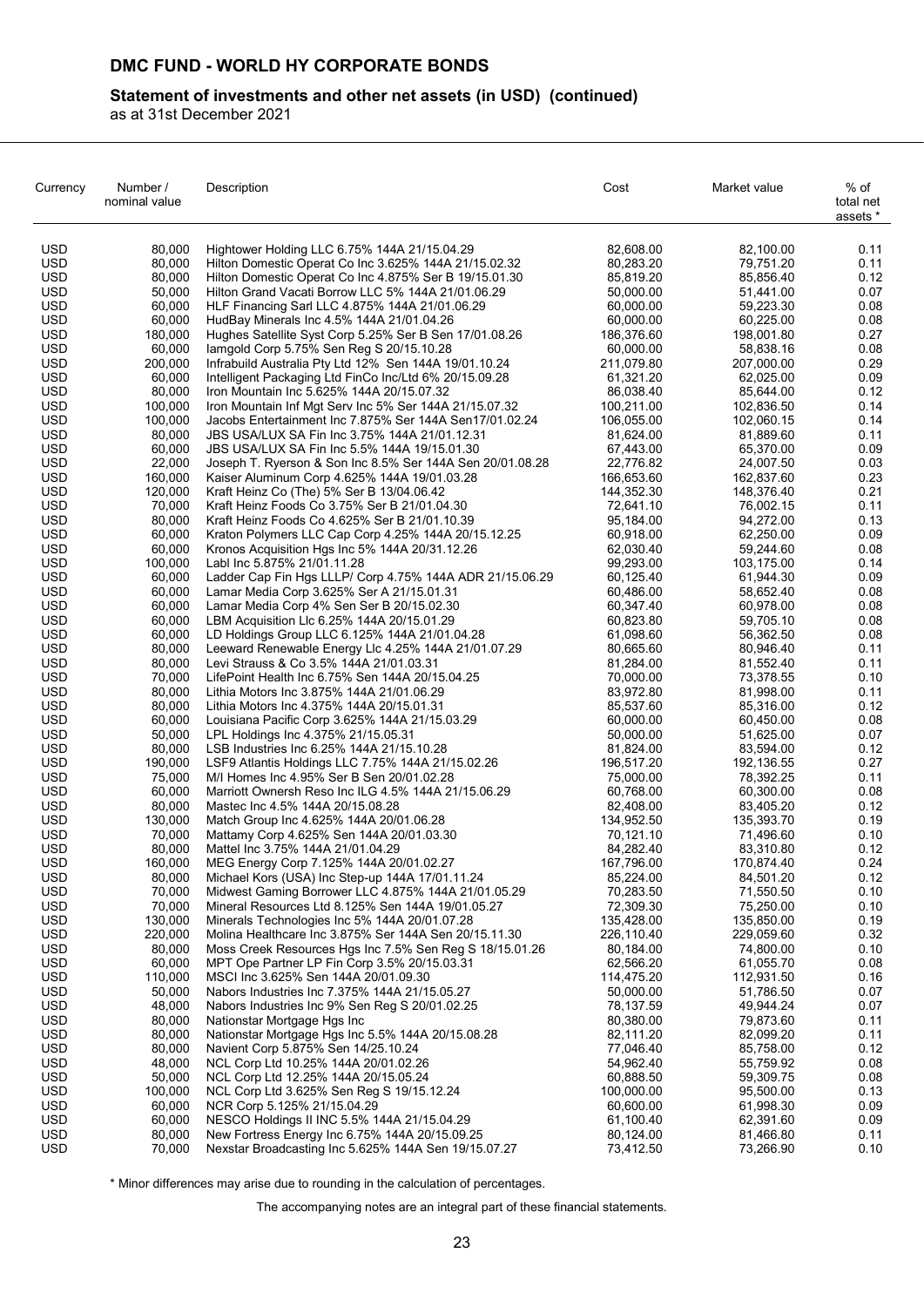## **Statement of investments and other net assets (in USD) (continued)**

as at 31st December 2021

| Currency                 | Number /<br>nominal value | Description                                                                                     | Cost                   | Market value           | % of<br>total net<br>assets * |
|--------------------------|---------------------------|-------------------------------------------------------------------------------------------------|------------------------|------------------------|-------------------------------|
| <b>USD</b>               | 70,000                    | NextEra Energy Ope Partners LP 4.25% Sen 19/15.07.24                                            | 70,000.00              | 72,800.00              | 0.10                          |
| <b>USD</b>               | 60.000                    | NFP Corp 4.875% 144A 21/15.08.28                                                                | 60,843.00              | 60,975.00              | 0.08                          |
| <b>USD</b>               | 80,000                    | Nielsen Finance LLC/Co 5.625% 144A 20/01.10.28                                                  | 84,627.20              | 83.062.40              | 0.11                          |
| <b>USD</b>               | 70,000                    | Nine Energy Serv Inc 8.75% Sen 144A 18/01.11.23                                                 | 71,508.50              | 33,950.00              | 0.05                          |
| <b>USD</b>               | 80,000                    | Northern Oil & Gas Inc 8.125% 144A 21/01.03.28                                                  | 85,400.00              | 84,820.00              | 0.12                          |
| <b>USD</b>               | 80,000                    | Northwest Fiber LLC 4.75% 144A 21/30.04.27                                                      | 80,000.00              | 79,267.20              | 0.11                          |
| <b>USD</b><br>USD        | 70,000<br>80,000          | Novelis Corp 4.75% Sen 20/30.01.30<br>NRG Energy Inc 3.375% 144A 20/15.02.29                    | 70,700.00<br>78,608.00 | 74,116.00<br>78,417.60 | 0.10<br>0.11                  |
| <b>USD</b>               | 80,000                    | NRG Energy Inc 3.625% 144A 20/15.02.31                                                          | 78,338.40              | 78,626.80              | 0.11                          |
| <b>USD</b>               | 50,000                    | NRG Yield Operating LLC 4.75% Sen 144A 19/15.03.28                                              | 51,000.00              | 52,782.75              | 0.07                          |
| <b>USD</b>               | 40,000                    | Nufarm Australia Ltd 5.75% Sen 144A 18/30.04.26                                                 | 37,862.00              | 40,970.20              | 0.06                          |
| <b>USD</b>               | 50,000                    | Occidental Petroleum Corp 4.5% Sen 19/15.07.44                                                  | 30,546.00              | 51,576.00              | 0.07                          |
| <b>USD</b>               | 50,000                    | Occidental Petroleum Corp 6.2% Ser B Sen 19/15.03.40                                            | 36,735.00              | 61,797.77              | 0.09                          |
| <b>USD</b>               | 40,000                    | Occidental Petroleum Corp 6.45% Ser B Sen 19/15.09.36                                           | 31,824.00              | 51,080.00              | 0.07                          |
| <b>USD</b>               | 40,000                    | Occidental Petroleum Corp 6.6% Sen 19/15.03.46                                                  | 32,024.00              | 52,339.40              | 0.07                          |
| <b>USD</b>               | 80,000                    | Occidental Petroleum Corp 6.95% Ser B 19/01.07.24                                               | 89,424.00              | 88,553.48              | 0.12                          |
| <b>USD</b>               | 80,000                    | Open Text Corp 3.875% 144A 20/15.02.28                                                          | 80,384.00              | 81,722.80              | 0.11                          |
| <b>USD</b>               | 100,000                   | Outfront Media Inc Cap Corp 5% Sen 19/15.08.27                                                  | 100,000.00             | 102,415.00             | 0.14                          |
| <b>USD</b>               | 60,000                    | Owens & Minor Inc 4.5% 144A 21/31.03.29                                                         | 60,693.00              | 61,800.00              | 0.09                          |
| <b>USD</b>               | 70,000                    | Owens-Brockway Glass Cont Inc 5.875% Sen 144A 15/15.08.23                                       | 70,451.50              | 73,489.15              | 0.10                          |
| <b>USD</b>               | 80,000                    | Pampa Energia SA 7.375% Reg S 16/21.07.23                                                       | 73,624.00              | 78,018.80              | 0.11                          |
| <b>USD</b>               | 60,000                    | Park River Holding Inc 6.75% 21/01.08.29                                                        | 60,000.00              | 58,950.00              | 0.08                          |
| <b>USD</b><br><b>USD</b> | 80,000<br>60,000          | Party City Holdings Inc 8.75% 144A 21/15.02.26<br>Patrick Industries Inc 4.75% 144A 21/01.05.29 | 85,007.20<br>60,318.00 | 82,662.00<br>59,994.60 | 0.11<br>0.08                  |
| <b>USD</b>               | 80,000                    | Pattern Energy Gr Inc 4.5% Ser 144A Sen 20/15.08.28                                             | 82,939.20              | 83,400.00              | 0.12                          |
| <b>USD</b>               | 240,000                   | PBF Hg Co LLC PBF Fin Corp 9.25% Sen 144A 20/15.05.25                                           | 232,982.50             | 228,300.00             | 0.32                          |
| <b>USD</b>               | 80,000                    | PDC Energy Inc 5.75% Ser B Sen 18/15.05.26                                                      | 75,464.00              | 83,053.60              | 0.11                          |
| <b>USD</b>               | 80,000                    | Penn Virginia Escrow LLC 9.25% 144A 21/15.08.26                                                 | 84,239.20              | 83,510.80              | 0.12                          |
| <b>USD</b>               | 80,000                    | PennyMac Fin Serv Inc 5.75% 144A 21/15.09.31                                                    | 80,600.00              | 80,800.00              | 0.11                          |
| <b>USD</b>               | 60,000                    | Penske Automotive Group Inc 3.5% Sen Sub 20/01.09.25                                            | 60,768.00              | 61,655.70              | 0.09                          |
| <b>USD</b>               | 80,000                    | Petroleos Mexicanos 6.49% Ser D 20/23.01.27                                                     | 83,848.00              | 85,507.60              | 0.12                          |
| <b>USD</b>               | 160,000                   | Petroleos Mexicanos 6.84% Sen 20/23.01.30                                                       | 165,600.80             | 166,172.00             | 0.23                          |
| <b>USD</b>               | 260,000                   | Petroleos Mexicanos 7.69% Sen Ser D 20/23.01.50                                                 | 226,108.00             | 250,328.00             | 0.35                          |
| <b>USD</b>               | 140,000                   | Petroleos Mexicanos 4.25% Ser B 16/15.01.25                                                     | 122,807.00             | 142,597.00             | 0.20                          |
| <b>USD</b>               | 50,000                    | Petroleos Mexicanos 6.75% Ser C 17/21.09.47                                                     | 33,980.00              | 44,380.75              | 0.06                          |
| USD                      | 80,000                    | PG&E Corporation 5% 20/01.07.28                                                                 | 83,331.20              | 83,890.40              | 0.12                          |
| <b>USD</b>               | 80,000                    | PG&E Corporation 5.25% 20/01.07.30                                                              | 83,759.20              | 83,831.20              | 0.12                          |
| <b>USD</b>               | 100,000                   | Phh Mortgage Corp 7.875% 144A 21/15.03.26                                                       | 99,486.00              | 103,375.00             | 0.14                          |
| <b>USD</b><br><b>USD</b> | 60,000<br>80,000          | Photo Hdgs Merger Sub Inc 8.5% 144A 19/01.10.26                                                 | 64,927.20<br>81,847.20 | 62,700.00<br>80,600.00 | 0.09<br>0.11                  |
| <b>USD</b>               | 160,000                   | Pike Corp 5.5% 144A 20/01.09.28<br>Pilgrims Pride Corp 3.5% 144A 21/01.03.32                    | 160,313.60             | 162,359.20             | 0.22                          |
| <b>USD</b>               | 60,000                    | Pilgrims Pride Corp 4.25% 144A 21/15.04.31                                                      | 59,396.40              | 63,280.20              | 0.09                          |
| <b>USD</b>               | 50,000                    | Pitney Bowes Inc 6.875% 144A 21/15.03.27                                                        | 50,000.00              | 52,000.00              | 0.07                          |
| <b>USD</b>               | 130,000                   | PM General Purchaser LLC 9.5% 144A 20/01.10.28                                                  | 137,847.60             | 132,449.20             | 0.18                          |
| <b>USD</b>               | 70.000                    | Popular Inc 6.125% Sen 18/14.09.23                                                              | 75,945.10              | 73,684.03              | 0.10                          |
| <b>USD</b>               | 60,000                    | Post Holdings Inc 4.5% 144A 21/15.09.31                                                         | 60,000.00              | 59,730.60              | 0.08                          |
| <b>USD</b>               | 70,000                    | Post Holdings Inc 4.625% Sen 144A 20/15.04.30                                                   | 70,850.50              | 71,228.50              | 0.10                          |
| USD                      | 50,000                    | PowerTeam Serv LLC 9.033% Ser 144A Sen 20/04.12.25                                              | 50,140.00              | 52,858.75              | 0.07                          |
| <b>USD</b>               | 80,000                    | PRA Group Inc 5% 144A 21/01.10.29                                                               | 80,516.00              | 80,600.00              | 0.11                          |
| <b>USD</b>               | 80,000                    | Prime Sec Serv Bor LLC Fin Inc 5.75% 144A 19/15.04.26                                           | 87,384.80              | 86,226.80              | 0.12                          |
| <b>USD</b>               | 80,000                    | Prime Sec Serv Bor LLC Fin Inc 6.25% Sen 20/15.01.28                                            | 79,248.00              | 83,658.00              | 0.12                          |
| <b>USD</b>               | 60,000                    | Primo Water Holdings Inc 4.375% 144A 21/30.04.29                                                | 60,163.20              | 59,574.00              | 0.08                          |
| <b>USD</b>               | 50,000                    | Qorvo Inc 3.375% Sen Reg S 20/01.04.31                                                          | 50,000.00              | 50,742.50              | 0.07                          |
| <b>USD</b><br><b>USD</b> | 30,000<br>50,000          | QVC Inc 4.375% Sen 20/01.09.28                                                                  | 30,000.00              | 29,946.90              | 0.04<br>0.07                  |
| <b>USD</b>               | 50,000                    | QVC Inc 4.375% Ser B 13/15.03.23<br>QVC Inc 4.75% 20/15.02.27                                   | 49,335.50<br>52,977.50 | 51,509.05<br>51,445.75 | 0.07                          |
| <b>USD</b>               | 50,000                    | QVC Inc 4.85% Ser B Sen 14/01.04.24                                                             | 51,212.33              | 53,368.00              | 0.07                          |
| <b>USD</b>               | 47,000                    | R.R.Donnelley & Sons Co 8.25% Sen 20/01.07.27                                                   | 48,530.00              | 55,724.37              | 0.08                          |
| <b>USD</b>               | 60,000                    | Realogy Gr LLC 5.75% 144A 21/15.01.29                                                           | 61,566.60              | 61,911.30              | 0.09                          |
| <b>USD</b>               | 40,000                    | Realty Income Corp 4.6% 21/06.02.24                                                             | 40,152.40              | 42,535.80              | 0.06                          |
| USD                      | 60,000                    | Resolute Forest Products Inc 4.875% 144A 21/01.03.26                                            | 60,366.00              | 61,050.00              | 0.08                          |
| <b>USD</b>               | 60,000                    | RHP Hotel Prop LP & Fin Corp 4.75% Sen 20/15.10.27                                              | 61,290.00              | 61,720.20              | 0.09                          |
| <b>USD</b>               | 80,000                    | Rite Aid Corp 7.5% Ser B 144A 20/01.07.25                                                       | 81,338.40              | 82,000.00              | 0.11                          |
| <b>USD</b>               | 40,000                    | Rite Aid Corp 7.5% Ser B Sen Reg S 20/01.07.25                                                  | 34,031.42              | 41,122.40              | 0.06                          |

\* Minor differences may arise due to rounding in the calculation of percentages.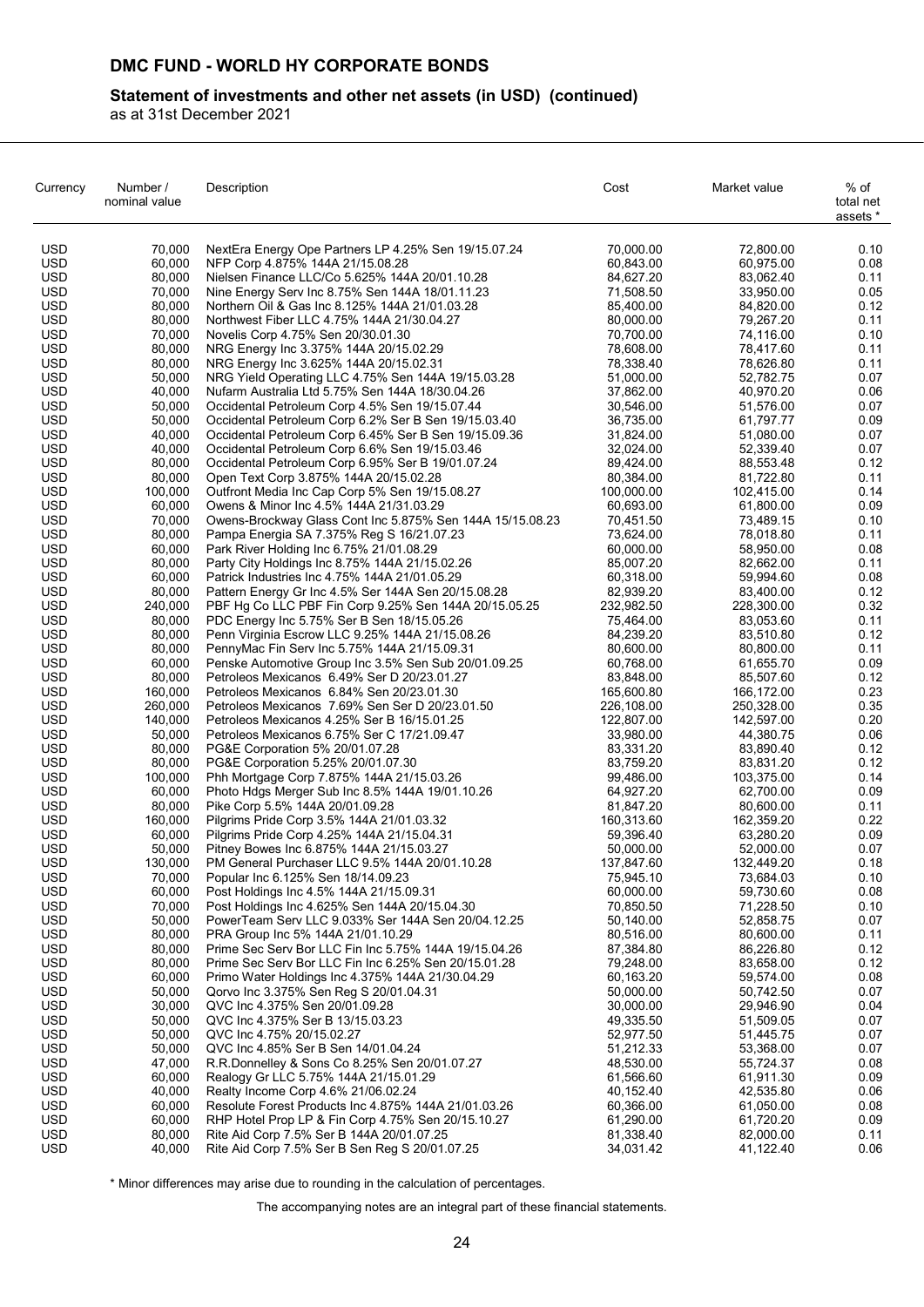## **Statement of investments and other net assets (in USD) (continued)**

as at 31st December 2021

| Currency                 | Number /<br>nominal value | Description                                                                                                | Cost                    | Market value            | % of<br>total net<br>assets * |
|--------------------------|---------------------------|------------------------------------------------------------------------------------------------------------|-------------------------|-------------------------|-------------------------------|
| <b>USD</b>               | 56,000                    | Rite Aid Corp 8% Sen Reg S 20/15.11.26                                                                     | 45,940.95               | 57,330.00               | 0.08                          |
| <b>USD</b>               | 80,000                    | Rockcliff Energy II LLC 5.5% 144A 21/15.10.29                                                              | 80,000.00               | 82,430.80               | 0.11                          |
| <b>USD</b>               | 80,000                    | Rocket Mortgage LLC 4% 144A 21/15.10.33                                                                    | 79,120.80               | 80,843.60               | 0.11                          |
| <b>USD</b>               | 80,000                    | Rockies Express Pipeline LLC 4.8% 144A 20/15.05.30                                                         | 82,293.60               | 83,612.00               | 0.12                          |
| <b>USD</b>               | 80,000                    | Royal Caribbean Cruises Ltd 5.5% 144A 21/31.08.26                                                          | 80,322.40               | 81,057.20               | 0.11                          |
| USD                      | 80,000                    | Sabre GLBL Inc 9.25% 144A 20/15.04.25                                                                      | 94,320.80               | 90,232.80               | 0.12<br>0.10                  |
| <b>USD</b><br><b>USD</b> | 70,000<br>80,000          | SBA Communications Corp 3.875% Ser B 21/15.02.27<br>Scotts Miracle-Gro Co (The) 4.375% 144A 21/01.02.32    | 70,612.50<br>80,000.00  | 72,379.30<br>80,087.20  | 0.11                          |
| <b>USD</b>               | 80,000                    | Scrips Escrow II Inc 3.875% 144A 20/15.01.29                                                               | 80,109.60               | 80,332.80               | 0.11                          |
| <b>USD</b>               | 50,000                    | Seaworld Parks&Entertainment 5.25% 144A 21/15.08.29                                                        | 50,000.00               | 51,034.75               | 0.07                          |
| <b>USD</b>               | 158,000                   | Secure Energy Services Inc 11% Ser 144A Sen 20/01.12.25                                                    | 177,533.20              | 182,358.07              | 0.25                          |
| <b>USD</b>               | 70,000                    | Sensata Technologies BV 5% Sen 15/01.10.25                                                                 | 68,516.00               | 76,212.50               | 0.11                          |
| <b>USD</b>               | 160,000                   | Service Properties Trust 4.35% 19/01.10.24                                                                 | 161,677.60              | 158,152.00              | 0.22                          |
| <b>USD</b>               | 80,000                    | Service Properties Trust 4.65% 14/15.03.24                                                                 | 80,073.60               | 79,087.20               | 0.11                          |
| <b>USD</b>               | 60,000                    | Simmons Foods Inc 4.625% 144A 21/01.03.29                                                                  | 60,888.60               | 59,250.00               | 0.08                          |
| <b>USD</b>               | 50,000                    | Sinclair Television Group Inc 5.5% Sen 144 A 19/01.03.30                                                   | 50,000.00               | 48,625.00               | 0.07                          |
| <b>USD</b>               | 260,000                   | Sirius XM Radio Inc 4.125% Sen 144A 20/01.07.30                                                            | 264,086.40              | 261,155.70              | 0.36                          |
| <b>USD</b>               | 70,000                    | Sirius XM Radio Inc 5.5% Sen 144A 19/01.07.29                                                              | 75,989.90               | 75,758.90               | 0.10                          |
| <b>USD</b><br><b>USD</b> | 70,000<br>60,000          | Six Flags Theme Parks Inc 7% Sen 20/01.07.25<br>SM Energy Co 6.5% 21/15.07.28                              | 70,000.00<br>60,587.40  | 75,001.85<br>62,703.00  | 0.10<br>0.09                  |
| USD                      | 60,000                    | Spanish Broadcasting Syst Inc 9.75% 144A 21/01.03.26                                                       | 60,304.20               | 62,250.00               | 0.09                          |
| <b>USD</b>               | 60,000                    | Springleaf Finance Corp 4% 20/15.09.30                                                                     | 60,464.40               | 58,976.40               | 0.08                          |
| <b>USD</b>               | 80,000                    | Standard Industries Inc 5% Sen 144A 17/15.02.27                                                            | 74,236.00               | 82,407.60               | 0.11                          |
| <b>USD</b>               | 80,000                    | Staples Inc 10.75% 144A 19/15.04.27                                                                        | 82,524.00               | 75,600.00               | 0.10                          |
| <b>USD</b>               | 160,000                   | Staples Inc 7.5% 144A 19/15.04.26                                                                          | 162,894.40              | 164,320.00              | 0.23                          |
| <b>USD</b>               | 60,000                    | Stonemor Inc 8.5% 21/15.05.29                                                                              | 60,843.00               | 61,758.60               | 0.09                          |
| <b>USD</b>               | 80,000                    | StoneX Group Inc 8.625% 144A 20/15.06.25                                                                   | 87,447.20               | 85,400.00               | 0.12                          |
| <b>USD</b>               | 60,000                    | Subur Pro P LP/Sub En Fin Corp 5% 144A 21/01.06.31                                                         | 60,543.00               | 60,972.90               | 0.08                          |
| <b>USD</b>               | 80,000                    | Summit Materials LLC 5.25% 144A 20/15.01.29                                                                | 84,503.20               | 83,978.00               | 0.12                          |
| <b>USD</b>               | 80,000                    | Sunoco LP/Sunoco Finance Corp 4.5% 144A 21/30.04.30                                                        | 80,840.00               | 82,043.20               | 0.11                          |
| <b>USD</b><br><b>USD</b> | 50,000<br>70,000          | Superior Plus LP 4.5% 144A 21/15.03.29                                                                     | 50,000.00               | 51,476.75               | 0.07<br>0.10                  |
| <b>USD</b>               | 80,000                    | Synovus Financial Corp VAR Sen Sub 19/07.02.29<br>T-Mobile USA 2.875% 21/15.02.31                          | 75,096.00<br>77,784.00  | 74,691.05<br>79,106.80  | 0.11                          |
| <b>USD</b>               | 60,000                    | Talen Energy Supply LLC 7.25% 144A 19/15.05.27                                                             | 64,297.80               | 53,400.00               | 0.07                          |
| USD                      | 60,000                    | Talen Energy Supply LLC 7.625% Sen 144A 20/01.06.28                                                        | 62,267.40               | 53,700.00               | 0.07                          |
| USD                      | 80,000                    | Tallgrass Ener Part LP/ Fin 5.5% Sen 144A 17/15.01.28                                                      | 79,648.00               | 80,400.00               | 0.11                          |
| <b>USD</b>               | 80,000                    | Tallgrass Ener Part LP/ Fin 6% 144A 21/01.09.31                                                            | 80,000.00               | 79,010.80               | 0.11                          |
| <b>USD</b>               | 130,000                   | Talos Production Inc 12% Ser B 21/15.01.26                                                                 | 136,563.90              | 137,930.00              | 0.19                          |
| <b>USD</b>               | 50,000                    | Taylor Morrison Communiti Inc 5.875% 144A Sen 19/15.06.27                                                  | 50,000.00               | 56,321.75               | 0.08                          |
| <b>USD</b>               | 140,000                   | Team Health Holdings Inc 6.375% 144A 17/01.02.25                                                           | 131,846.80              | 132,300.00              | 0.18                          |
| <b>USD</b>               | 70,000                    | Tecpetrol SA 4.875% Sen 144A 17/12.12.22                                                                   | 63,714.00               | 70,186.20               | 0.10                          |
| <b>USD</b>               | 80,000                    | Tegna Inc 4.625% Ser B 20/15.03.28                                                                         | 82,260.00               | 81,300.80               | 0.11                          |
| <b>USD</b>               | 70,000                    | Telesat Canada 6.5% 144A 19/15.10.27                                                                       | 74,489.80               | 54,423.60               | 0.08                          |
| <b>USD</b><br><b>USD</b> | 100,000<br>50,000         | Tenet Healthcare Corp 5.125% Sen 144A 19/01.11.27<br>Tenet Healthcare Corp 6.125% Ser 144A Sen 20/01.10.28 | 100,270.00<br>50,000.00 | 104,477.00<br>52,908.25 | 0.14<br>0.07                  |
| <b>USD</b>               | 60,000                    | Tenneco Inc 5.125% 144A 21/15.04.29                                                                        | 60,066.00               | 58,950.00               | 0.08                          |
| <b>USD</b>               | 60,000                    | Terraform GI Operating LLC 6.125% Sen 144A 18/01.03.26                                                     | 59,237.40               | 61,200.00               | 0.08                          |
| <b>USD</b>               | 160,000                   | Texas Capital Bancshares Inc VAR 21/06.05.31                                                               | 167,996.00              | 165,971.20              | 0.23                          |
| <b>USD</b>               | 100,000                   | The Howard Hughes Corp 5.375% Ser 144A Sen 20/01.08.28                                                     | 102,175.00              | 106,739.50              | 0.15                          |
| <b>USD</b>               | 50,000                    | Thor Industries Inc 4% 144A 21/15.10.29                                                                    | 50,000.00               | 49,746.00               | 0.07                          |
| <b>USD</b>               | 60,000                    | Titan Intl Inc 7% 21/30.04.28                                                                              | 60,000.00               | 63,730.20               | 0.09                          |
| <b>USD</b>               | 150,000                   | Toll Brothers Finance Corp 3.8% Sen 19/01.11.29                                                            | 155,985.00              | 162,020.25              | 0.22                          |
| <b>USD</b>               | 80,000                    | TopBuild Corp 4.125% 144A 21/15.02.32                                                                      | 80,000.00               | 82,271.20               | 0.11                          |
| <b>USD</b>               | 210,000                   | TPC Group Inc 10.5% 144A 19/01.08.24                                                                       | 201,633.10              | 152,565.00              | 0.21                          |
| <b>USD</b>               | 100,000                   | Transdigm Inc 4.875% 21/01.05.29                                                                           | 100,000.00              | 100,646.00              | 0.14                          |
| <b>USD</b><br><b>USD</b> | 33,000<br>80,000          | Transocean Inc 11.5% Sen Reg S 20/30 01.27<br>Transocean Inc 7.25% 144A 18/01.11.25                        | 74,443.00<br>67,395.20  | 32,414.75<br>61,906.40  | 0.04<br>0.09                  |
| <b>USD</b>               | 80,000                    | Trident TPI Holdings Inc 9.25% 144A 19/01.08.24                                                            | 84,348.00               | 84,000.00               | 0.12                          |
| <b>USD</b>               | 80,000                    | Trilogy Intl South Pacific LLC 8.875% Ser A 21/15.05.23                                                    | 78,380.00               | 77,897.20               | 0.11                          |
| <b>USD</b>               | 140,000                   | Trimas Corp 4.125% 144A 21/15.04.29                                                                        | 142,247.20              | 140,700.00              | 0.19                          |
| <b>USD</b>               | 100,000                   | Trinidad Petroleum Hgs Ltd 9.75% Sen 144A 19/15.06.26                                                      | 89,390.83               | 108,745.00              | 0.15                          |
| <b>USD</b>               | 50,000                    | Trinseo Mat Oper SCA / Fin Inc 5.125% 144A 21/01.04.29                                                     | 50,000.00               | 51,218.75               | 0.07                          |
| <b>USD</b>               | 80,000                    | Turning Point Brands Inc 5.625% 144A 21/15.02.26                                                           | 83,005.60               | 80,100.00               | 0.11                          |
| <b>USD</b>               | 160,000                   | Twitter Inc 3.875% 144A 19/15.12.27                                                                        | 170,196.80              | 167,292.80              | 0.23                          |

\* Minor differences may arise due to rounding in the calculation of percentages.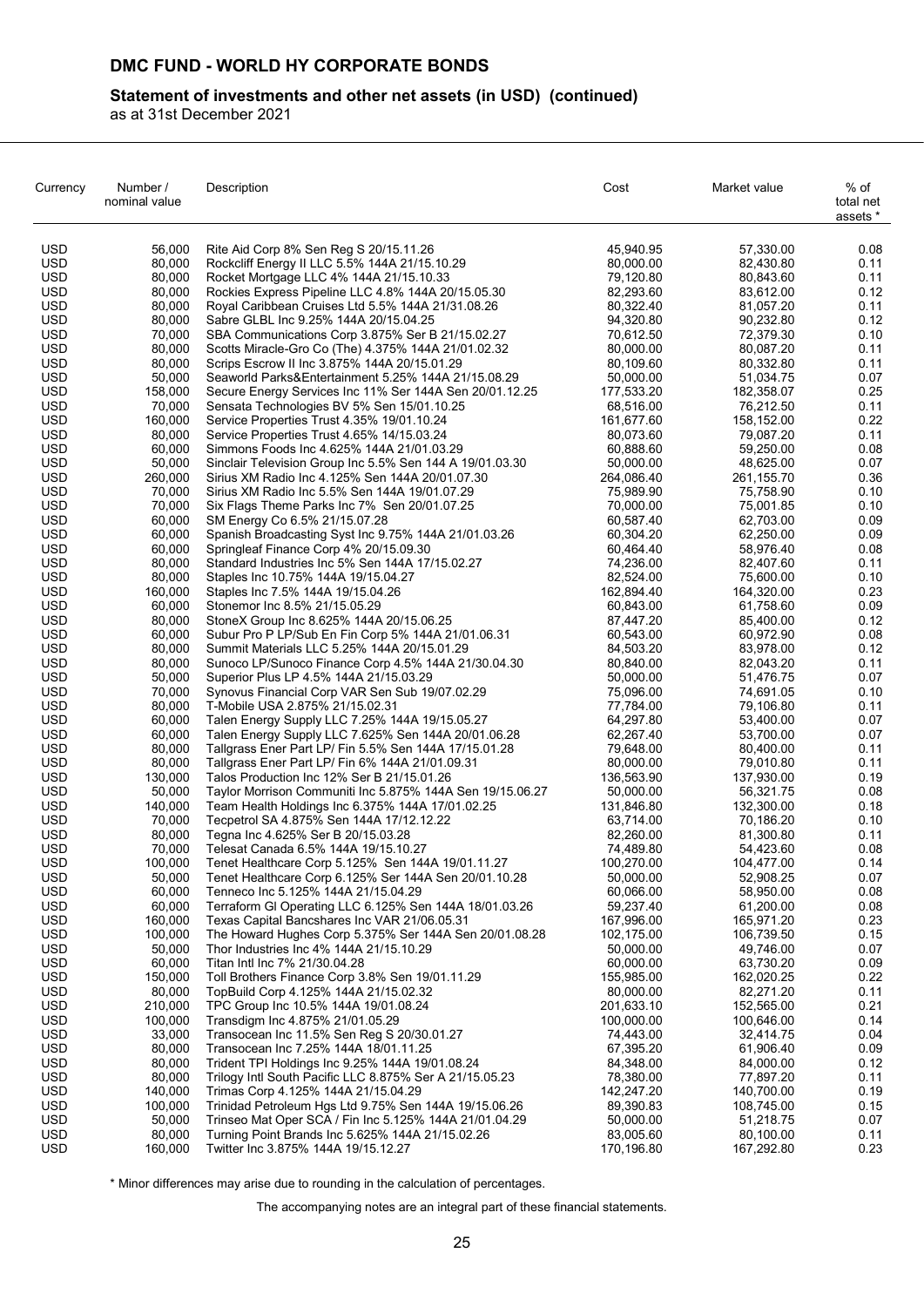## **Statement of investments and other net assets (in USD) (continued)**

as at 31st December 2021

| Currency                                                                                                                                                                                                                                                                                                                                                                 | Number /<br>nominal value                                                                                                                                                                                                                                                                                                                | Description                                                                                                                                                                                                                                                                                                                                                                                                                                                                                                                                                                                                                                                                                                                                                                                                                                                                                                                                                                                                                                                                                                                                                                                                                                                                                                                                                                                                                                                                                                                                                                                                                                                           | Cost                                                                                                                                                                                                                                                                                                                                                                                                                                     | Market value                                                                                                                                                                                                                                                                                                                                                                                                                             | % of<br>total net<br>assets *                                                                                                                                                                                                                                |
|--------------------------------------------------------------------------------------------------------------------------------------------------------------------------------------------------------------------------------------------------------------------------------------------------------------------------------------------------------------------------|------------------------------------------------------------------------------------------------------------------------------------------------------------------------------------------------------------------------------------------------------------------------------------------------------------------------------------------|-----------------------------------------------------------------------------------------------------------------------------------------------------------------------------------------------------------------------------------------------------------------------------------------------------------------------------------------------------------------------------------------------------------------------------------------------------------------------------------------------------------------------------------------------------------------------------------------------------------------------------------------------------------------------------------------------------------------------------------------------------------------------------------------------------------------------------------------------------------------------------------------------------------------------------------------------------------------------------------------------------------------------------------------------------------------------------------------------------------------------------------------------------------------------------------------------------------------------------------------------------------------------------------------------------------------------------------------------------------------------------------------------------------------------------------------------------------------------------------------------------------------------------------------------------------------------------------------------------------------------------------------------------------------------|------------------------------------------------------------------------------------------------------------------------------------------------------------------------------------------------------------------------------------------------------------------------------------------------------------------------------------------------------------------------------------------------------------------------------------------|------------------------------------------------------------------------------------------------------------------------------------------------------------------------------------------------------------------------------------------------------------------------------------------------------------------------------------------------------------------------------------------------------------------------------------------|--------------------------------------------------------------------------------------------------------------------------------------------------------------------------------------------------------------------------------------------------------------|
| USD<br>USD<br><b>USD</b><br><b>USD</b><br><b>USD</b><br><b>USD</b><br><b>USD</b><br>USD<br><b>USD</b><br>USD<br><b>USD</b><br><b>USD</b><br><b>USD</b><br>USD<br>USD<br>USD<br>USD<br><b>USD</b><br><b>USD</b><br><b>USD</b><br><b>USD</b><br><b>USD</b><br><b>USD</b><br><b>USD</b><br><b>USD</b><br><b>USD</b><br><b>USD</b><br><b>USD</b><br>USD<br>USD<br>USD<br>USD | 200,000<br>60,000<br>80,000<br>60,000<br>100,000<br>50,000<br>20,000<br>80,000<br>80,000<br>70,000<br>80,000<br>110,000<br>50,000<br>80,000<br>80,000<br>200,000<br>130,000<br>160,000<br>26,000<br>60,000<br>160,000<br>80,000<br>29,000<br>80,000<br>150,000<br>160,000<br>140,000<br>80,000<br>160,000<br>220,000<br>70,000<br>80,000 | Unicredit SpA VAR Ser 7 Global Receipt Sen 144A 19/02.04.34<br>Uniti Group LP 4.75% 144A 21/15.04.28<br>Uniti Group LP 6% 144A 21/15.01.30<br>Uniti Group LP 6.5% 144A 21/15.02.29<br>Univar Solutions USA Inc 5.125% Sen 144A 19/01.12.27<br>Univision Communications Inc 4.5% 144A 21/01.05.29<br>Univision Communications Inc 5.125% 144A Sen 15/15.02.25<br>US Foodservice 6.25% Sen 144A 20/15.04.25<br>Valeant Pharmaceuticals Intl 8.5% Sen 18/31.01.27<br>Valvoline Inc 4.25% Sen 144A 20/15.02.30<br>Veritas US Inc/Verit Berm Ltd 7.5% 144A 20/01.09.25<br>VICI Propertie LP/ Note Co Inc 4.625% Sen 144A 19/01.12.29<br>Victoria's Secret & Co 4.625% 144A 21/15.07.29<br>Vikign Cruises Ltd 13% 144A 20/15.05.25<br>Vikign Cruises Ltd 7% 144A 21/15.02.29<br>VistaJet Malta Fin Plc Mgt Hg 10.5% Sen 144A 19/01.06.24<br>Vistra Operations Co LLC 5% Sen 144A 19/31.07.27<br>Volcan Compania Minera Sa 4.375% 144A 21/11.02.26<br>Volcan Compania Minera Sa 5.375% Sen 144A 12/02.02.22<br>W R Grace Holdings LLC 4.875% Ser A 21/15.06.27<br>W&T Offshore Inc 9.75% Tr 2nd Sen 144A 18/01.11.23<br>Wabash National Corp 4.5% 144A 21/15.10.28<br>Weatherford Intl Ltd 11% Sen 144A 19/01.12.24<br>Weatherford Intl Ltd 8.625% 144A 21/30.04.30<br>West Corp 8.5% Sen 144A 17/15.10.25<br>Western Global Airlines LLC 10.375% 144A 20/15.08.25<br>White Cap Parent LLC 8.25% 144A 21/15.03.26<br>Wolverine Escrow LLC 13.125% 144A 19/15.11.27<br>Wolverine Escrow LLC 8.5% 144A 19/15.11.24<br>Wynn Las Vegas Llc/Corp 5.5% 144A 15/01.03.25<br>Wynn Resorts Finance LLC 7.75% Sen 144A 20/15.04.25<br>Xerox Holdings Corporation 5.5% 144A 20/15.08.28 | 232.092.00<br>60,120.00<br>80,000.00<br>60,840.00<br>100,000.00<br>50,000.00<br>18,520.00<br>80,603.20<br>86.560.80<br>71,398.60<br>83,076.00<br>116,532.96<br>50,000.00<br>94,445.60<br>79,600.00<br>209,991.00<br>132,290.40<br>157,706.40<br>26,382.20<br>60,901.20<br>156,436.00<br>80,584.00<br>29,470.96<br>81,880.00<br>141,340.00<br>181,928.00<br>142,791.40<br>49,648.00<br>155,457.60<br>231,389.40<br>70,000.00<br>84,261.60 | 239,162.00<br>59,765.70<br>77,158.00<br>59,778.90<br>104,667.00<br>50,733.25<br>20,265.00<br>83,631.20<br>84,830.40<br>71,621.90<br>83,156.80<br>117,685.15<br>50,994.50<br>90,400.00<br>79,697.60<br>215,000.00<br>135,071.95<br>154,948.80<br>25,984.79<br>61,650.00<br>153,600.00<br>81,109.60<br>29,916.69<br>82,654.80<br>149.250.00<br>178,800.00<br>142,975.00<br>50,400.00<br>148,505.60<br>227,670.30<br>73,623.90<br>84,502.00 | 0.33<br>0.08<br>0.11<br>0.08<br>0.14<br>0.07<br>0.03<br>0.12<br>0.12<br>0.10<br>0.11<br>0.16<br>0.07<br>0.12<br>0.11<br>0.30<br>0.19<br>0.21<br>0.04<br>0.09<br>0.21<br>0.11<br>0.04<br>0.11<br>0.21<br>0.25<br>0.20<br>0.07<br>0.21<br>0.31<br>0.10<br>0.12 |
| <b>USD</b><br><b>USD</b><br><b>USD</b><br><b>USD</b><br>USD                                                                                                                                                                                                                                                                                                              | 83,366<br>12,500<br>37,500<br>80,000<br>70,000                                                                                                                                                                                                                                                                                           | Yacimientos Petrol Fiscales SA Step-up Sk 21/12.02.26<br>Yacimientos Petrol Fiscales SA Step-up Sk 21/30.06.29<br>Yacimientos Petrol Fiscales SA Step-up Sk 21/30.09.33<br>Yamana Gold Inc 4.625% Ser B Sen 18/15.12.27<br>Yum Brands Inc 4.75% Sen 144A 19/15.01.30                                                                                                                                                                                                                                                                                                                                                                                                                                                                                                                                                                                                                                                                                                                                                                                                                                                                                                                                                                                                                                                                                                                                                                                                                                                                                                                                                                                                  | 74,779.91<br>9,889.77<br>29,669.32<br>74,930.40<br>73,357.90                                                                                                                                                                                                                                                                                                                                                                             | 66,660.70<br>7,389.25<br>18,387.18<br>87,320.80                                                                                                                                                                                                                                                                                                                                                                                          | 0.09<br>0.01<br>0.03<br>0.12<br>0.11                                                                                                                                                                                                                         |
|                                                                                                                                                                                                                                                                                                                                                                          |                                                                                                                                                                                                                                                                                                                                          |                                                                                                                                                                                                                                                                                                                                                                                                                                                                                                                                                                                                                                                                                                                                                                                                                                                                                                                                                                                                                                                                                                                                                                                                                                                                                                                                                                                                                                                                                                                                                                                                                                                                       | 32,538,158.95                                                                                                                                                                                                                                                                                                                                                                                                                            | 75,976.25<br>32,694,387.56                                                                                                                                                                                                                                                                                                                                                                                                               | 45.20                                                                                                                                                                                                                                                        |
| <b>Total bonds</b>                                                                                                                                                                                                                                                                                                                                                       |                                                                                                                                                                                                                                                                                                                                          |                                                                                                                                                                                                                                                                                                                                                                                                                                                                                                                                                                                                                                                                                                                                                                                                                                                                                                                                                                                                                                                                                                                                                                                                                                                                                                                                                                                                                                                                                                                                                                                                                                                                       | 32,899,150.34                                                                                                                                                                                                                                                                                                                                                                                                                            | 33,036,830.90                                                                                                                                                                                                                                                                                                                                                                                                                            | 45.67                                                                                                                                                                                                                                                        |
|                                                                                                                                                                                                                                                                                                                                                                          | <b>Other transferable securities</b>                                                                                                                                                                                                                                                                                                     |                                                                                                                                                                                                                                                                                                                                                                                                                                                                                                                                                                                                                                                                                                                                                                                                                                                                                                                                                                                                                                                                                                                                                                                                                                                                                                                                                                                                                                                                                                                                                                                                                                                                       |                                                                                                                                                                                                                                                                                                                                                                                                                                          |                                                                                                                                                                                                                                                                                                                                                                                                                                          |                                                                                                                                                                                                                                                              |
| <b>Bonds</b>                                                                                                                                                                                                                                                                                                                                                             |                                                                                                                                                                                                                                                                                                                                          |                                                                                                                                                                                                                                                                                                                                                                                                                                                                                                                                                                                                                                                                                                                                                                                                                                                                                                                                                                                                                                                                                                                                                                                                                                                                                                                                                                                                                                                                                                                                                                                                                                                                       |                                                                                                                                                                                                                                                                                                                                                                                                                                          |                                                                                                                                                                                                                                                                                                                                                                                                                                          |                                                                                                                                                                                                                                                              |
| EUR.<br><b>Total bonds</b>                                                                                                                                                                                                                                                                                                                                               | 100,000                                                                                                                                                                                                                                                                                                                                  | Garfunkelux Holdco 3 SA 6.75% 20/01.11.25                                                                                                                                                                                                                                                                                                                                                                                                                                                                                                                                                                                                                                                                                                                                                                                                                                                                                                                                                                                                                                                                                                                                                                                                                                                                                                                                                                                                                                                                                                                                                                                                                             | 126,193.36<br>126, 193.36                                                                                                                                                                                                                                                                                                                                                                                                                | 118,247.76<br>118,247.76                                                                                                                                                                                                                                                                                                                                                                                                                 | 0.16<br>0.16                                                                                                                                                                                                                                                 |
| <b>USD</b>                                                                                                                                                                                                                                                                                                                                                               | Bonds in default of payment<br>200.000<br>Total bonds in default of payment                                                                                                                                                                                                                                                              | Kaisa Group Holdings Ltd 11.5% 19/30.01.23                                                                                                                                                                                                                                                                                                                                                                                                                                                                                                                                                                                                                                                                                                                                                                                                                                                                                                                                                                                                                                                                                                                                                                                                                                                                                                                                                                                                                                                                                                                                                                                                                            | 192,560.00<br>192,560.00                                                                                                                                                                                                                                                                                                                                                                                                                 | 53,997.00<br>53,997.00                                                                                                                                                                                                                                                                                                                                                                                                                   | 0.07<br>0.07                                                                                                                                                                                                                                                 |
|                                                                                                                                                                                                                                                                                                                                                                          | Total investments in securities                                                                                                                                                                                                                                                                                                          |                                                                                                                                                                                                                                                                                                                                                                                                                                                                                                                                                                                                                                                                                                                                                                                                                                                                                                                                                                                                                                                                                                                                                                                                                                                                                                                                                                                                                                                                                                                                                                                                                                                                       | 70,109,500.17                                                                                                                                                                                                                                                                                                                                                                                                                            | 69,879,243.08                                                                                                                                                                                                                                                                                                                                                                                                                            | 96.53                                                                                                                                                                                                                                                        |
| Cash at banks                                                                                                                                                                                                                                                                                                                                                            |                                                                                                                                                                                                                                                                                                                                          |                                                                                                                                                                                                                                                                                                                                                                                                                                                                                                                                                                                                                                                                                                                                                                                                                                                                                                                                                                                                                                                                                                                                                                                                                                                                                                                                                                                                                                                                                                                                                                                                                                                                       |                                                                                                                                                                                                                                                                                                                                                                                                                                          | 1,300,895.47                                                                                                                                                                                                                                                                                                                                                                                                                             | 1.80                                                                                                                                                                                                                                                         |
|                                                                                                                                                                                                                                                                                                                                                                          | Other net assets/(liabilities)                                                                                                                                                                                                                                                                                                           |                                                                                                                                                                                                                                                                                                                                                                                                                                                                                                                                                                                                                                                                                                                                                                                                                                                                                                                                                                                                                                                                                                                                                                                                                                                                                                                                                                                                                                                                                                                                                                                                                                                                       |                                                                                                                                                                                                                                                                                                                                                                                                                                          | 1,212,255.20                                                                                                                                                                                                                                                                                                                                                                                                                             | 1.67                                                                                                                                                                                                                                                         |
| Total                                                                                                                                                                                                                                                                                                                                                                    |                                                                                                                                                                                                                                                                                                                                          |                                                                                                                                                                                                                                                                                                                                                                                                                                                                                                                                                                                                                                                                                                                                                                                                                                                                                                                                                                                                                                                                                                                                                                                                                                                                                                                                                                                                                                                                                                                                                                                                                                                                       |                                                                                                                                                                                                                                                                                                                                                                                                                                          | 72,392,393.75                                                                                                                                                                                                                                                                                                                                                                                                                            | 100.00                                                                                                                                                                                                                                                       |

\* Minor differences may arise due to rounding in the calculation of percentages.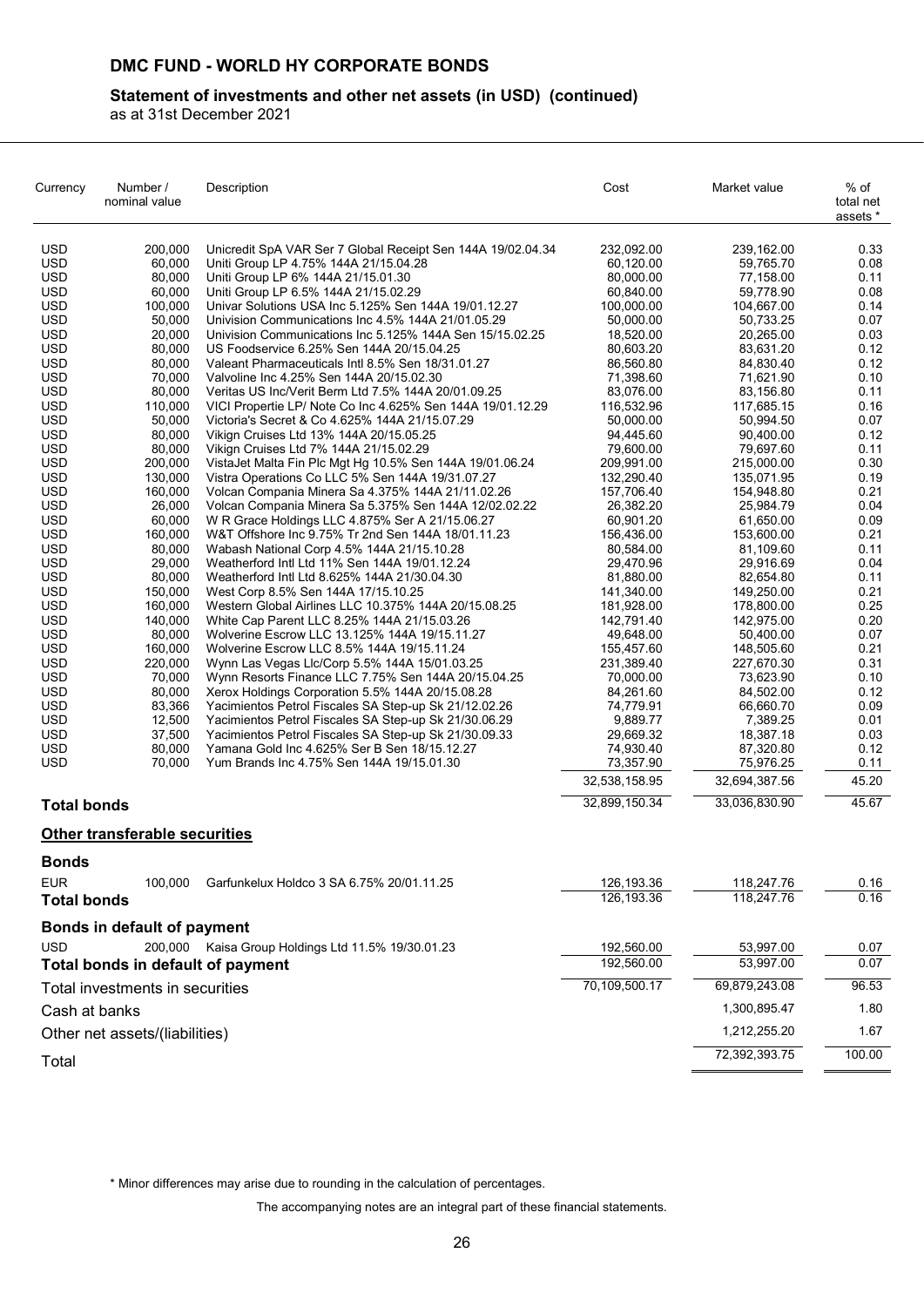# **Industrial and geographical classification of investments**

as at 31st December 2021

# **Industrial classification**

(in percentage of net assets)

| <b>Financials</b>             | 24.68%  |
|-------------------------------|---------|
| Cyclical consumer goods       | 15.34 % |
| Energy                        | 12.35 % |
| Industrials                   | 9.18 %  |
| Raw materials                 | 7.67 %  |
| Healthcare                    | 6.03%   |
| Real estate                   | 4.52 %  |
| <b>Utilities</b>              | 4.38 %  |
| Telecommunications services   | 4.24 %  |
| Technologies                  | 3.90 %  |
| Non-cyclical consumer goods   | 3.70 %  |
| Investment funds              | 0.44%   |
| Special Purpose Vehicle (SPV) | 0.10%   |
| Total                         | 96.53 % |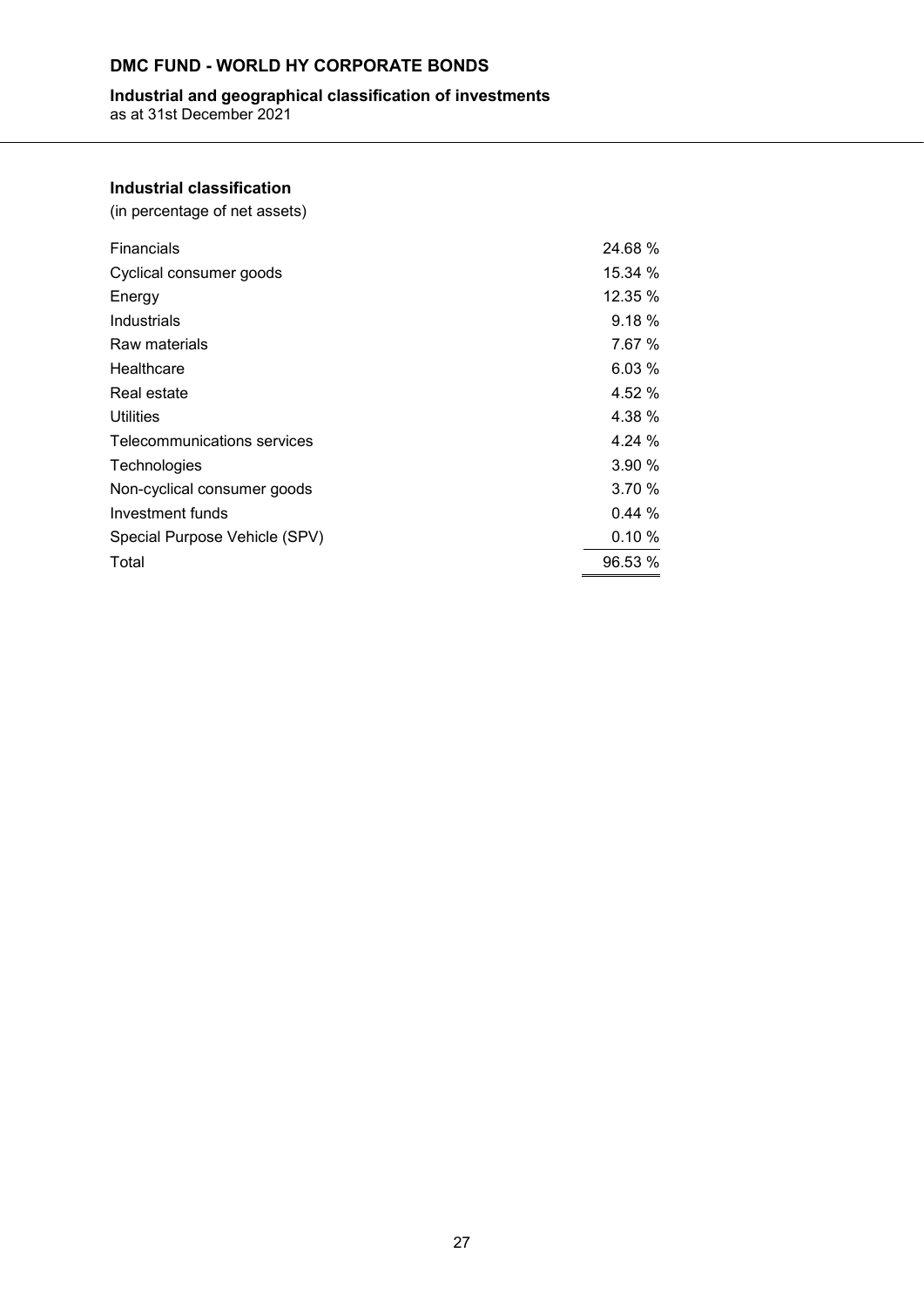## **Industrial and geographical classification of investments (continued)**

as at 31st December 2021

| <b>Geographical classification</b>                           |         |
|--------------------------------------------------------------|---------|
| (by domicile of the issuer)<br>(in percentage of net assets) |         |
| <b>United States of America</b>                              | 56.35 % |
| Luxembourg                                                   | 4.77 %  |
| The Netherlands                                              | 4.45 %  |
| Canada                                                       | 4.28 %  |
| <b>United Kingdom</b>                                        | 3.53 %  |
| France                                                       | 3.24 %  |
| Mexico                                                       | 2.47 %  |
| Italy                                                        | 2.35 %  |
| Germany                                                      | 2.13 %  |
| Cayman Islands                                               | 1.88 %  |
| Spain                                                        | 1.12 %  |
| Argentina                                                    | 0.84%   |
| Ireland                                                      | 0.83 %  |
| China                                                        | 0.76%   |
| Australia                                                    | 0.68%   |
| Bermuda                                                      | 0.67%   |
| Peru                                                         | 0.57%   |
| Sweden                                                       | 0.46%   |
| Japan                                                        | 0.44%   |
| Hong Kong                                                    | 0.44%   |
| Turkey                                                       | 0.42%   |
| Panama                                                       | 0.40%   |
| Finland                                                      | 0.37%   |
| <b>British Virgin Islands</b>                                | 0.37 %  |
| Singapore                                                    | 0.33 %  |
| Greece                                                       | 0.32%   |
| Portugal                                                     | 0.32 %  |
| Malta                                                        | 0.30 %  |
| Belgium                                                      | 0.16%   |
| Jersey                                                       | 0.16%   |
| Denmark                                                      | 0.16%   |
| <b>Czech Republic</b>                                        | 0.16%   |
| Romania                                                      | 0.15%   |
| <b>Trinidad And Tobago</b>                                   | 0.15%   |
| Marshall Islands                                             | 0.15%   |
| Colombia                                                     | 0.14%   |
| Israel                                                       | 0.11%   |
| Porto Rico                                                   | 0.10%   |
| Total                                                        | 96.53 % |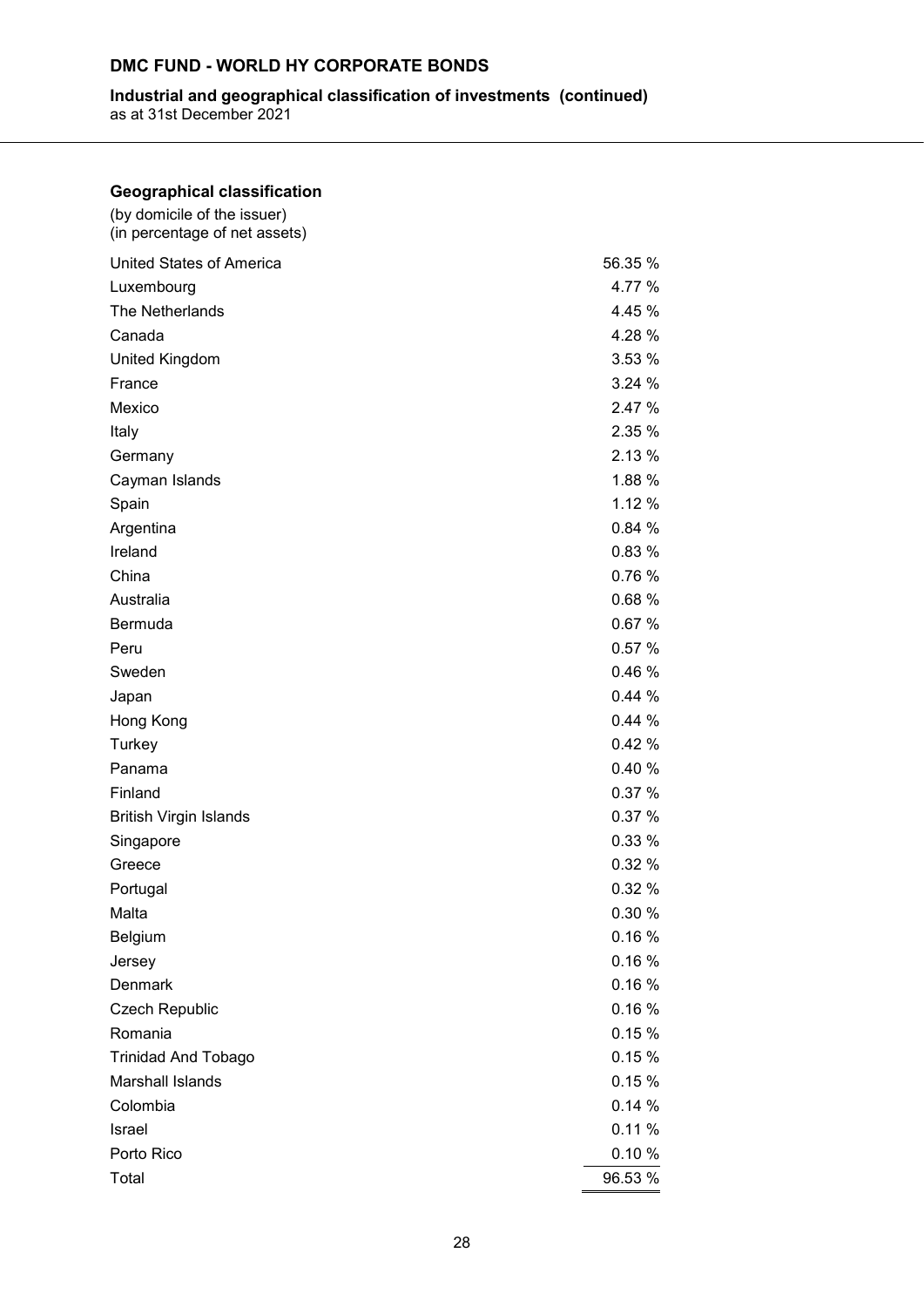# **DMC FUND - DYNAGEST EXPO BONDS EURO ''MAS''**

# **Statement of net assets (in EUR)**

as at 31st December 2021

| <b>Assets</b><br>Cash at banks<br>Bank interest receivable<br>Other receivables | 435.28<br>107.68<br>167.04 |
|---------------------------------------------------------------------------------|----------------------------|
| Total assets                                                                    | 710.00                     |
| Liabilities<br>Expenses payable                                                 | 710.00                     |
| <b>Total liabilities</b>                                                        | 710.00                     |
| Net assets at the end of the year                                               | 0.00                       |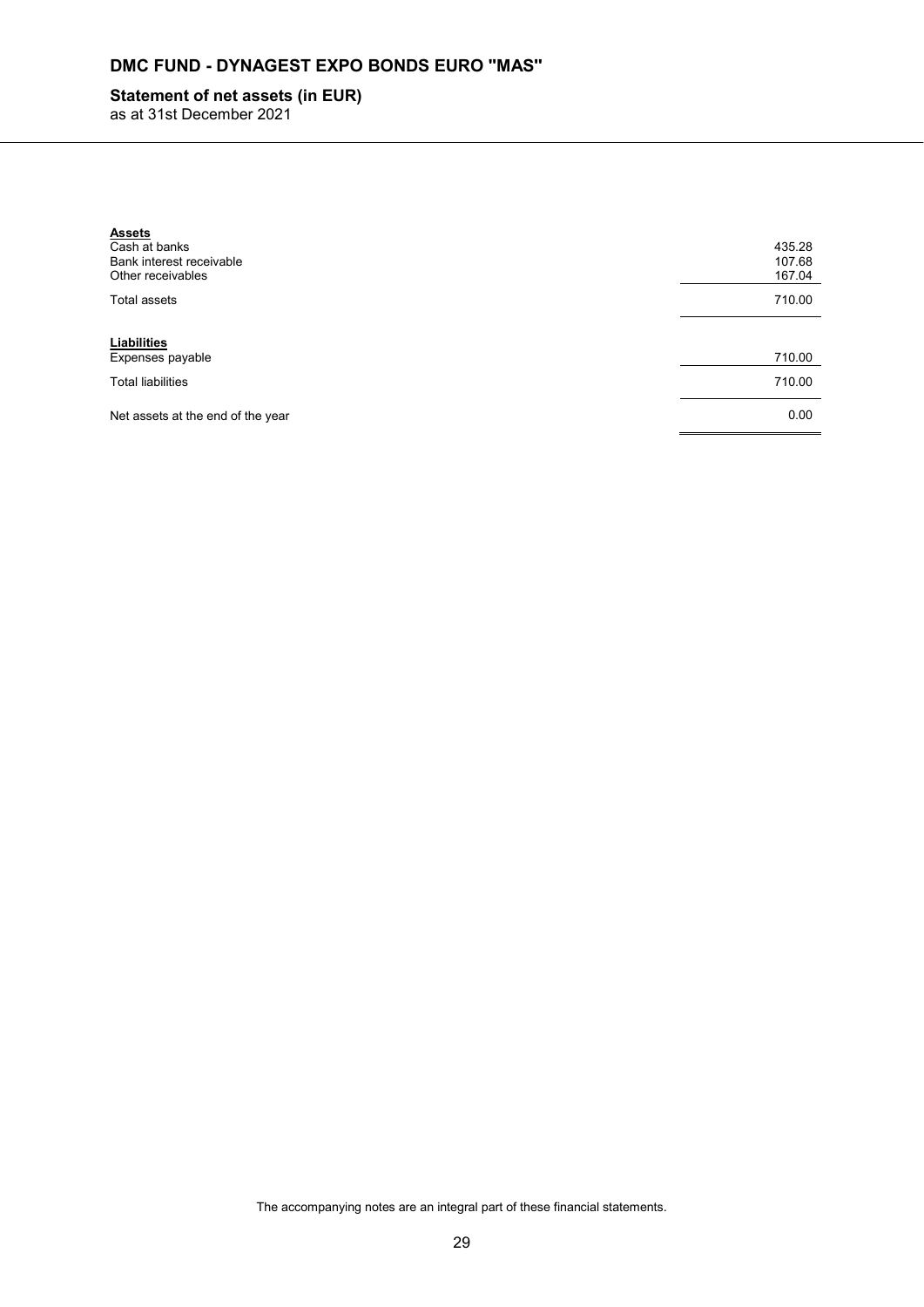# **DMC FUND - DYNAGEST EXPO BONDS EURO ''MAS''**

## **Statement of operations and other changes in net assets (in EUR)**

from 1st January 2021 to 31st December 2021

| <b>Income</b>                                    |                 |
|--------------------------------------------------|-----------------|
| Interest on bonds and other debt securities, net | 23,782.34       |
| Commissions on subscription and on redemption    | 925.61          |
| Other income                                     | 4.15            |
| Total income                                     | 24,712.10       |
|                                                  |                 |
| <b>Expenses</b>                                  |                 |
| All-in fees                                      | 17,088.76       |
| <b>Transaction fees</b>                          | 622.75          |
| Other administration costs                       | 1,621.49        |
| Bank interest paid                               | 355.00          |
| <b>Total expenses</b>                            | 19,688.00       |
|                                                  |                 |
| Net investment income                            | 5,024.10        |
| Net realised gain/(loss)                         |                 |
| - on securities portfolio                        | 41,430.00       |
| - on option contracts                            | $-4,550.00$     |
| - on futures contracts                           | 7,970.00        |
| <b>Realised result</b>                           | 49,874.10       |
|                                                  |                 |
| Net variation of the unrealised gain/(loss)      |                 |
| - on securities portfolio                        | -79,188.25      |
| - on option contracts                            | 800.00          |
| - on futures contracts                           | $-3,880.00$     |
|                                                  |                 |
| Result of operations                             | $-32,394.15$    |
| Subscriptions                                    |                 |
|                                                  |                 |
| Redemptions                                      | $-2,407,414.79$ |
|                                                  |                 |
| Total changes in net assets                      | $-2,439,808.94$ |
| Total net assets at the beginning of the year    | 2,439,808.94    |
|                                                  |                 |
| Total net assets at the end of the year          | 0.00            |
|                                                  |                 |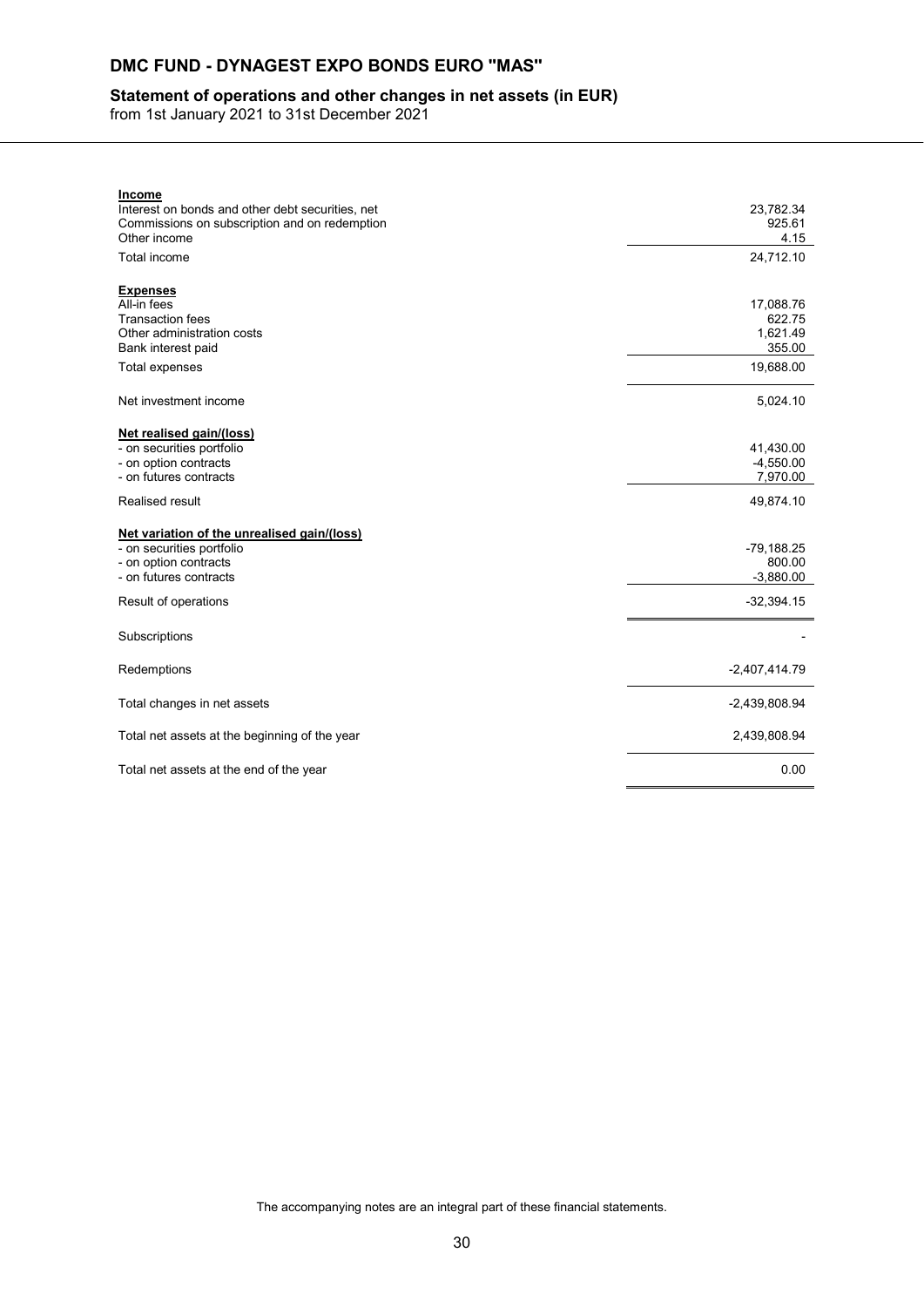# **DMC FUND - DYNAGEST EXPO BONDS EURO ''MAS''**

# **Statistical information (in EUR)**

as at 31st December 2021

| <b>Total net assets</b>           | Currency                                    | 31.03.2020           | 31.12.2020           | 31.12.2021           |              |                          |
|-----------------------------------|---------------------------------------------|----------------------|----------------------|----------------------|--------------|--------------------------|
|                                   | <b>EUR</b>                                  | 2,665,315.73         | 2,439,808.94         | -                    |              |                          |
| Net asset value<br>per unit class | Currency                                    | 31.03.2020           | 31.12.2020           | 31.12.2021           |              |                          |
| R                                 | <b>EUR</b><br><b>EUR</b>                    | 1,629.12<br>1,545.28 | 1,674.92<br>1,583.95 | 1,625.18<br>1,572.76 | $\star$<br>* | 18/05/2021<br>17/08/2021 |
|                                   | * Net asset value used for final redemption |                      |                      |                      |              |                          |

| <b>Number of units</b> | outstanding at the<br>beginning of the<br>year | issued | redeemed      | outstanding at the<br>end of the year |
|------------------------|------------------------------------------------|--------|---------------|---------------------------------------|
|                        | 162.5492                                       | -      | -162.5492     | $\overline{\phantom{0}}$              |
|                        | .368.4402                                      | -      | $-1.368.4402$ |                                       |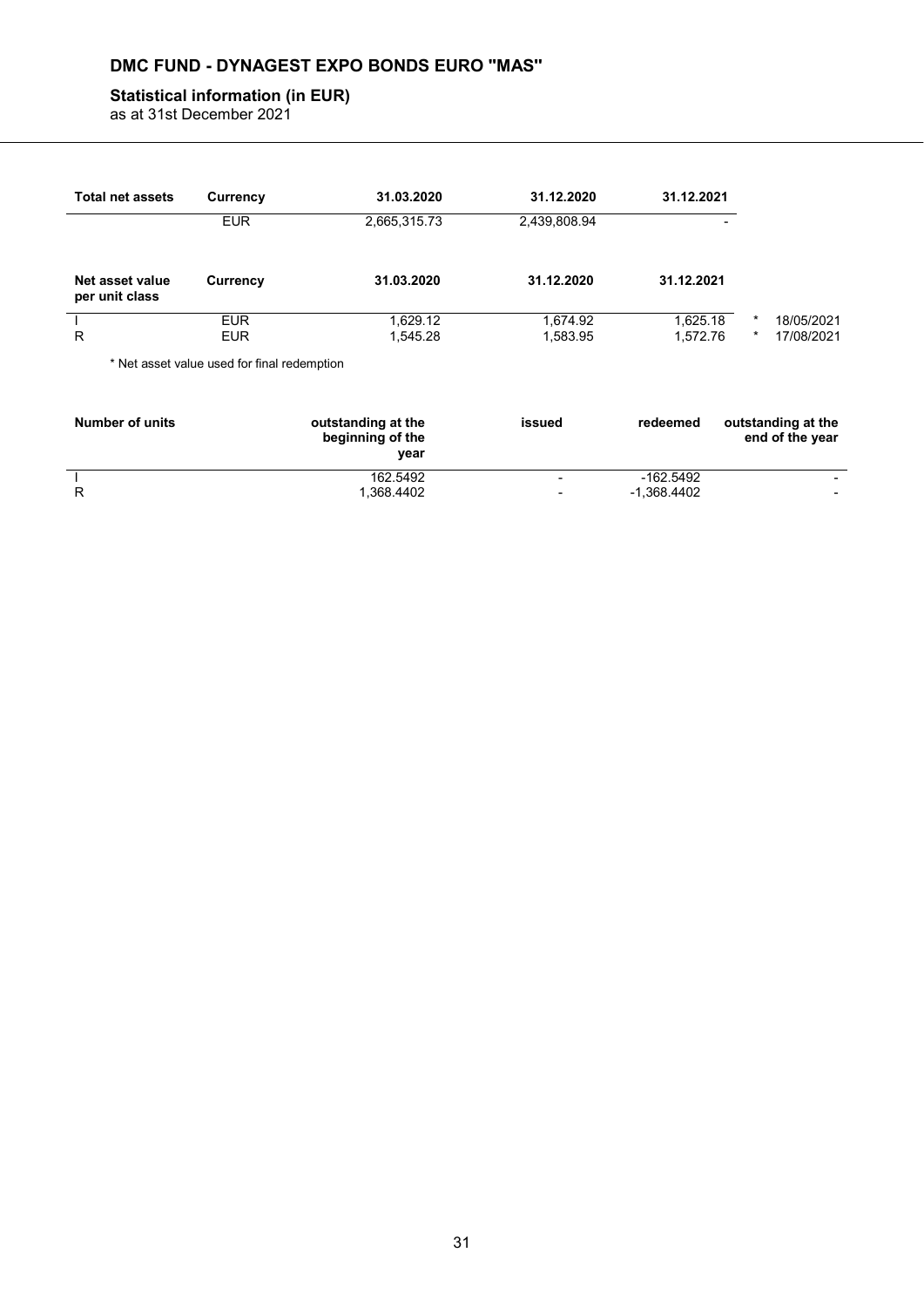# **Statement of net assets (in EUR)**

as at 31st December 2021

| <b>Assets</b><br>Cash at banks<br>Bank interest receivable<br>Other receivables | 134.20<br>62.92<br>2.88 |
|---------------------------------------------------------------------------------|-------------------------|
| <b>Total assets</b>                                                             | 200.00                  |
| Liabilities<br>Expenses payable                                                 | 200.00                  |
| <b>Total liabilities</b>                                                        | 200.00                  |
| Net assets at the end of the year                                               | 0.00                    |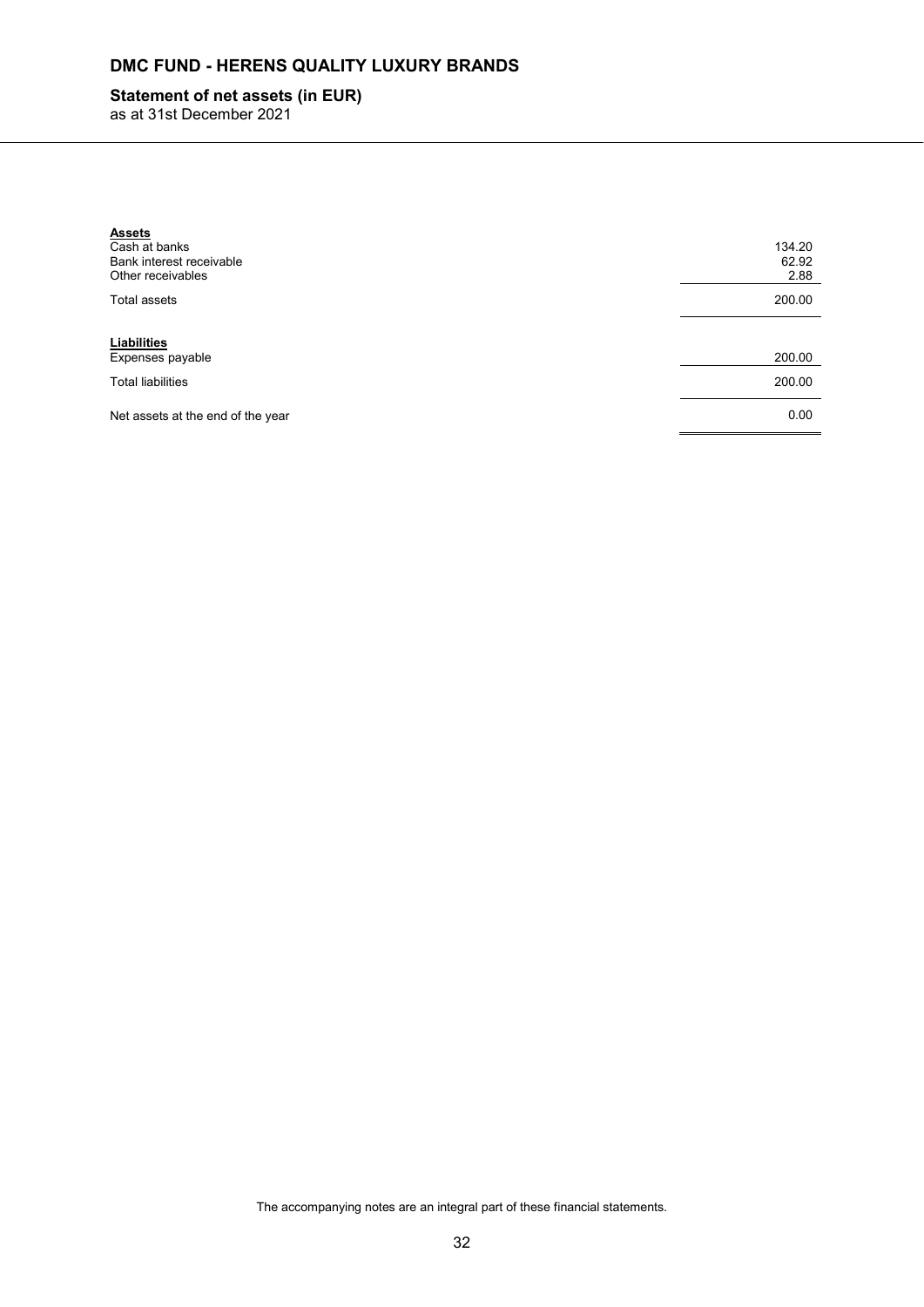## **Statement of operations and other changes in net assets (in EUR)**

from 1st January 2021 to 31st December 2021

| <b>Income</b>                                                        |                        |
|----------------------------------------------------------------------|------------------------|
| Dividends, net                                                       | 1,289.56               |
| Total income                                                         | 1,289.56               |
|                                                                      |                        |
| <b>Expenses</b><br>All-in fees                                       | 2,928.18               |
| Banking charges and other fees                                       | 45.00                  |
| <b>Transaction fees</b>                                              | 1,006.52               |
| Other administration costs                                           | 802.42                 |
| Bank interest paid                                                   | 247.61                 |
| Total expenses                                                       | 5,029.73               |
|                                                                      |                        |
| Net investment loss                                                  | $-3,740.17$            |
|                                                                      |                        |
| Net realised gain/(loss)<br>- on securities portfolio                | 123,214.17             |
| - on forward foreign exchange contracts                              | $-123.79$              |
| - on foreign exchange                                                | 741.10                 |
| Realised result                                                      | 120,091.31             |
|                                                                      |                        |
| Net variation of the unrealised gain/(loss)                          |                        |
| - on securities portfolio<br>- on forward foreign exchange contracts | $-74,234.41$<br>913.73 |
|                                                                      |                        |
| Result of operations                                                 | 46,770.63              |
| Subscriptions                                                        |                        |
|                                                                      |                        |
| Redemptions                                                          | $-274,408.42$          |
| Total changes in net assets                                          | -227,637.79            |
|                                                                      |                        |
| Total net assets at the beginning of the year                        | 227,637.79             |
| Total net assets at the end of the year                              | 0.00                   |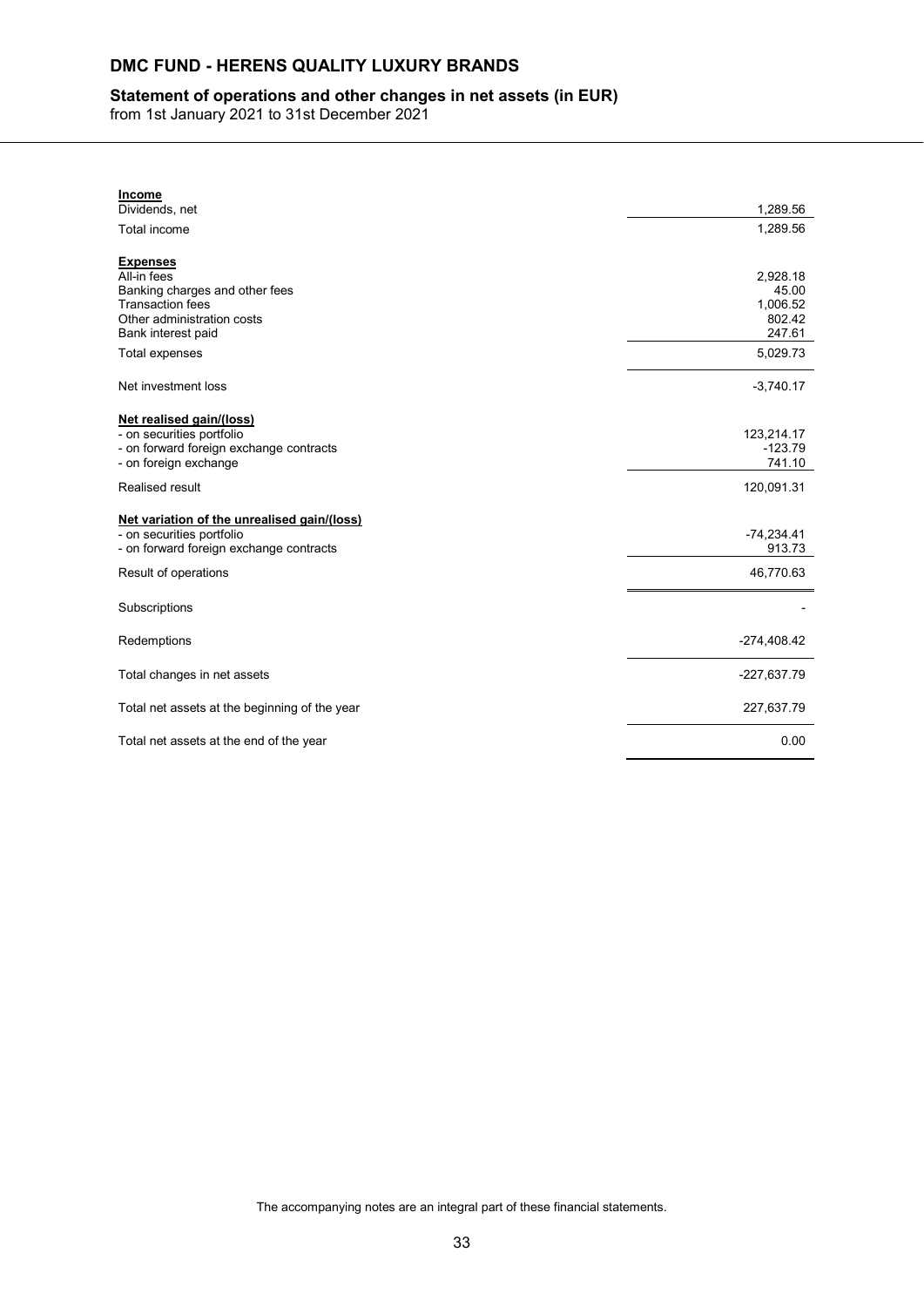## **Statistical information (in EUR)**

as at 31st December 2021

| <b>Total net assets</b>           | Currency                                    | 31.03.2020                                     | 31.12.2020               | 31.12.2021 |                                       |
|-----------------------------------|---------------------------------------------|------------------------------------------------|--------------------------|------------|---------------------------------------|
|                                   | <b>EUR</b>                                  | 746,593.41                                     | 227,637.79               |            | ٠                                     |
| Net asset value<br>per unit class | <b>Currency</b>                             | 31.03.2020                                     | 31.12.2020               | 31.12.2021 |                                       |
| $R$ (CHF)                         | <b>CHF</b>                                  | 1.548.08                                       | 1,938.61                 | 2.317.37   | $\star$<br>19/08/2021                 |
|                                   | * Net asset value used for final redemption |                                                |                          |            |                                       |
| <b>Number of units</b>            |                                             | outstanding at the<br>beginning of the<br>year | issued                   | redeemed   | outstanding at the<br>end of the year |
| $R$ (CHF)                         |                                             | 127.0001                                       | $\overline{\phantom{0}}$ | -127.0001  |                                       |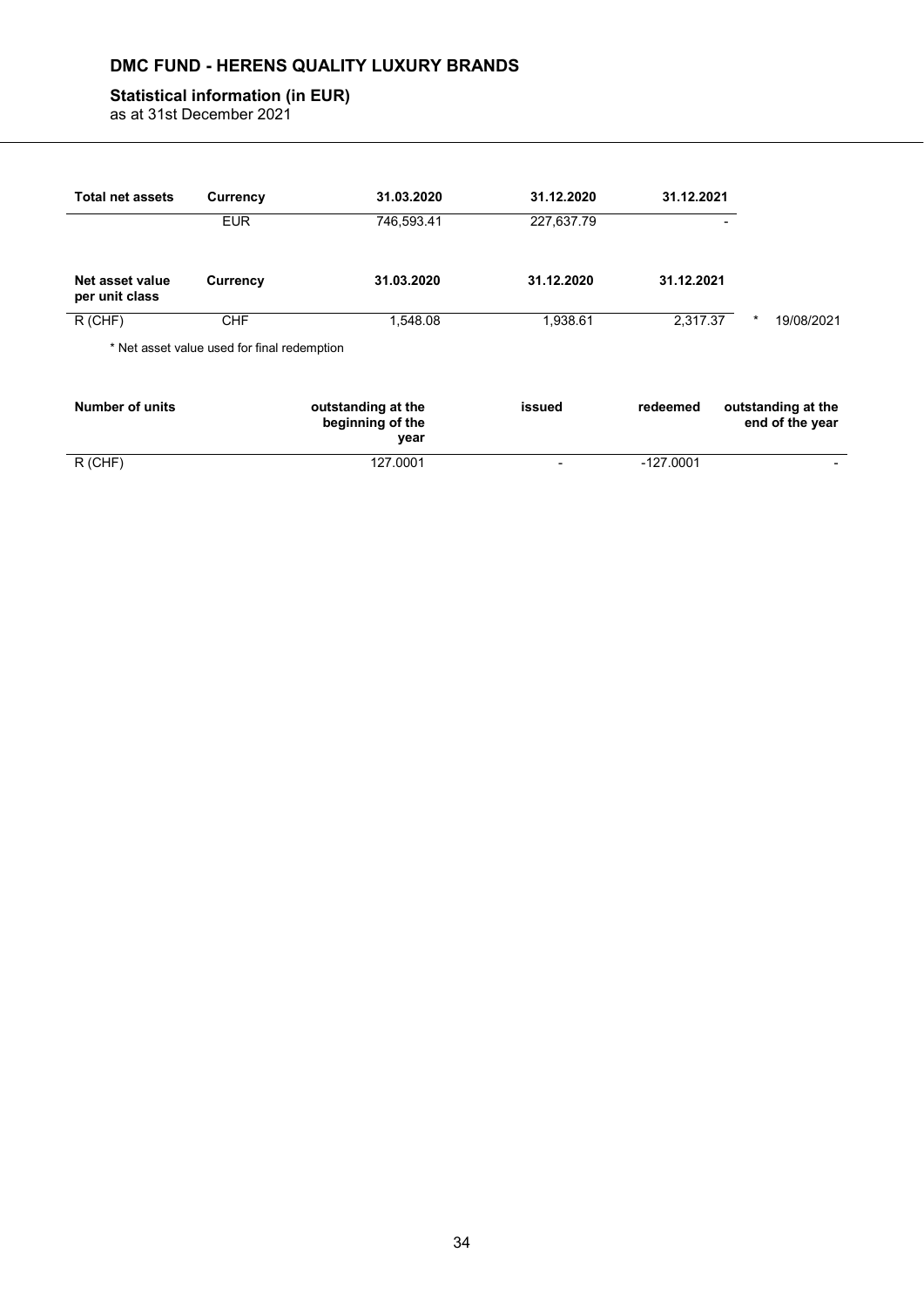# **DMC FUND - DYNAGEST EXPO BONDS USD ''MAS''**

# **Statement of net assets (in USD)**

as at 31st December 2021

| <b>Assets</b><br>Cash at banks                            | 0.69         |
|-----------------------------------------------------------|--------------|
| Total assets                                              | 0.69         |
| Liabilities<br>Bank interest payable<br>Other liabilities | 0.11<br>0.58 |
| <b>Total liabilities</b>                                  | 0.69         |
| Net assets at the end of the year                         | 0.00         |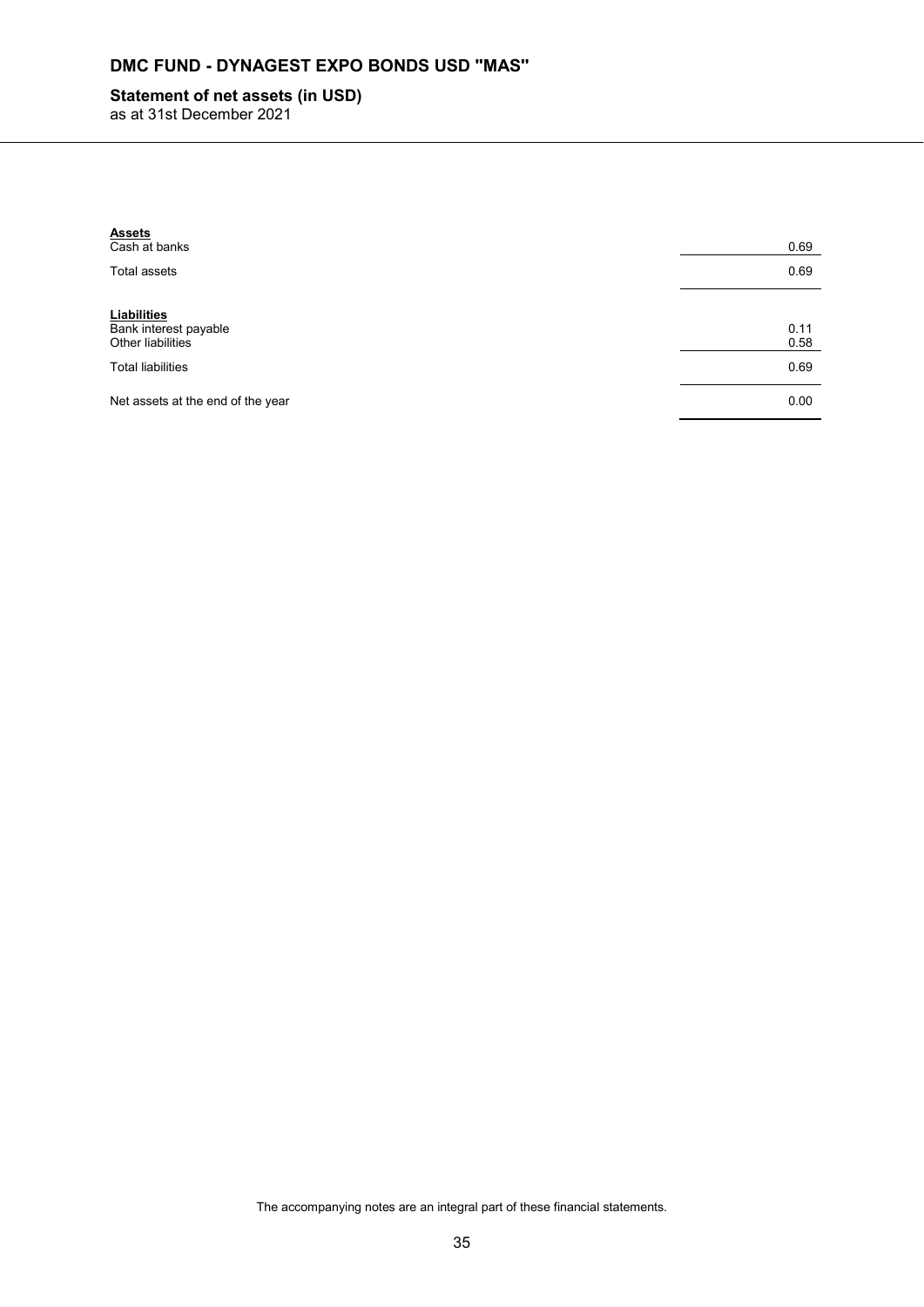# **DMC FUND - DYNAGEST EXPO BONDS USD ''MAS''**

## **Statement of operations and other changes in net assets (in USD)**

from 1st January 2021 to 31st December 2021

| Interest on bonds and other debt securities, net<br><b>Bank interest</b><br>Commissions on subscription and on redemption | 75,259.48<br>140.83 |
|---------------------------------------------------------------------------------------------------------------------------|---------------------|
|                                                                                                                           |                     |
|                                                                                                                           |                     |
|                                                                                                                           | 286.27              |
| Total income                                                                                                              | 75,686.58           |
|                                                                                                                           |                     |
| <b>Expenses</b>                                                                                                           |                     |
| All-in fees                                                                                                               | 43,774.35           |
| <b>Transaction fees</b>                                                                                                   | 1,743.03            |
| Other administration costs                                                                                                | 794.53              |
| Bank interest paid                                                                                                        | 98.34               |
| <b>Total expenses</b>                                                                                                     | 46,410.25           |
|                                                                                                                           |                     |
| Net investment income                                                                                                     | 29,276.33           |
|                                                                                                                           |                     |
| Net realised gain/(loss)<br>- on securities portfolio                                                                     | 92,944.30           |
| - on option contracts                                                                                                     | $-10,636.90$        |
| - on futures contracts                                                                                                    | $-160,210.98$       |
|                                                                                                                           |                     |
| Realised result                                                                                                           | $-48,627.25$        |
| Net variation of the unrealised gain/(loss)                                                                               |                     |
| - on securities portfolio                                                                                                 | $-155,017.50$       |
| - on option contracts                                                                                                     | 7,902.40            |
| - on futures contracts                                                                                                    | 10,249.94           |
| Result of operations                                                                                                      | $-185,492.41$       |
|                                                                                                                           |                     |
| Subscriptions                                                                                                             |                     |
|                                                                                                                           |                     |
| Redemptions                                                                                                               | $-3,934,223.31$     |
|                                                                                                                           |                     |
| Total changes in net assets                                                                                               | $-4, 119, 715.72$   |
|                                                                                                                           |                     |
| Total net assets at the beginning of the year                                                                             | 4,119,715.72        |
|                                                                                                                           |                     |
| Total net assets at the end of the year                                                                                   | 0.00                |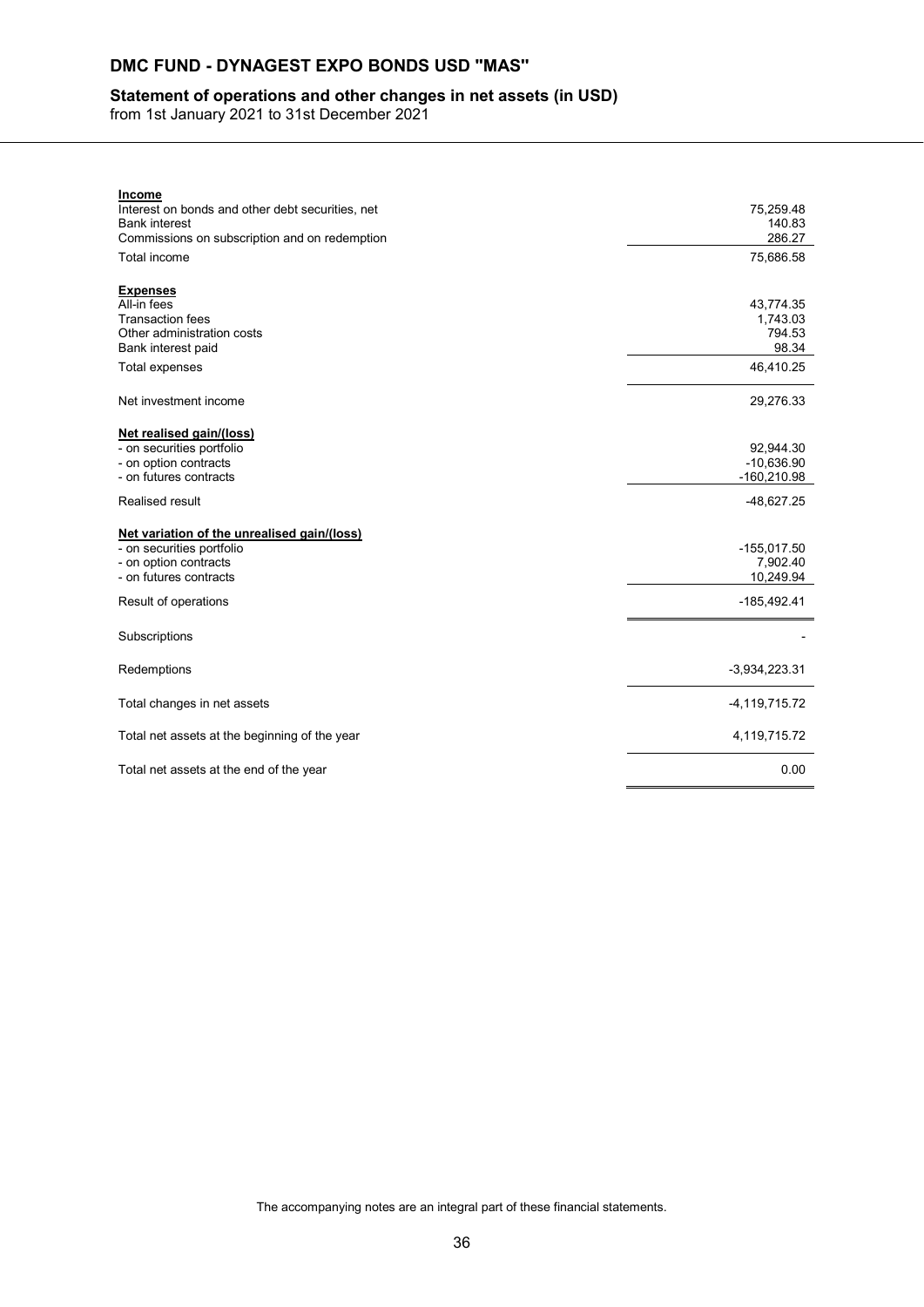# **DMC FUND - DYNAGEST EXPO BONDS USD ''MAS''**

## **Statistical information (in USD)**

as at 31st December 2021

| <b>Total net assets</b>           | Currency                                    | 31.03.2020   | 31.12.2020   | 31.12.2021 |          |            |
|-----------------------------------|---------------------------------------------|--------------|--------------|------------|----------|------------|
|                                   | <b>USD</b>                                  | 4,500,046.99 | 4,119,715.72 | -          |          |            |
| Net asset value<br>per unit class | <b>Currency</b>                             | 31.03.2020   | 31.12.2020   | 31.12.2021 |          |            |
|                                   | <b>USD</b>                                  | 1,828.25     | 1,840.52     | 1,762.42   | $^\star$ | 09/11/2021 |
| R                                 | <b>USD</b>                                  | 1,749.21     | 1,755.66     | 1,675.39   | $^\star$ | 09/11/2021 |
|                                   | * Net asset value used for final redemption |              |              |            |          |            |

| <b>Number of units</b> | outstanding at the<br>beginning of the<br>vear | issued                   | redeemed    | outstanding at the<br>end of the year |
|------------------------|------------------------------------------------|--------------------------|-------------|---------------------------------------|
|                        | 45.0000                                        | $\sim$                   | $-45.0000$  | $\overline{\phantom{0}}$              |
|                        | 2,299.3564                                     | $\overline{\phantom{0}}$ | -2.299.3564 | -                                     |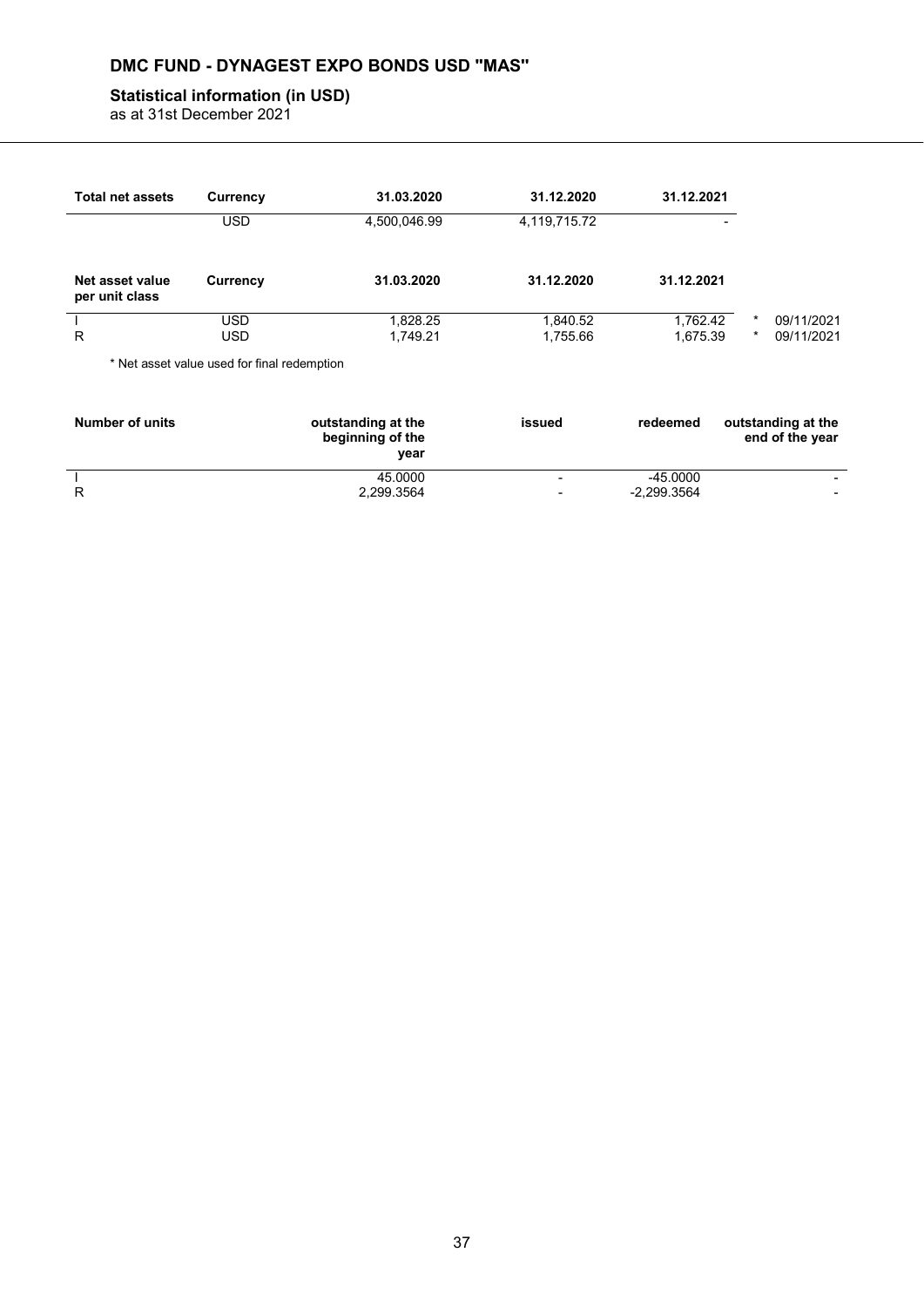# **Notes to the financial statements**

as at 31st December 2021

#### **Note 1 - General Information**

DMC FUND (the "Fund") was initially set up on 3rd April 1998 (under the name DYNAMIC FLOORING FUND) as an open-ended mutual fund governed by Luxembourg Law and investing in marketable transferable securities. DMC FUND as a Luxembourg mutual Fund ("Fonds commun de placement") is governed by part I of the Luxembourg Law on Undertakings for collective Investment of 17th December 2010, as amended. The Fund is set up in accordance with the Management Regulations signed initially in Luxembourg on 3rd April 1998. These Management Regulations were deposited with the Chief Registrar of the District Court of and in Luxembourg on 28th April 1998 and published in the "*Mémorial*, *Recueil des Sociétés et Associations*" nr - 375, as of 23rd May 1998. The Management Regulations were updated on 14th April 2014 and published in the "*Mémorial*, *Recueil des Sociétés et Associations*".

The Net Asset Value ("the NAV") per unit of the Sub-Fund DMC FUND - WORLD HY CORPORATE BONDS is computed each Wednesday, which is a Business Day in Luxembourg; this day is called the Valuation Day. If such Wednesday is not a Business Day in Luxembourg, the NAV calculation will take place on the next following Business Day.

The Board of Directors of the Management Company decided on 12th August 2021 to liquidate the Sub-Fund DMC FUND - DYNAGEST EXPO BONDS EURO "MAS" with effect on 17th August 2021 and the Sub-Fund DMC FUND - HERENS QUALITY LUXURY BRANDS with effect on 19th August 2021.

The Board of Directors of the Management Company decided on 27th October 2021 to liquidate the Sub-Fund DMC FUND - DYNAGEST EXPO BONDS USD "MAS" with effect on 9th November 2021.

The costs of liquidation were borne by the Management Company of the Fund.

Financial reports of the Fund are published annually and semi-annually. Both reports will be sent free of charge to unitholders making a request in writing and are available to unitholders at the offices of the Management Company, the Administration Agent and at the Representative and Paying Agent in Switzerland.

The KIID (Key Investor Information Document) is available free of charge at the registered offices of the Depositary and of the Management Company.

#### **Note 2 - Significant accounting policies**

a) Presentation of the financial statements

The financial statements of the Fund are established in accordance with the Luxembourg legal and regulatory requirements concerning Undertakings for Collective Investment and with generally accepted accounting principles in Luxembourg.

For the Sub-Fund DMC FUND - WORLD HY CORPORATE BONDS an indicative Net Asset Value has been determined as at 31st December 2021 for the preparation of these financial statements.

The financial statements of the Fund have been prepared on a going concern basis, except for the three liquidated Sub-Funds.

- b) Valuation of assets
	- 1. Calculation is done on the basis of the closing stock exchange prices on the business day preceding the Valuation Day i.e. securities quoted on an official Stock Exchange or any other market, are valued on the basis of the closing price as of the business day preceding the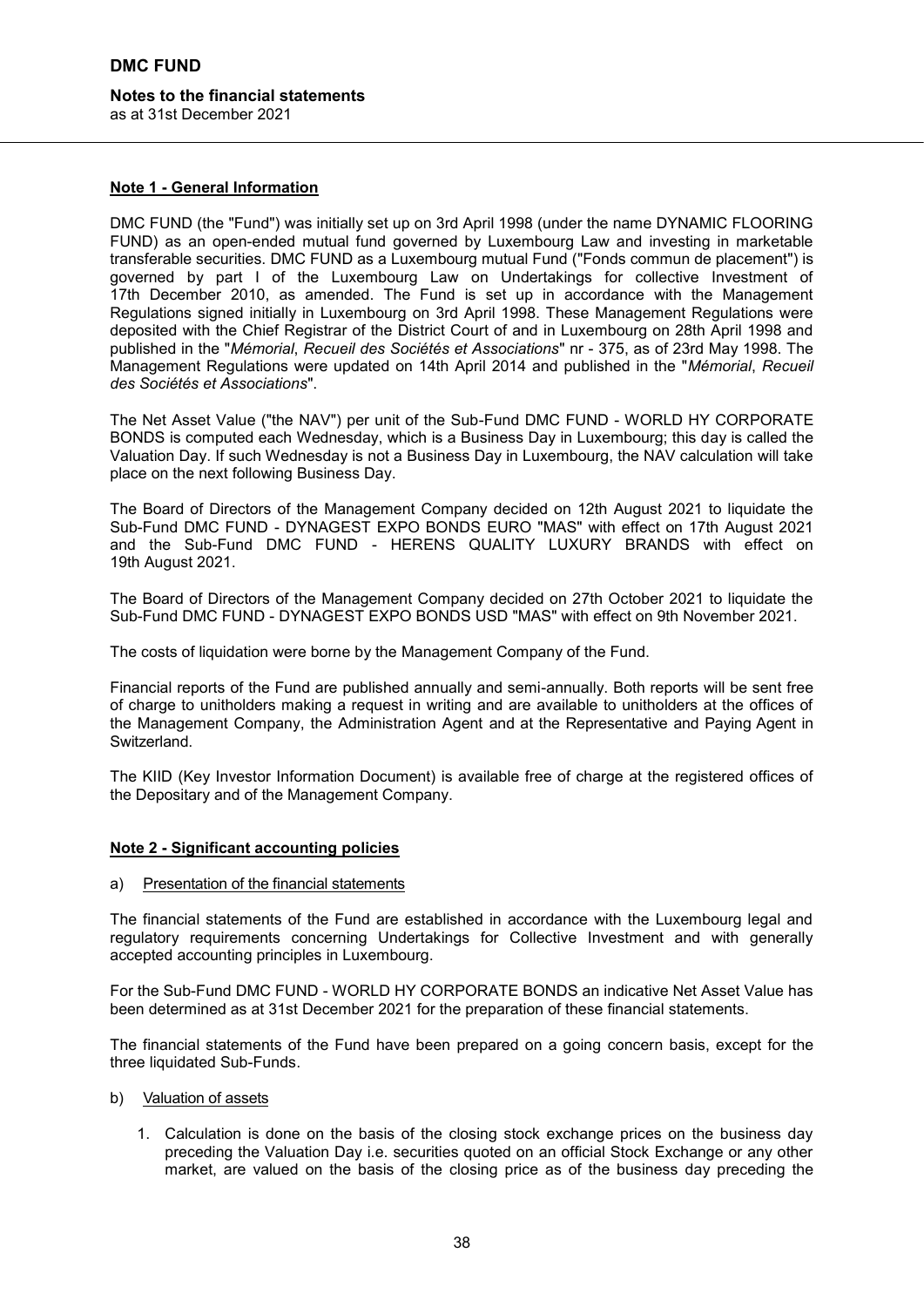valuation day, and, if there are several markets, the closing price of the Stock Exchange which is the principal market for the security in question, unless these prices are not representative.

- 2. For unlisted securities, and for quoted securities for which the closing price on the Business day preceding the Valuation Day is not representative, valuation is based on the reasonable foreseeable sales price estimated prudently and in good faith by the Management Company.
- 3. Liquid assets are assessed at their nominal value plus accrued interest.
- 4. Assets denominated in other currencies than the base currency of the Sub-Fund is translated into that base currency at the mid rates of these currencies on the Business day preceding the Valuation Day (snapshot Reuters at 5:00 PM Luxembourg time).
- 5. The Management Company is authorised to adopt other realistic valuation principles for assets of the Fund where circumstances make the determination of values according to the criteria specified above non-realistic, impossible or inadequate. Especially in case of major changes in market conditions, the valuation basis of the different investments may be adjusted to the new market yields.
- 6. The value of units representing any open-ended undertakings for collective investment is determined using the last official Net Asset Value per unit or the last Net Asset Value estimate if this value is more recent than official Net Asset Value, provided that the Company is guaranteed that the valuation method used for this estimate is consistent with that used for the calculation of the official Net Asset Value.
- c) Acquisition cost of securities in the portfolio

The acquisition cost of the securities held by each Sub-Fund that are denominated in currencies other than the reference currency of the Sub-Fund is converted into this currency at the exchange rate prevailing on the date of purchase.

d) Net realised gain/(loss) on securities portfolio

The realised gains and losses on securities portfolio are calculated based on the average acquisition cost. The realised gains and losses on sales of securities portfolio are recorded net in the statement of operations and other changes in net assets.

e) Investment portfolio income

Dividend income is recorded at the ex-date, net of any withholding tax.

Interest income accrued is recorded, net of any withholding tax.

f) Return on Sukuk

Sukuk are certificates of investments or securities representing the rights and obligations of its holders on an underlying asset. Their remuneration (which is capped) is based on performance of the assets. The remuneration of sukuk is variable depending on the profits earned on the assets or on the income of the issuer.

#### g) Valuation of forward foreign exchange contracts

Forward foreign exchange contracts are valued at forward rates for the remaining period from valuation date to the maturity of the contracts. Net unrealised gains or losses are recorded in the statement of net assets. Net variation of unrealised gains or losses and net realised gains or losses are recorded in the statement of operations and other changes in net assets.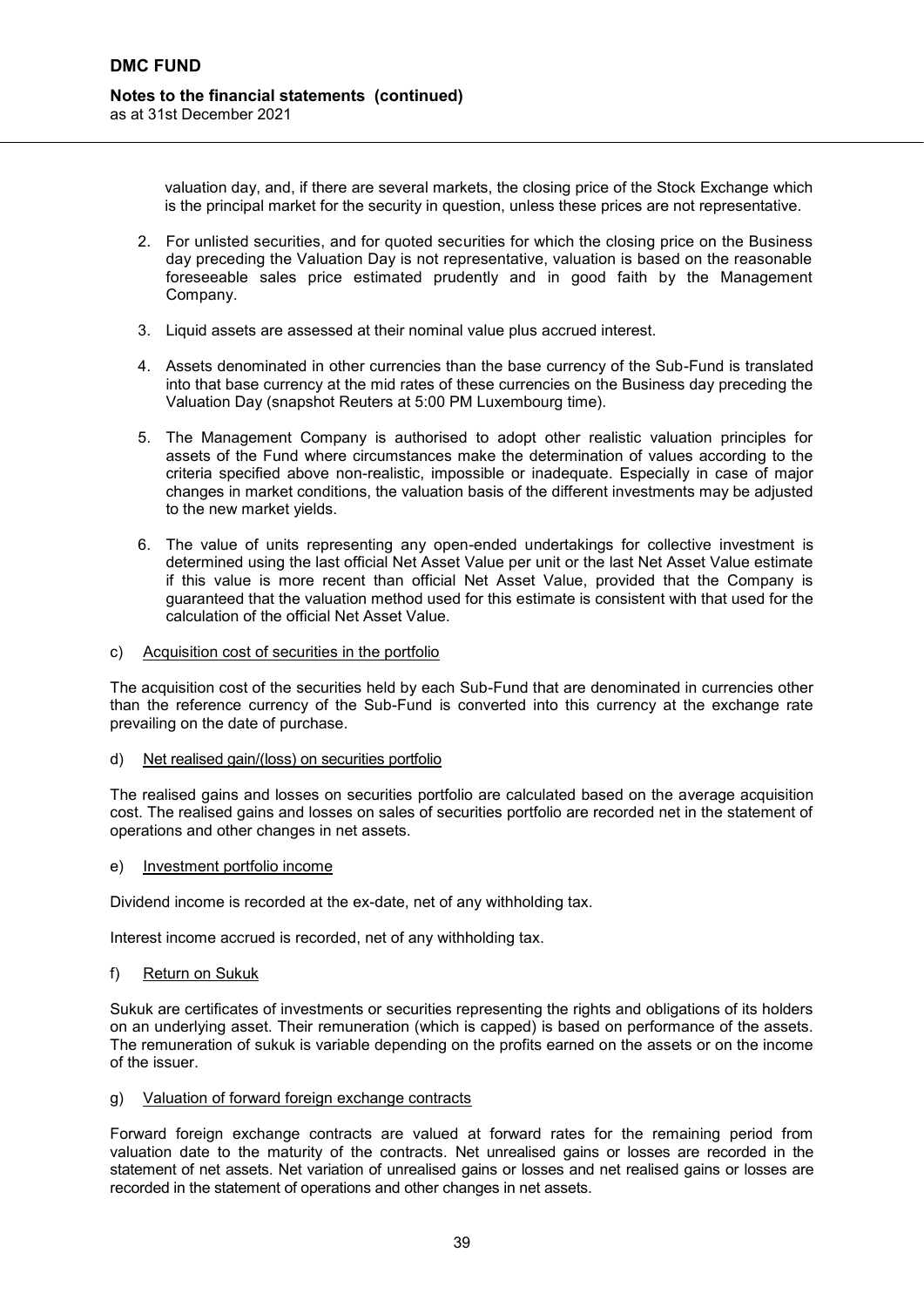#### h) Valuation of futures contracts

Open futures contracts are valued at the last settlement or close price on the stock exchanges or regulated markets. Unrealised gains or losses of open contracts are recorded in the statement of net assets. Net variation of the unrealised gains or losses and net realised gains or losses are recorded in the statement of operations and other changes in net assets.

#### i) Valuation of options contracts

Premiums payable on the purchase of options are disclosed under the item "Premium payable for long option contractsʺ in the statement of net assets. Premiums for purchased option contracts are presented as cost in the statement of investments and other net assets. Premiums receivable on issued options are disclosed under the item "Premium receivable for short option contracts" in the statement of net assets. Premiums for written options are presented as cost received in the statement of investments and other net assets. Option contracts outstanding at the date of the financial statements are valued at the last settlement or closing price on the stock exchanges or regulated markets. Net variation of the unrealised gains or losses and net realised gains or losses are disclosed in the statement of operations and other changes in net assets.

#### j) Conversion of foreign currencies

Cash at banks, other net assets, liabilities and the market value of the securities in portfolio expressed in currencies other than the reference currency of the Sub-Fund are converted into this currency at the exchange rate prevailing on the date of the financial statements. Income and expenses expressed in currencies other than the reference currency of the Sub-Fund are converted into this currency at the exchange rate prevailing on the date of the transaction. Net realised gains or losses on foreign exchange are disclosed in the statement of operations and other changes in net assets.

At the date of the financial statements, the exchange rates applied are the following:

| <b>EUR</b> | 1.0361598<br>0.8396028<br>130.9542618<br>1.1372000 | <b>CHF</b><br><b>GBP</b><br><b>JPY</b><br><b>USD</b> | <b>Swiss Franc</b><br><b>Pound Sterling</b><br>Japanese Yen<br><b>US Dollar</b> |
|------------|----------------------------------------------------|------------------------------------------------------|---------------------------------------------------------------------------------|
| USD        | 0.9111500<br>0.8793528<br>0.7383071                | <b>CHF</b><br><b>EUR</b><br><b>GBP</b>               | Swiss Franc<br>Euro<br><b>Pound Sterling</b>                                    |

#### k) Combined financial statements

The combined financial statements of the Fund are expressed in EUR and are equal to the sum of the corresponding items in the financial statements of each Sub-Fund converted into this currency at the exchange rate prevailing at the date of the financial statements.

At the date of the financial statements, the exchange rate used for the combined financial statements is the following:

| EUR | 1.1372000 | USD | US Dollar |
|-----|-----------|-----|-----------|
|-----|-----------|-----|-----------|

#### l) Transaction fees

Transaction costs disclosed under the item "Transaction fees" in the expenses of the statement of operations and other changes in net assets are mainly composed of broker fees incurred by the Fund and of fees relating to transactions paid to the Depositary as well as of transaction fees on financial instruments and derivatives.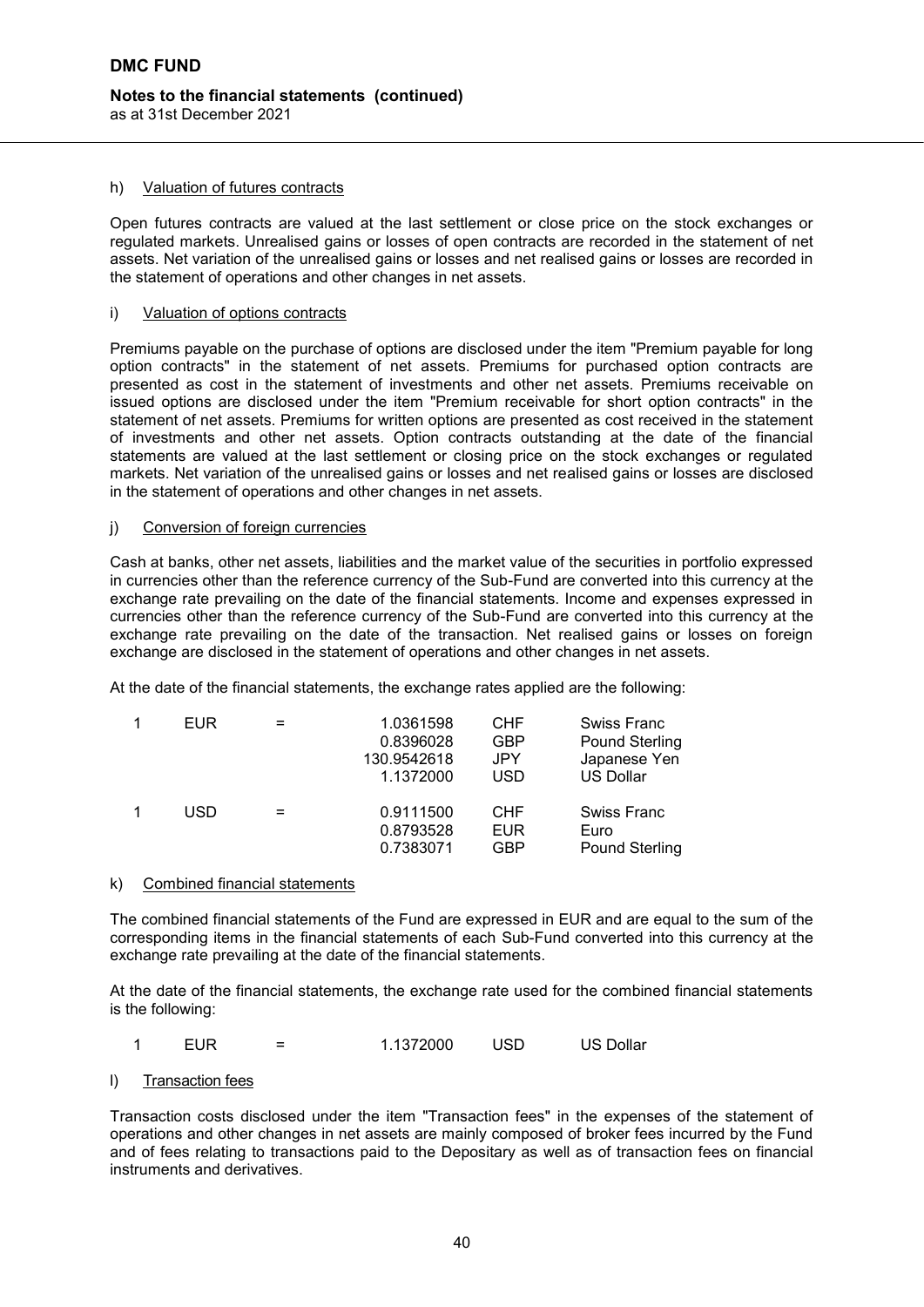#### **Notes to the financial statements (continued)** as at 31st December 2021

#### m) Revaluation difference

The item "Revaluation difference" in the combined statement of operations and other changes in net assets represents the valuation difference of the net assets at the beginning of the financial year of the Sub-Funds converted into the reference currency of the Fund with the exchange rates applicable at the beginning of the financial year and the exchange rates applicable at the end of the financial year.

#### **Note 3 - Management Company fees**

#### 1) All-in fee

The Management Company receives from the Fund an annual all-in fee, except for brokerage fees and bank charges normally payable on transactions relating to the portfolio of the relevant Sub-Fund, calculated on the average net assets of the relevant month, payable monthly. The current effective rates are the following:

| Sub-Fund                                            | I (CHF) unit | l (EUR) unit | unit  | R (CHF) unit | R (EUR) unit | R unit |
|-----------------------------------------------------|--------------|--------------|-------|--------------|--------------|--------|
| DMC FUND -<br>WORLD HY<br>CORPORATE<br><b>BONDS</b> | 0.50%        | 0.50%        | 0.45% | 0.80%        | 0.80%        | 0.75%  |

| <b>Sub-Funds</b>                                                              | ∣ unit | <b>R</b> unit | R (CHF) unit |
|-------------------------------------------------------------------------------|--------|---------------|--------------|
| DMC FUND - DYNAGEST EXPO BONDS EURO "MAS"<br>(liquidated on 17th August 2021) | 0.95%  | 1.35%         |              |
| DMC FUND - HERENS QUALITY LUXURY BRANDS<br>(liquidated on 19th August 2021)   |        |               | 1.90%        |
| DMC FUND - DYNAGEST EXPO BONDS USD "MAS"<br>(liquidated on 9th November 2021) | 0.95%  | 1.35%         |              |

#### 2) Fees borne by the Management Company

The Management Company bears the following costs for all Sub-Funds:

- all taxes owed on the Fund's asset and income,
- sub-contractor fees,
- Investment Managers' fees,
- operating expenses (fees of the Depositary, transfer and registrar agent, administrative agent and listing agent),
- auditors fee,
- printing and distribution of the annual and semi-annual report,
- fees related to indexes or benchmark,
- costs for the preparation, translation, printing for the publication,
- costs for the information of unitholders,
- legal fees and/or other legal expenses related to unitholder protection,
- costs for the official representative in Switzerland,
- the annual "*taxe d'abonnement*" calculated on the NAV of each Sub-Fund and payable quarterly on each unit class (0.05% for the unit R and 0.01% for the unit I),
- cost relating to subscription taxes, records, deposit and other requirements concerning the Fund by all foreign authorities or stock exchanges,
- advertising costs or other expenses directly connected with the offering of distribution of units, including the costs of printing and copying of the documents mentioned above or reports used by distributors of units in their commercial activity.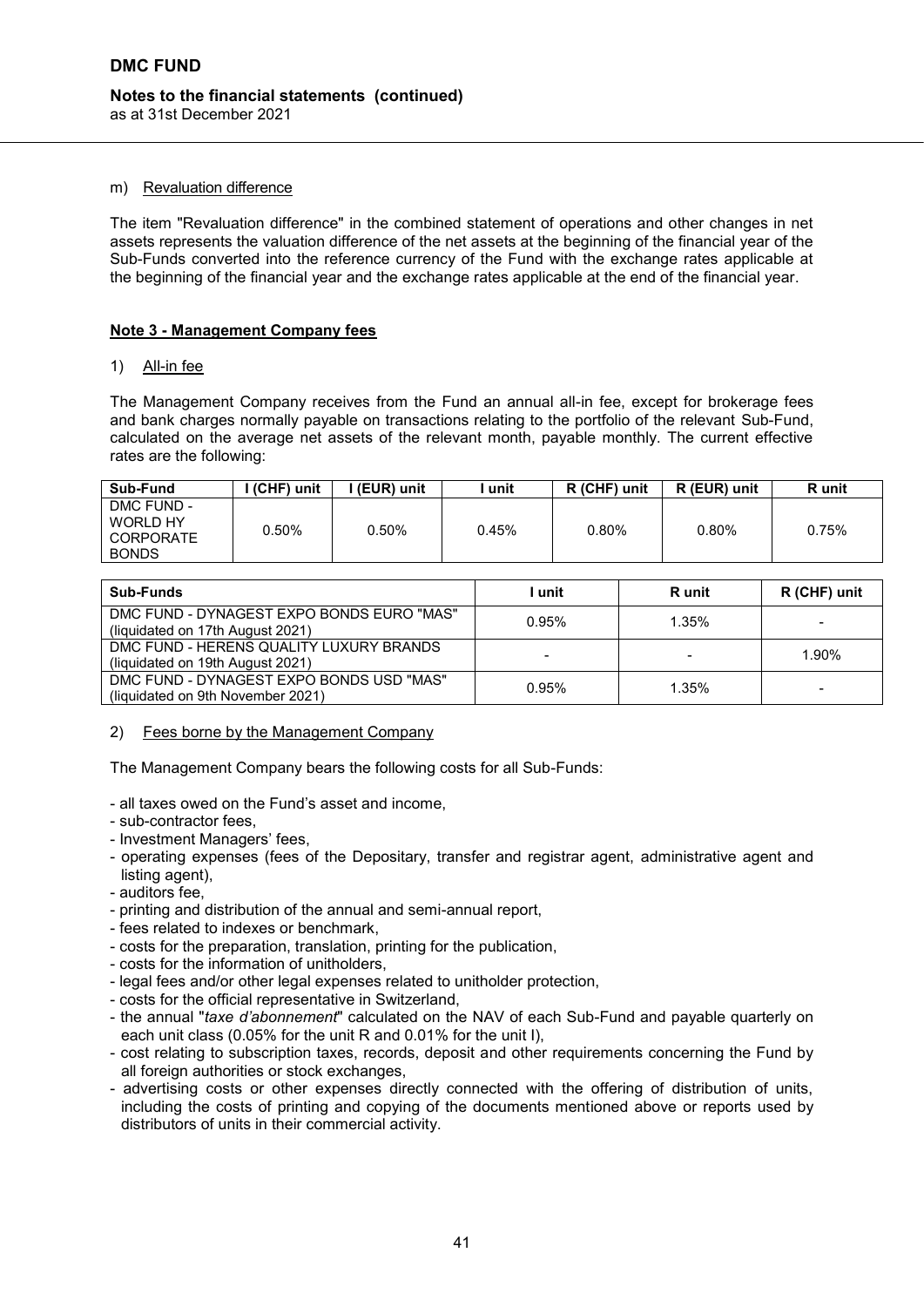#### **Note 4 - Commission on units issued and redeemed**

The issue price of units of a Sub-Fund is equal to the NAV per unit, increased by a front-end sales charge of up to 5.10% of the NAV, which may be waived in whole or in part, and which, if applicable, has to be paid to the Management Company, except for the portion of 0.10% which is payable to the relevant Sub-Fund to contribute to the transaction costs of investing the net subscription proceeds.

The Management Company can pay reimbursements of the front-end sales charge to institutional investors and to distributors and grant trailer fees to a wider circle of sales agents/partners.

The price to be paid in respect of each unit tendered for redemption (the "Redemption Price") is the NAV per unit, less an exit fee of 0.10% thereof payable to the relevant Sub-Fund to offset estimated realisation costs arising from the redemption.

#### **Note 5 - Total expense ratio ("TER") (unaudited)**

The TER disclosed under "Statistical information" of this report is calculated in accordance with the "Guidelines on the calculation and disclosure of the TER of collective investment schemes" issued by the Swiss Funds & Asset Management Association "SFAMA" on 16th May 2008 as modified on 20th April 2015. The Asset Management Platform "AMP" Switzerland and the Swiss Funds and Asset Management Association "SFAMA" merged in autumn 2020 to form the Asset Management Association Switzerland.

The TER is calculated for the last 12 months preceding the date of this report.

Transaction fees are not considered in the calculation of the TER.

#### **Note 6 - Changes in the investment portfolio**

The statement of changes in investment portfolio for the period referring to the report is available free of charge upon request at the registered office of the Management Company and at the Representative and Paying Agent in Switzerland.

#### **Note 7 - Dilution levy**

As stipulated in the prospectus of the Fund, all subscriptions / redemptions / conversions of units of DMC FUND - WORLD HY CORPORATE BONDS are submitted to a dilution levy applied on the subscribed amount in order to offset spreads on bonds prices. The dilution levy is paid into the Sub-Fund and becomes part of the Sub-Fund's assets. The dilution levy does not exceed 1.50% of the subscribed amount.

However under exceptional circumstances such as periods of crisis which render necessary a higher percentage, and always when it is in the best interest of the unitholders of the Sub-Fund, the Board of Directors of the Management Company is entitled to fix the dilution levy at a percentage higher than 1.50% of the subscribed amount.

The dilution levy was not applied on 31st December 2021.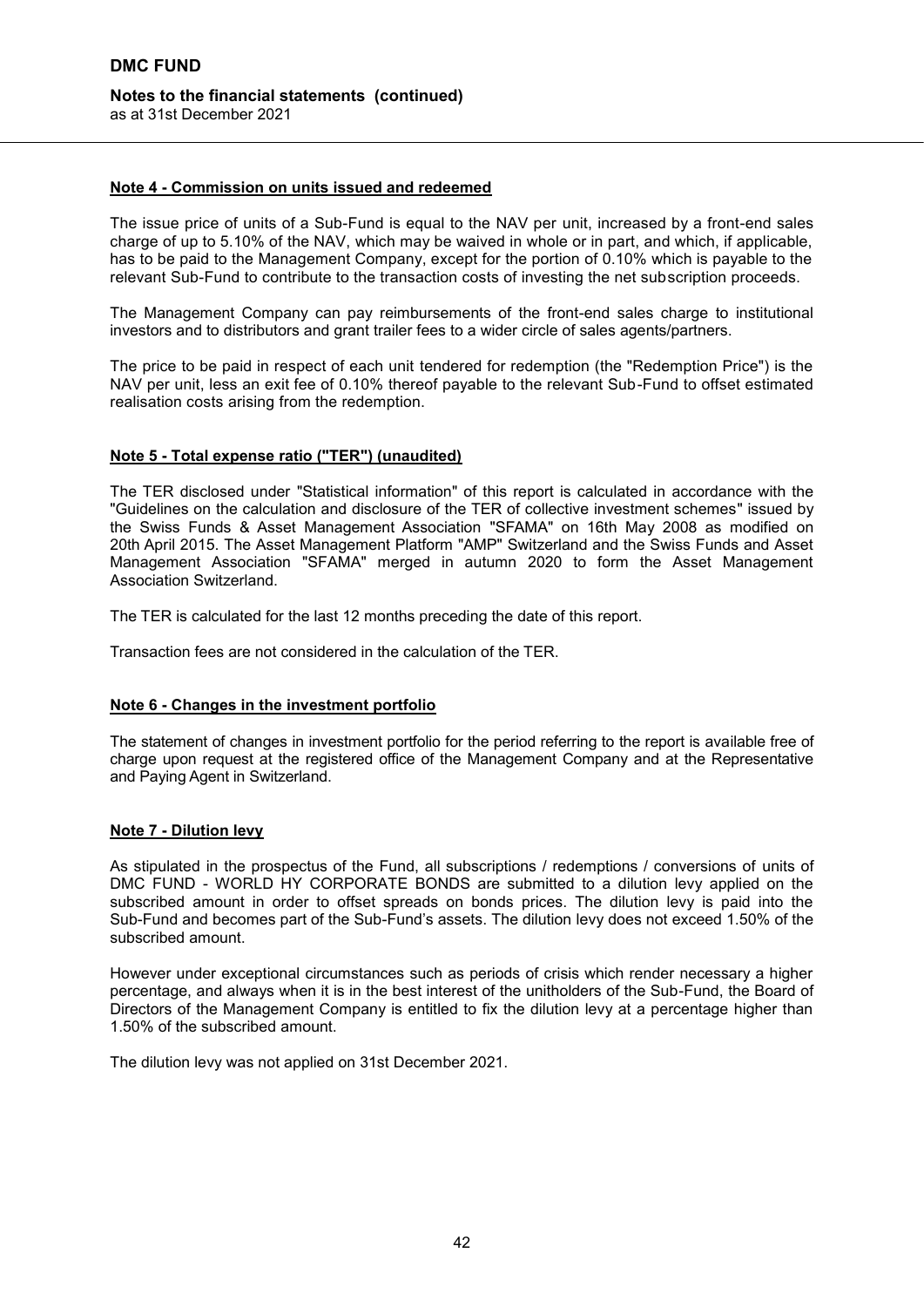## as at 31st December 2021

## **Note 8 - Forward foreign exchange contracts**

As at 31st December 2021, the following Sub-Fund was committed in the following forward foreign exchange contracts with BANQUE ET CAISSE D'EPARGNE DE L'ETAT, LUXEMBOURG:

|            | DMC FUND - WORLD HY CORPORATE BONDS                                        |            |               |            |                                       |
|------------|----------------------------------------------------------------------------|------------|---------------|------------|---------------------------------------|
| Currency   | Purchases                                                                  | Currency   | Sales         | Maturity   | Unrealised result<br>(in <b>USD</b> ) |
|            | Forward foreign exchange contracts linked to units "R (CHF)" and "I (CHF)" |            |               |            |                                       |
| <b>CHF</b> | 1.386.000.00                                                               | <b>EUR</b> | 1.316.009.98  | 17.02.2022 | 24,961.54                             |
| <b>CHF</b> | 167.921.21                                                                 | <b>GBP</b> | 135.000.00    | 17.02.2022 | 1.679.78                              |
| <b>CHF</b> | 5.497.000.00                                                               | <b>USD</b> | 5,938,958.27  | 17.02.2022 | 100,760.97                            |
|            |                                                                            |            |               |            | 127,402.29                            |
|            | Forward foreign exchange contracts linked to units "R (EUR)" and "I (EUR)" |            |               |            |                                       |
| <b>EUR</b> | 641.000.00                                                                 | <b>GBP</b> | 542.610.67    | 17.02.2022 | $-5.239.28$                           |
| <b>EUR</b> | 21,082,000.00                                                              | <b>USD</b> | 23,978,192.46 | 17.02.2022 | 17,282.72                             |
| USD        | 1.400.000.00                                                               | <b>EUR</b> | 1,242,356.18  | 17.02.2022 | $-14,046.43$                          |
|            |                                                                            |            |               |            | $-2.002.99$                           |

#### **Note 9 - Futures contracts**

As at 31st December 2021 the Fund was not committed in futures contracts.

#### **Note 10 - Events**

During the period under review, there were no specific flows (in/out) linked to COVID-19.

#### **Note 11 - Subsequent events**

The management of DMC FUND with its Sub-Fund DMC FUND - WORLD HY CORPORATE BONDS was transferred to GERIFONDS (Luxembourg) SA with effect from 1st March 2022 following the approval of the CSSF on 20th January 2022.

The Board of Directors of the Management Company decided to replace the current representative in Switzerland of the Fund ONE SWISS BANK by GERIFONDS SA (Lausanne) with effect from 1st March 2022.

The Russia/Ukraine crisis had no direct impact on our Fund. However, it affected the HY bonds in general as reflected in the spread between HY and IG bonds that reached an impressive 500bp recently.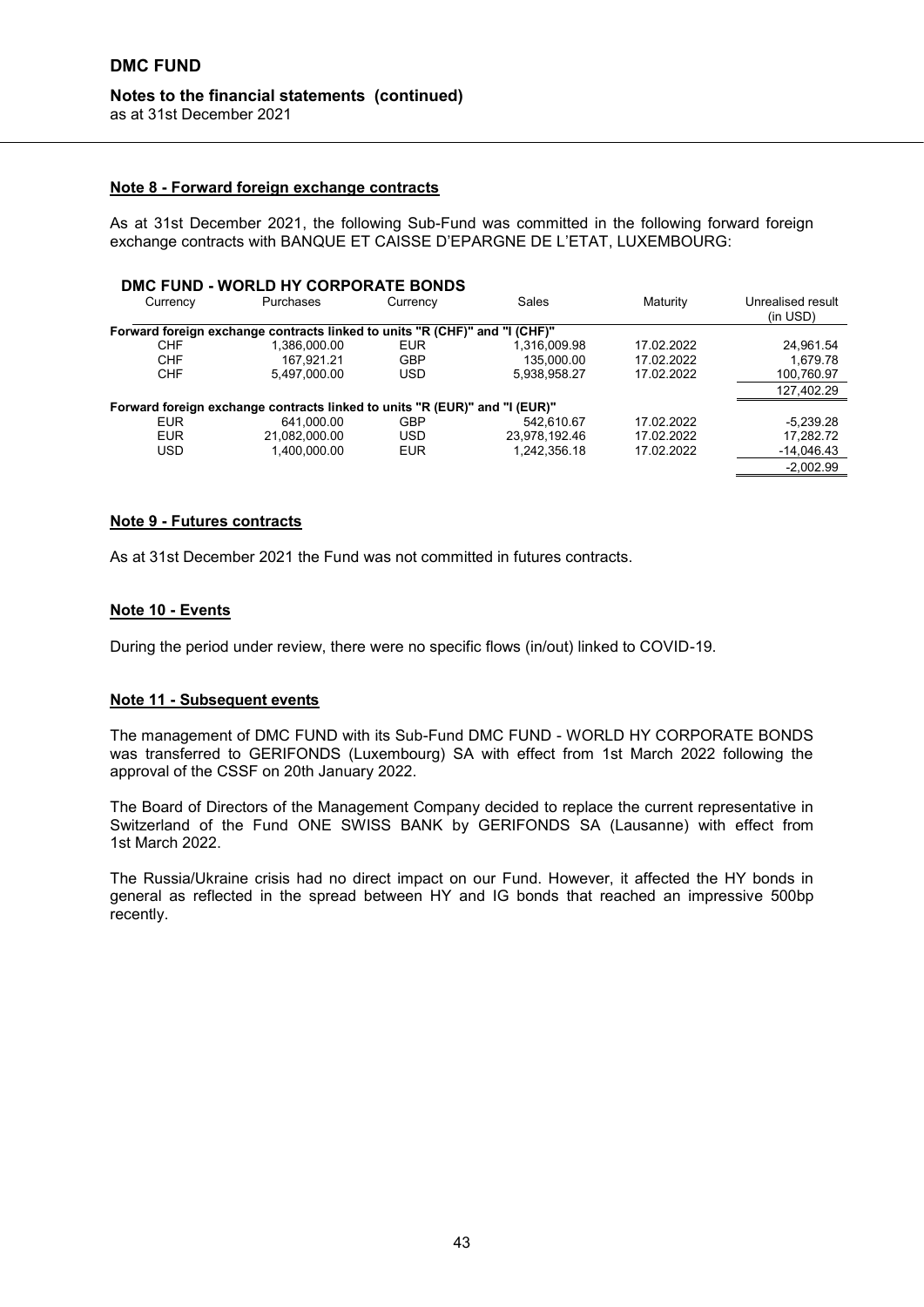# **Additional information (unaudited)**

as at 31st December 2021

#### **1 - Risk management**

As required by Circular CSSF 11/512, the Board of Directors of the Management Company must determine the global risk exposure of the Fund either by applying the commitment approach or the VaR approach. In terms of risk management, the Board of Directors of the Management Company decided to adopt the commitment approach as a method of determining the global risk exposure.

#### **2 - Remuneration policy**

In compliance with the provisions of Articles 111 bis, 111 ter and 151 of the 2010 Law, the Management Company has implemented and maintains a remuneration policy which is consistent with and promotes sound and effective risk management and does not encourage risk taking which is inconsistent with the risk profiles, rules or articles of incorporation of the UCITS that the Management Company manages. Such remuneration policy is aligned with the strategy of the Management Company, its objectives, its values and its long term interests, such as sustainable growth prospects, complies with principles governing client and investor protection when providing services and does not interfere with the obligation of the Management Company to act in the best interests of the UCITS it manages.

The remuneration policies and practices apply to categories of staff, including senior management, risk takers, employees with oversight functions and any employees whose overall remuneration places them in the same income bracket as senior management and risk takers, whose activities have a material impact on the risk profiles of the Management Company or the UCITS under its management.

The Management Company updates the structure of the remuneration policy where needed to ensure that it remains suitable in light of any developments in the Management Company and satisfy the duty of supervision. Such remuneration policy is in line with business strategy, objectives, values and interests of the Management Company and the UCITS that it manages and of the unitholders of the UCITS. The governance structure of the remuneration policy aims at preventing conflicts of interest.

The implementation of the remuneration policy is at least subject to an annual internal, centralised and independent analysis.

The latest remuneration policy of the Management Company is available from the Management Company's website (in French) and a hard copy thereof is made available free of charge upon request of the Investors at the registered office of the Management Company.

The total amount of remuneration for the financial year 2021, split into fixed and variable remuneration, paid by the Management Company to its staff or through SLA is provided in the table below:

|                   | Number of<br>persons | Total<br>remuneration<br>$(gross)*$ | Fixed<br>remuneration<br>(gross) | Variable<br>remuneration<br>(gross) |
|-------------------|----------------------|-------------------------------------|----------------------------------|-------------------------------------|
| Senior Management |                      | 18,808.76                           | 18,808.76                        |                                     |
| Employee          |                      | 43,353.48                           | 43,353.48                        |                                     |
| Total             |                      | 62,162.24                           | 62,162.24                        |                                     |

\* Includes also benefits in kind

The number of beneficiaries and the aggregate amount of remuneration broken down by categories of employees are available on demand for investors at the registered office of the Management Company.